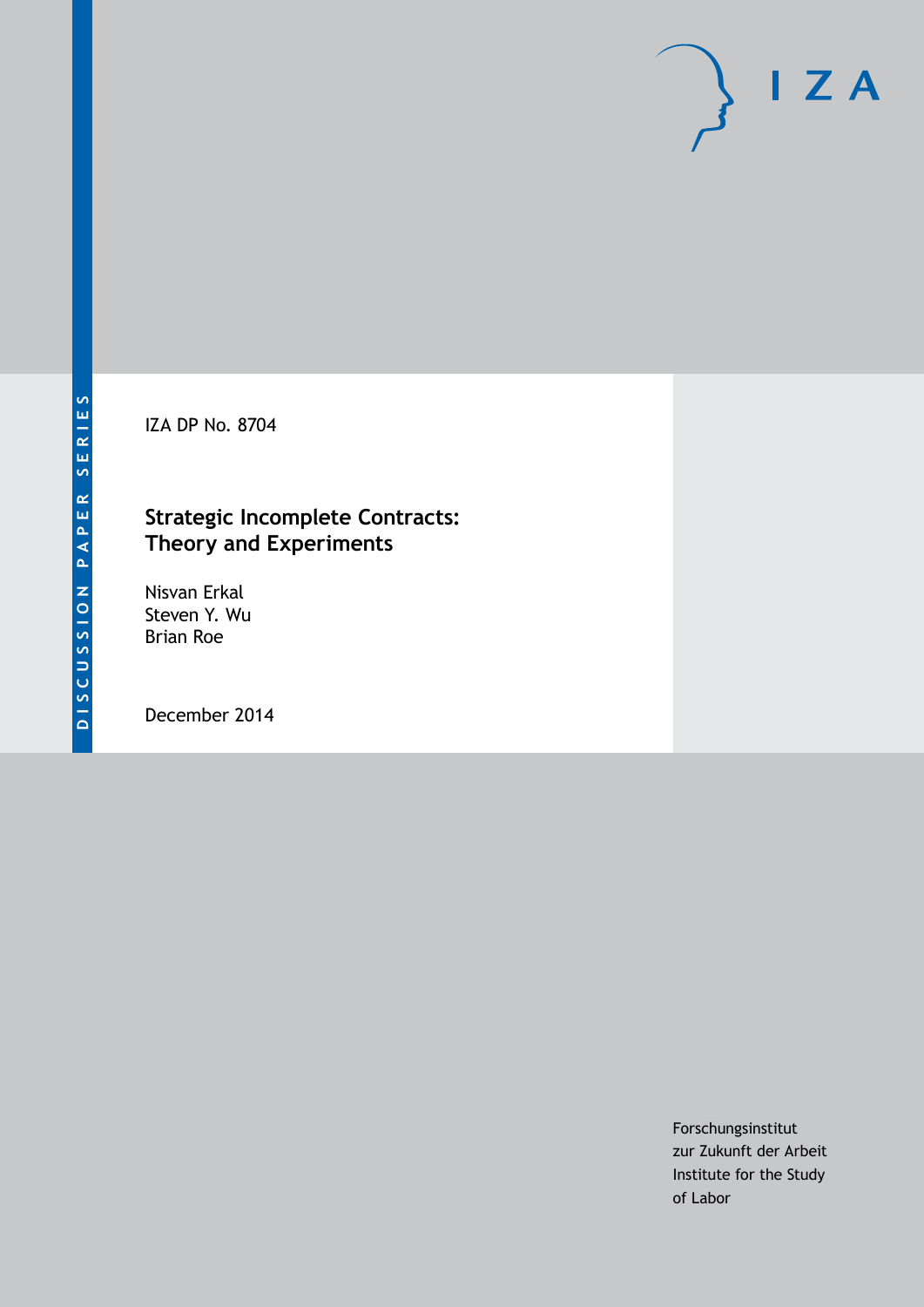# **Strategic Incomplete Contracts: Theory and Experiments**

### **Nisvan Erkal**

*University of Melbourne*

#### **Steven Y. Wu**

*Purdue University and IZA*

#### **Brian Roe**

*Ohio State University*

Discussion Paper No. 8704 December 2014

IZA

P.O. Box 7240 53072 Bonn **Germany** 

Phone: +49-228-3894-0 Fax: +49-228-3894-180 E-mail: [iza@iza.org](mailto:iza@iza.org)

Any opinions expressed here are those of the author(s) and not those of IZA. Research published in this series may include views on policy, but the institute itself takes no institutional policy positions. The IZA research network is committed to the IZA Guiding Principles of Research Integrity.

The Institute for the Study of Labor (IZA) in Bonn is a local and virtual international research center and a place of communication between science, politics and business. IZA is an independent nonprofit organization supported by Deutsche Post Foundation. The center is associated with the University of Bonn and offers a stimulating research environment through its international network, workshops and conferences, data service, project support, research visits and doctoral program. IZA engages in (i) original and internationally competitive research in all fields of labor economics, (ii) development of policy concepts, and (iii) dissemination of research results and concepts to the interested public.

<span id="page-1-0"></span>IZA Discussion Papers often represent preliminary work and are circulated to encourage discussion. Citation of such a paper should account for its provisional character. A revised version may be available directly from the author.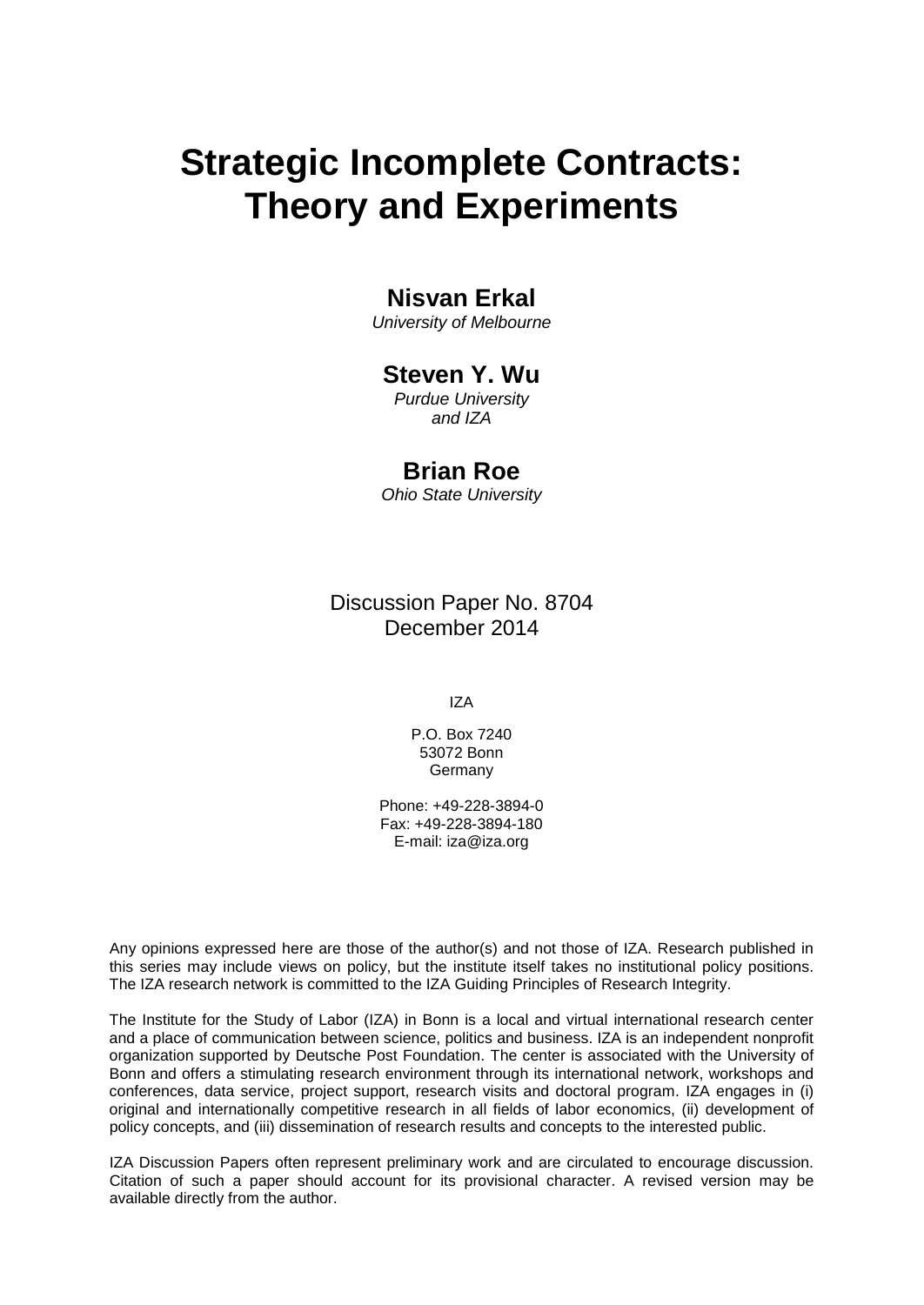IZA Discussion Paper No. 8704 December 2014

### **ABSTRACT**

### **Strategic Incomplete Contracts: Theory and Experiments[\\*](#page-1-0)**

We develop a model of strategic contractual incompleteness that identifies conditions under which principals might omit even *costlessly* verifiable terms. We then use experiments to test comparative statics predictions of the model. While it is well known that verifiability imperfections can limit complete contracting, researchers know less about how the *degree* of imperfection affects endogenous incompleteness, particularly with repeat trading. In our baseline treatment with perfect verifiability, subjects overwhelmingly used complete contracts to conduct trades, achieving nearly first best outcomes. In our partial verifiability treatment with a reduced set of verifiable performance levels, the results reversed and parties relied heavily on incomplete contracts that omitted even *costlessly* verifiable terms. However, the efficacy of incomplete contracts in outperforming available complete contracts depends critically on the continuation probability of repeat trading. With a small continuation probability, incomplete contracts did no better than complete contracts while exposing parties to considerable strategic uncertainty.

JEL Classification: C73, C91, D86, J41, L14, L24, M52

Keywords: incomplete contract, relational contract, endogenous incompleteness, informal incentives, experimental economics

Corresponding author:

Steven Y. Wu Purdue University Department of Agricultural Economics 403 West State Street West Lafayette IN 47907-2056 USA E-mail: [sywu@purdue.edu](mailto:sywu@purdue.edu)

\* We thank Tom Wilkening, Tim Cason, Vai-Lam Mui, Klaus Abbink and seminar participants at Purdue University, Monash University, University of Sydney, and the North American Economic Science Association Conference in Santa Cruz for helpful comments. Any remaining errors are ours. Sharon Raszap and Amy Beth Corman provided excellent research assistance. The authors gratefully acknowledge financial support provided by the USDA-NIFA grant award no. 2010-65400-20430, and Tim Cason for providing access to the Vernon Smith Experimental Laboratory at Purdue University. This research is not the result of a for-pay consulting relationship.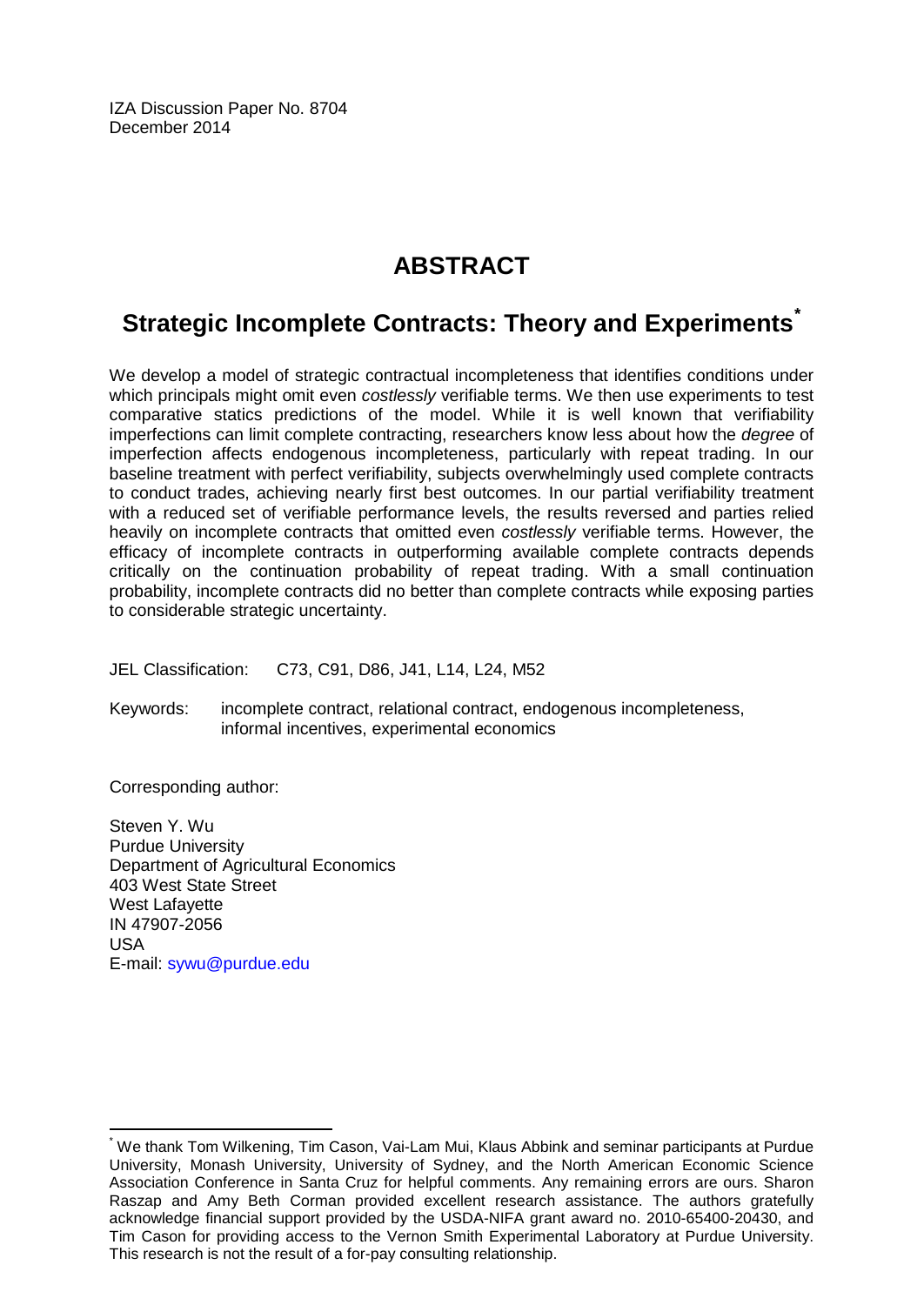### 1 Introduction

In this study, we investigate the question of why contracts used in practice often appear to be strategically incomplete in that they omit important terms that can be verified by a third-party at relatively low cost. For instance, [Scott](#page-44-0) [\(2003\)](#page-44-0) collected information on a large number of contracts and found that a surprising number did not condition performance on verifiable performance measures that can be specified in a contract at low cost. It is well known that contractual incompleteness can lead to hold-up problems and post contractual opportunism; hence, legal scholars and economists have been puzzled as to why real world contracts often appear to be deliberately incomplete even when there are no explicit costs to including some verifiable terms.

To address the above question, we develop a relational contracting model of optimal strategic incompleteness with testable implications and then empirically investigate these implications using economic experiments. While we are not the first to theoretically investigate incompleteness within a relational contracting framework, our major contributions are that (1) we identify conditions under which contract drafters may strategically omit even costlessly verifiable contractual terms and (2) we investigate empirically how people actually endogenously structure incomplete contracts. Indeed, many of our experimental subjects chose to omit easily verifiable contract terms in treatments that are theoretically favorable for incomplete contracts. Our model also allows us to identify conditions in which the use of complete contracts dominate incomplete contracts both in terms of joint surplus and a reduction in strategic uncertainty. We find that in treatments where complete contracts provide such favorable conditions, subjects overwhelmingly chose to use complete contracts.

As a starting point for our analysis, we develop a principal-agent model that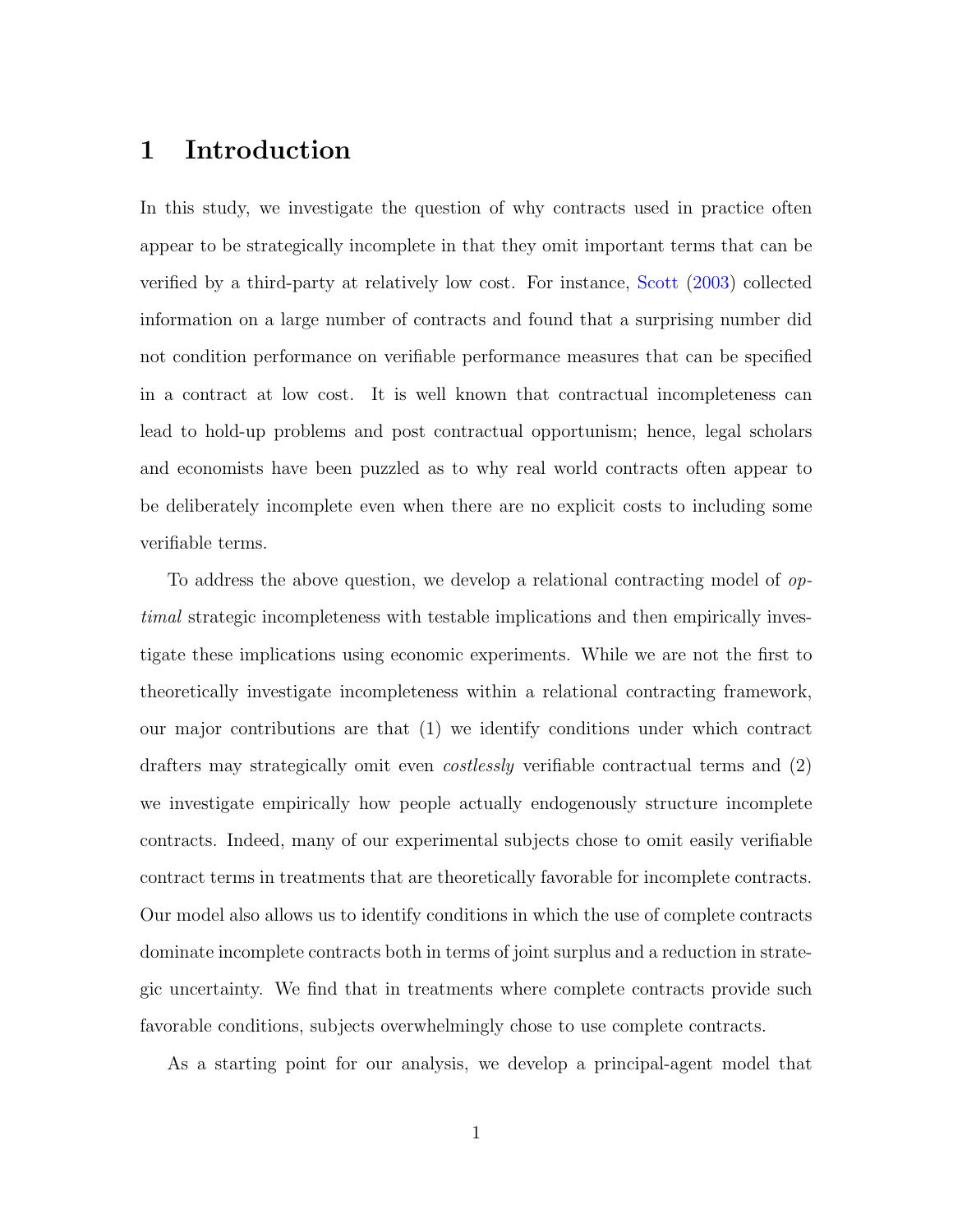allows contractual form to emerge endogenously from an optimization problem. We show that endogenous incompleteness can emerge even in the absence of explicit contracting costs, bounded rationality and costs of cognition.<sup>1</sup> That is, endogenous incompleteness can be strategic. The key ingredient is that there has to be some imperfection in the performance measurement technology that allows a third-party to verify performance.

While it is well known that some imperfection in performance measurement is needed for endogenous incompleteness, we identify precisely the *degree* of imperfection required. To do this, we model the degree of imperfection as a spectrum ranging from an empty contractible set of performance levels, which is the usual assumption in the relational contracting literature, to a very rich and dense set that includes contractible performance levels that are arbitrarily close to the first best level. Only when imperfection leads to the absence of contractible performance levels that are "sufficiently close" (to be made precise in the theoretical section) to first best do we get strategically incomplete contracts. Intuitively, when contractible performance levels deviate too far from first best, then the contracting parties prefer not to use the verifiable performance levels in a contract and instead prefer incomplete contracts that possibly allow them to achieve non-contractible performance levels that are closer to first best. A caveat, however, is that the parties must be able to self-enforce noncontractible performance levels, so self-enforcement (such as via repeat trading) is another important ingredient for endogenous incompleteness.

Our model also generates comparative static insights about how exogenous changes in the quality of the third-party enforcement technology and the discount factor (to vary the strength of self-enforcement) affects optimal contract structure. These com-

<sup>&</sup>lt;sup>1</sup>This is not to say that these factors do not contribute contractual incompleteness; our goal is simply to isolate the importance of enforcement environment in driving endogenous incompleteness. Extensions of our study might examine the incremental impact of adding these additional factors.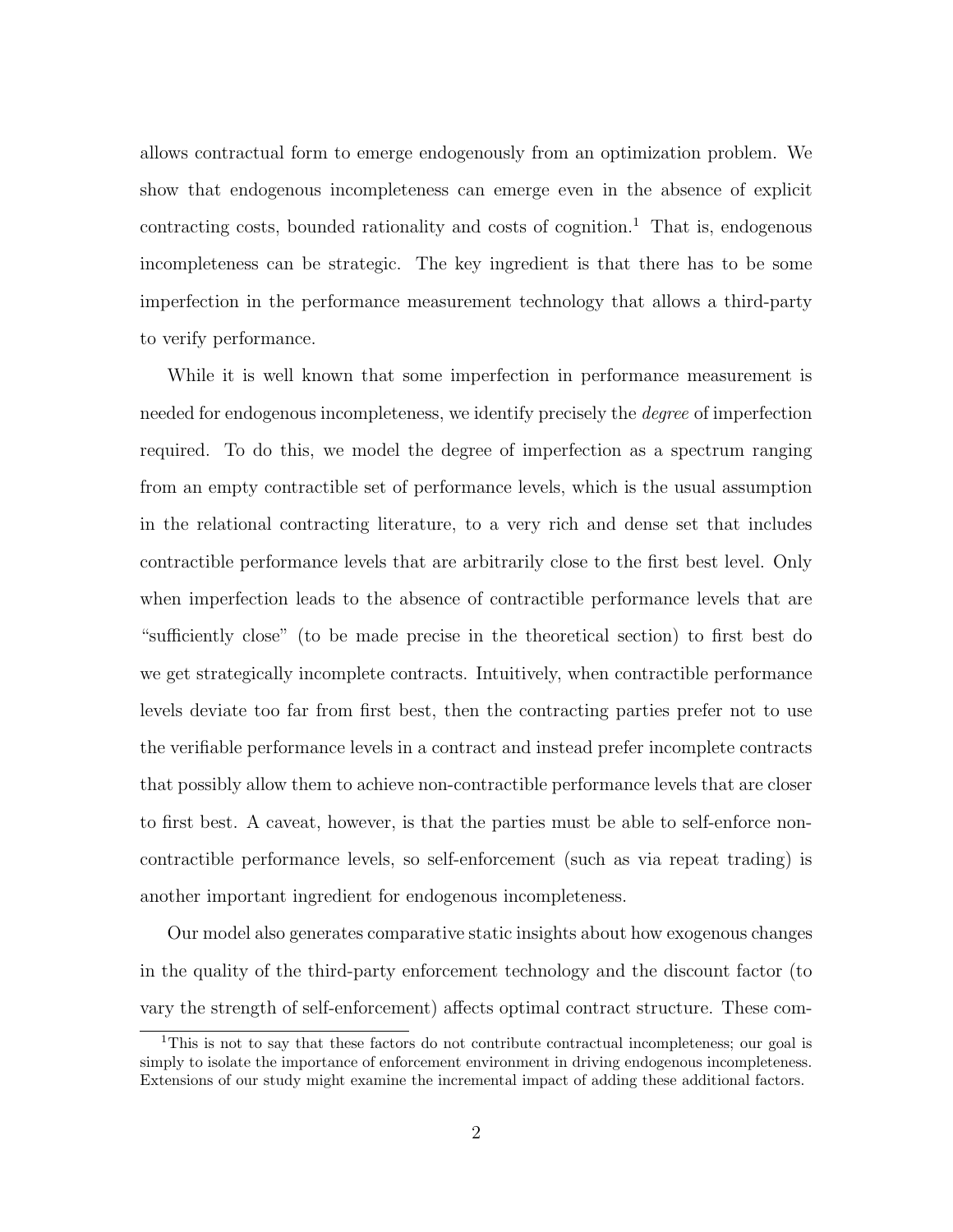parative statics predictions form the basis for our experimental design. Our experimental design places very few restrictions on the contractual choice set available to subjects. The experiment is framed as a buyer (principal)-seller (agent) relationship where the buyer contracts with a seller to purchase a unit of a good that can vary in quality (performance variable). Our design can nest popular contracts seen in the literature such as fixed price contracts, which encompass efficiency wage, gift-exchange, or repeat purchase mechanisms (e.g. [Shapiro and Stiglitz](#page-44-1) [\(1984\)](#page-44-1); [Akerlof](#page-42-0) [\(1982\)](#page-42-0); [Klein and Leffler](#page-43-0) [\(1981\)](#page-43-0)); discretionary bonus contracts (e.g. [Levin](#page-44-2) [\(2003\)](#page-44-2); [MacLeod](#page-44-3) [and Malcomson](#page-44-3) [\(1989\)](#page-44-3)); and "illusory promises" (e.g. [Boot et al.](#page-43-1) [\(1993\)](#page-43-1)). Infinitely repeated trading in the experiments is implemented using a fairly standard random continuation rule.

Our main treatment variation has to do with the efficacy of third-party enforcement of quality. In the perfect enforcement treatment (E), a third-party (the computer) can perfectly enforce quality and price. Thus, it is possible to achieve perfect enforcement of contracts. In the partial enforcement treatments (PE), third-party enforcement of quality is imperfect. This mimics an environment where, for example, a third-party can determine discrete differences in quality such as whether a product is defective or not, but cannot detect fine gradations in quality. One can think of this as a technology that allows parties to contract on "not defective" but not on more refined quality levels that are closer to first best. In both treatments, subjects are allowed to endogenously choose whether they want to avail themselves of third-party enforcement or whether to leave everything informal. In addition, for the partial enforcement treatment, we examine two sub-treatments by varying the probability of continuation between 0.5 (expected two period repeated game) and 0.8 (expected five period repeated game). This sub-treatment allows us to examine the interaction between formal enforcement and self-enforcement since an increase in continuation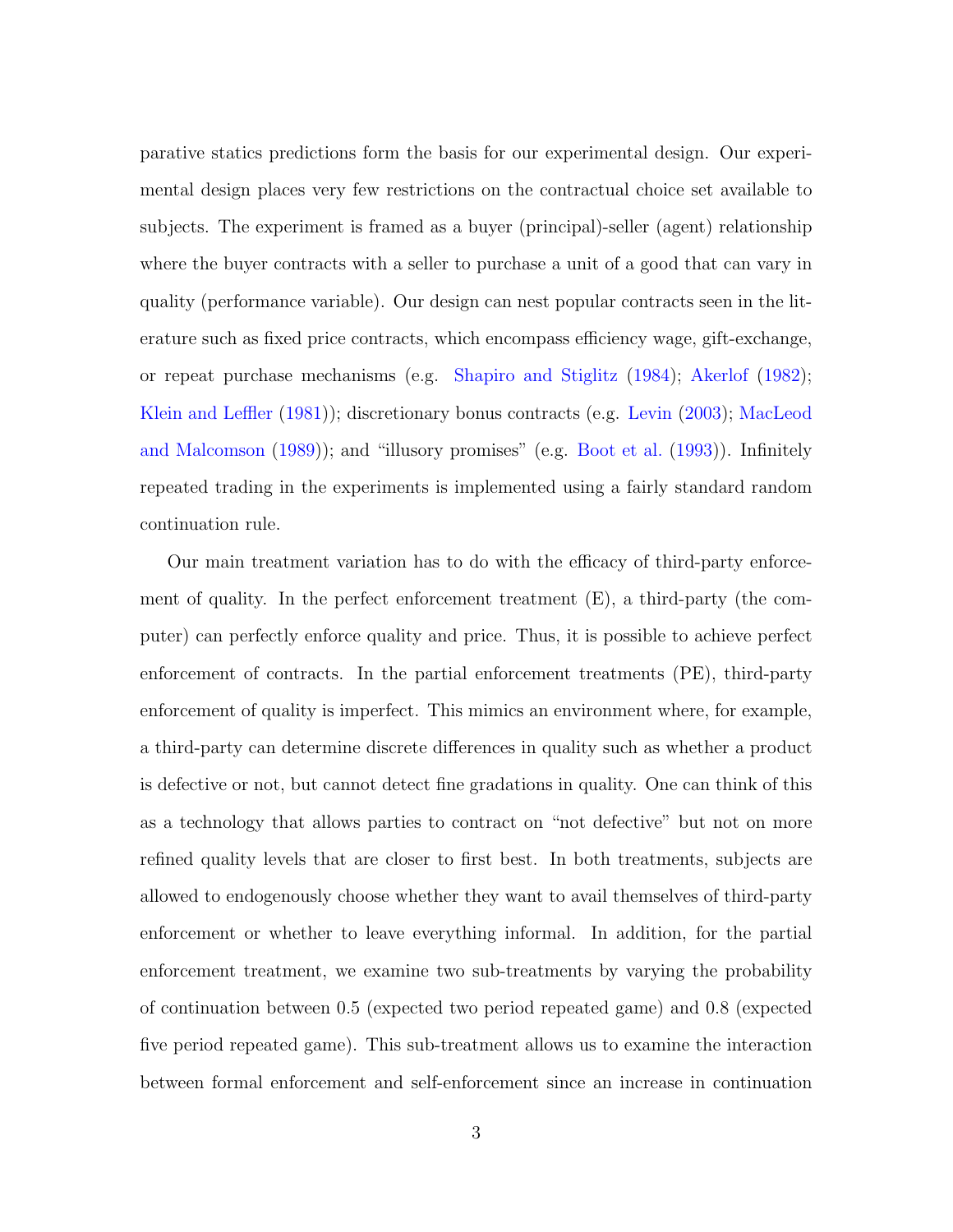probability increases the strength of self-enforcement.

Our main findings are as follows. First, with no imperfections in the third-party enforcement technology, subjects overwhelmingly used complete contracts to conduct transactions (81% of trades). Moreover, nearly half the trades resulted in first best levels of quality despite the fact that we designed the experiment so that first-best quality is an interior solution and ensured that it is not an obvious focal point. This suggests that with sufficiently strong third-party enforcement of contracts, trading outcomes can be highly efficient. This result is consistent with canonical contract theory that emphasizes the importance of complete contracts.

Second, with imperfections in third-party enforcement and a high continuation probability of 0.8, the results reversed. Approximately 65% of such trades involved the use of endogenously incomplete contracts that omit even costlessly variable quality levels in the contractible set. However, when self-enforcement weakened, as captured by a treatment with a continuation probability of only 0.50, the majority of trades were still conducted using complete contracts. Thus, there is a strong interaction between the third-party enforcement technology and reputation effects in driving strategic incompleteness. These results are among the first that we are aware of that provide empirical insight into "second generation" incomplete contracting models discussed by [Aghion and Holden](#page-42-1)  $(2011).<sup>2</sup>$  $(2011).<sup>2</sup>$ 

We also empirically analyzed several important determinants of strategic incompleteness. For instance, the choice of contract was primarily driven by the motivation to provide incentives on the intensive margin (ensure higher quality) rather than the extensive margin (ensure seller participation). Moreover, we found significant counter-party risk associated with promised discretionary bonuses that did not sat-

<sup>&</sup>lt;sup>2</sup>In their survey paper, [Aghion and Holden](#page-42-1) [\(2011\)](#page-42-1) refer to second generation models as those that examine how endogenous incompleteness responds to various determinants, including discount rates and reliance on relational contracts (p.194).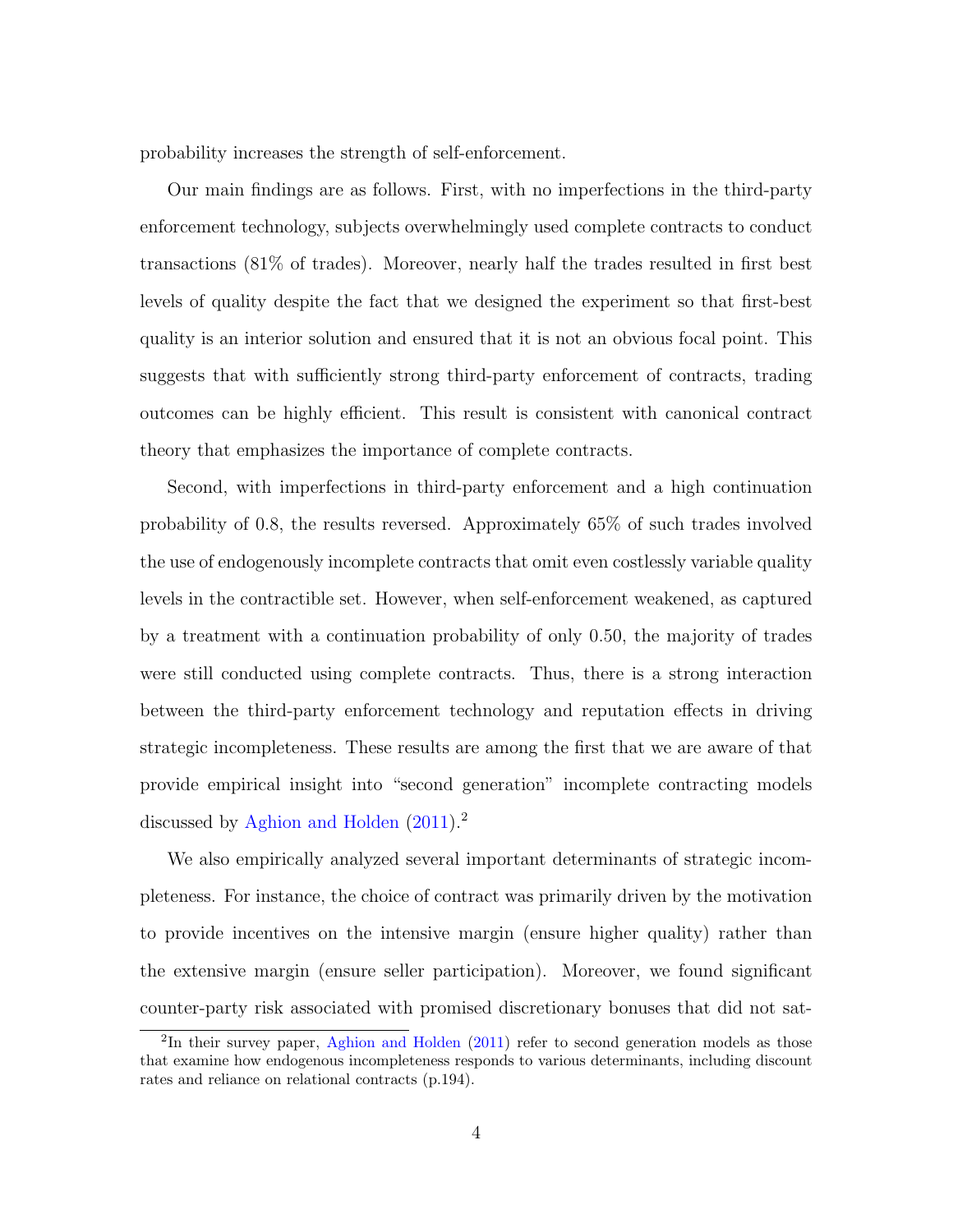isfy self-enforcement constraints in incomplete contracts. Bonuses that were too large were not credible. Sellers tended to reject contracts with promised bonuses that were "too good to be true" and their foresight was correct on average, as principals tended to shirk on paying non-credible bonuses. On the other hand, when promised bonuses were too low to satisfy agent's self-enforcement constraints, agents shirked on quality.

### 2 Related Literature

While the classical literature on incomplete contracts has focused on bounded rationality/unforeseen contingencies (e.g. [Hart](#page-43-2) [\(1995\)](#page-43-2)), explicit contracting costs (e.g. [Battigalli and Maggi](#page-42-2) [\(2002,](#page-42-2) [2008\)](#page-42-3); [Kvaløy and Olsen](#page-44-4) [\(2009\)](#page-44-4)), and enforcement costs (See [Tirole](#page-44-5) [\(1999\)](#page-44-5) for an overview), recent theoretical work has also focused on how repeat trading can alleviate inefficiencies that arise in one-shot environments [\(MacLeod](#page-44-6) [\(2007\)](#page-44-6); [Kvaløy and Olsen](#page-44-4) [\(2009\)](#page-44-4)). In their recent survey article on incomplete contracts, [Aghion and Holden](#page-42-1) [\(2011\)](#page-42-1) point out that "second generation" models of incomplete contracts tend to focus on relational contracting and the determinants of endogenous contractual incompleteness. [MacLeod](#page-44-6) [\(2007\)](#page-44-6) suggests that the way people actually engage in repeat trading is not well understood and may potentially involve more complex contractual mechanisms than the classic efficiency wage form [\(Shapiro](#page-44-1) [and Stiglitz](#page-44-1) [\(1984\)](#page-44-1)) or repeat purchase mechanisms [\(Klein and Leffler](#page-43-0) [\(1981\)](#page-43-0)). While some theoretical progress has been made toward understanding these issues, there is a shortage of empirical studies to complement theoretical developments. Along these lines, our paper makes a contribution to the literature on second generation models of incomplete contracts and adds some empirical evidence to the discussion of how people structure contracts in repeat trading environments.

Much of our work is motivated by the theoretical studies by [Bernheim and Whin-](#page-42-4)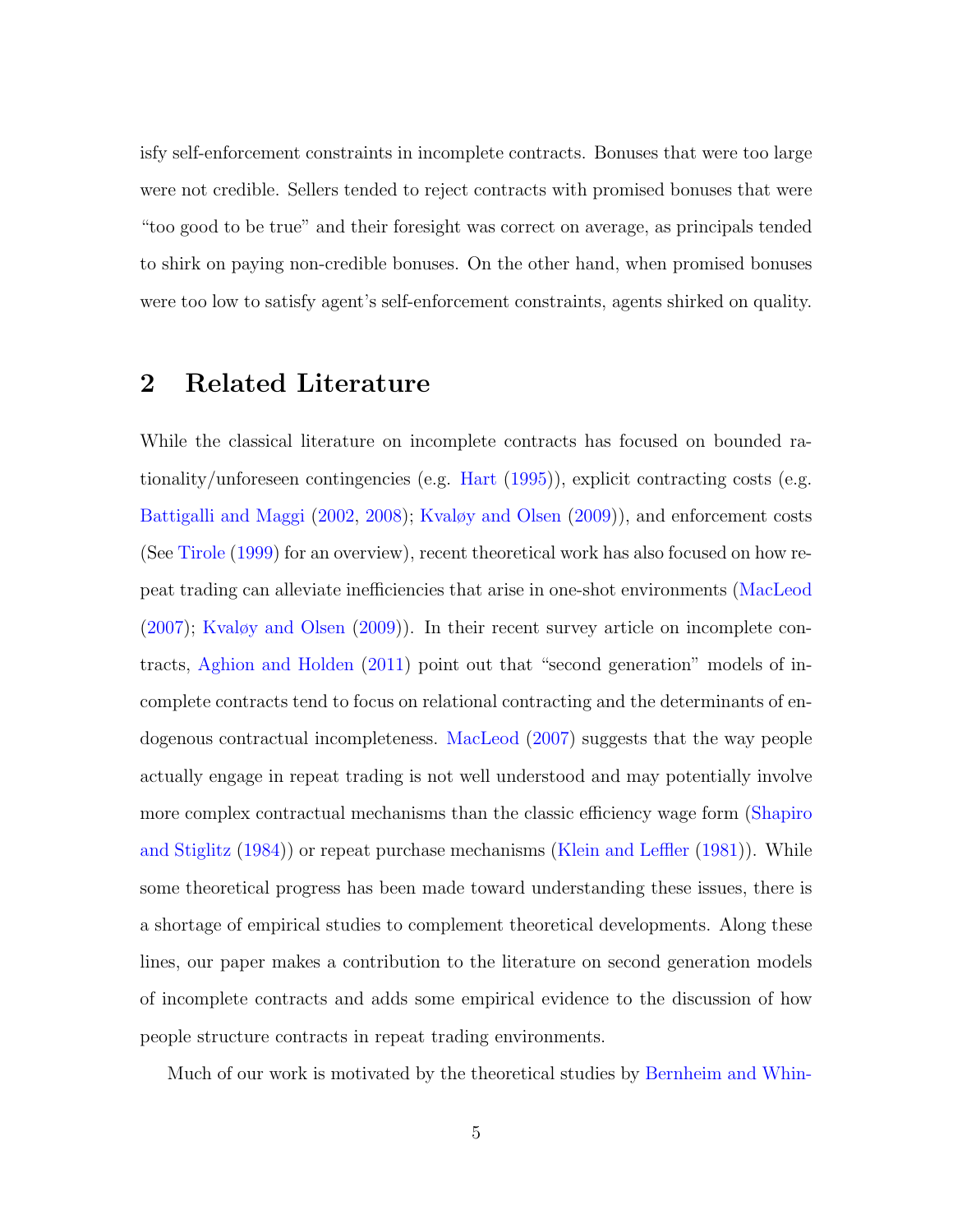[ston](#page-42-4) [\(1998\)](#page-42-4), [Baker et al.](#page-42-5) [\(1994\)](#page-42-5), and [Boot et al.](#page-43-1) [\(1993\)](#page-43-1). The theory of strategic ambiguity described by [Bernheim and Whinston](#page-42-4) [\(1998\)](#page-42-4) suggests that, when there are imperfections in third-party enforcement of contracts, greater incompleteness may enhance surplus by providing greater discretionary latitude to use informal incentives. Our study can be seen as an experimental test of strategic ambiguity which is arguably one of the most important theories of incomplete contracting. Similarly, [Baker et al.](#page-42-5) [\(1994\)](#page-42-5) suggest that if a principal has access to both objective and subjective performance measures, imperfections in the objective measure can cause trading parties to rely on informal contracts that rely on the subjective measure. While our model does not include two performance measures, our model does show that imperfections over a single performance measure can lead to similar results. [Boot et al.](#page-43-1) [\(1993\)](#page-43-1) emphasize the point that, while incomplete contracts that leave parties with more ex post discretion can increase performance in some situations, discretion also increases the scope for abuse. However, concern for future reputation may discipline the abuse of discretion so there is interplay between incompleteness and reputation. Our study shows that the use of incomplete contracts, which leaves more ex post discretion, increases with the discount factor. This suggests that, when the future is more important, incomplete contracts are more likely to emerge. One contribution of our research is that we capture the remarkable insights of [Bernheim and Whinston](#page-42-4) [\(1998\)](#page-42-4), [Boot et al.](#page-43-1) [\(1993\)](#page-43-1) and [Baker et al.](#page-42-5) [\(1994\)](#page-42-5) within a single principal-agent framework that is sufficiently parsimonious to facilitate experimental implementation and empirical testing.<sup>3</sup> Our model precisely identifies important thresholds and interactions between third-party and self-enforcement that drive strategic incompleness. Finally, our model yields clean comparative statics predictions concerning how vari-

<sup>3</sup>[Baker et al.](#page-42-5) [\(1994\)](#page-42-5) also use a fairly parsimonious principal-agent framework though implementing two performance measures in the laboratory can be potentially too complicated for many experimental subjects.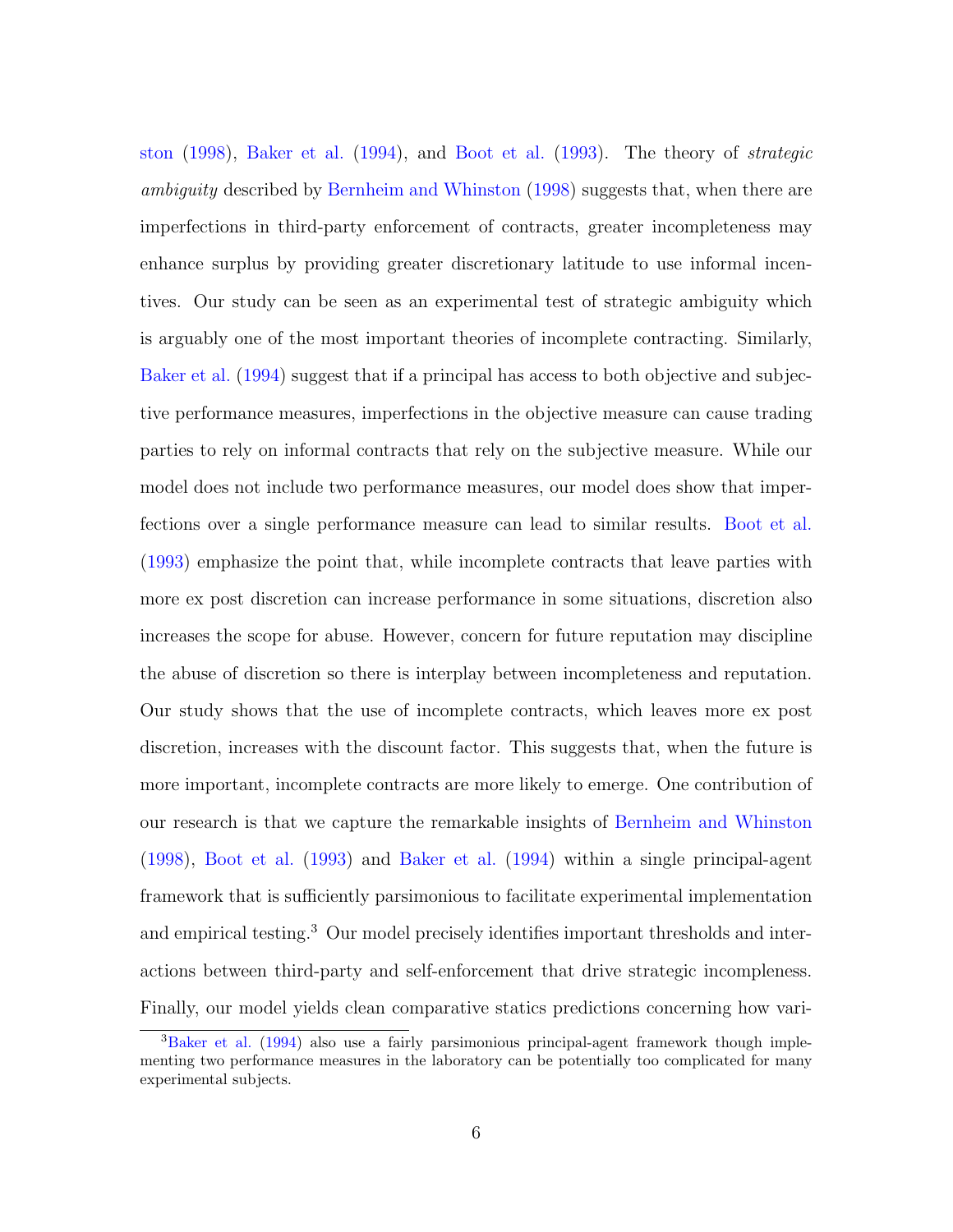ations in the caliber of the third-party enforcement technology and the strength of self-enforcement induce strategic incompleteness.

Our paper is also related to the work of [Kvaløy and Olsen](#page-44-4) [\(2009\)](#page-44-4)(KO) who examine endogenous incompleteness within a relational contracting framework. However, our paper differs from KO's paper in that we consider contracting parties' motivation to omit even costlessly verifiable terms in a contract whereas KO examine the case where a principal can make costly ex ante preparations to improve the probability of third-party verification. Thus, the two papers examine different determinants of endogenous incompleteness in a complementary way with our specific focus being why contracting parties seemingly omit even terms that are costless to verify.

There is also an experimental economics literature on incomplete contracts, the most notable being the novel work of Ernst Fehr and colleagues (e.g. [Fehr et al.](#page-43-3) [\(1997\)](#page-43-3); [Fehr and Falk](#page-43-4) [\(1999\)](#page-43-4); Fehr and Gächter [\(2000\)](#page-43-5); [Brown et al.](#page-43-6) [\(2004\)](#page-43-6); [Fehr et al.](#page-43-7) [\(2007\)](#page-43-7) among others). However, our objectives are fundamentally different from the objectives of these papers as we use standard methodology to study a long-standing question in the contract theory literature concerning why contracts are incomplete in the first place, whereas these papers examine how recent behavioral theories can alleviate inefficiencies arising from contractual incompleteness. Nonetheless, we view our paper as complementary to these papers in providing insights into the nature of trading under incomplete contracts. Our paper also has some overlap with the work of [Sloof and Sonnemans](#page-44-7) [\(2011\)](#page-44-7)(SS) who study the interaction between explicit and relational incentives. While we focus on enforcement conditions that make contracts endogenously complete or incomplete in the first place, they focus on how sub-optimal explicit incentives can support relational contracts or trigger social preferences. Both papers find that weaker explicit contracts can support stronger relational contracts. The consistency in results holds despite substantial design differences between the SS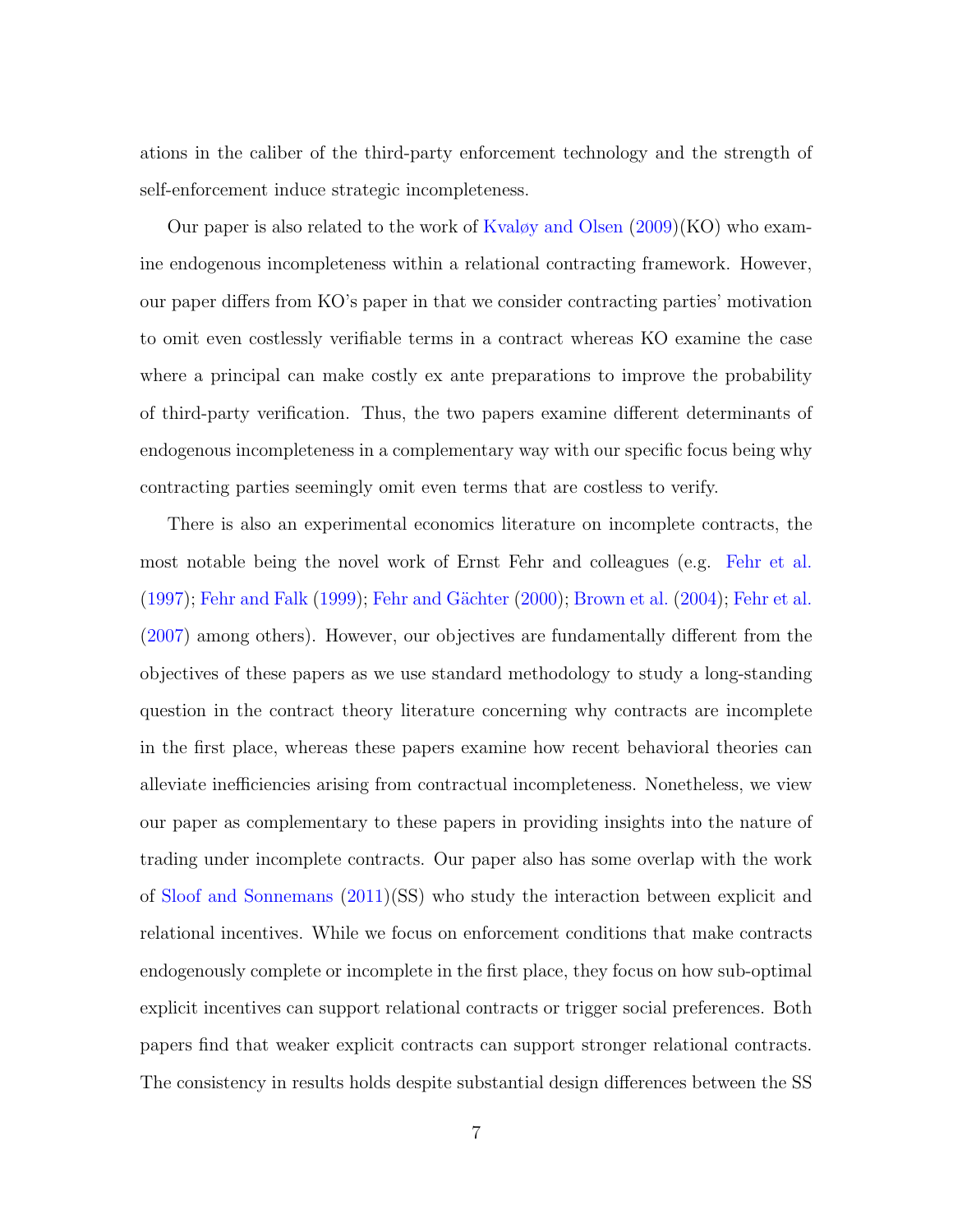experiments and ours, which suggests that the finding that weaker explicit incentives support informal incentives might be fairly robust.<sup>4</sup>

### 3 Theoretical Framework

#### 3.1 Model setup

We assume that a principal contracts with an agent to produce one unit of a good for which quality is important. The typical assumption in the relational contracting literature is that the key performance variable (i.e. quality in our case) is mutually observable to the contracting parties but not to outsiders [\(Bernheim and Whinston,](#page-42-4) [1998;](#page-42-4) [Levin,](#page-44-2) [2003;](#page-44-2) [Dixit,](#page-43-8) [2007;](#page-43-8) [MacLeod,](#page-44-6) [2007\)](#page-44-6). This precludes the use of formal contracts that are third-party enforced. However, we relax this assumption by introducing a *third-party enforcement technology* that varies in precision and is exogenous to the principal and agent. By varying the caliber of the third-party enforcement technology, we can nest both formal contracting and relational contracting. To keep the analysis from getting overly complex, we abstract away from asymmetric information problems. Thus, our environment is similar to [MacLeod and Malcomson](#page-44-3) [\(1989\)](#page-44-3) where the key barrier to contracting is related to enforcement problems.

Before describing the enforcement technology in detail, we first emphasize an assumption that is important for defining the contractible set for a given enforcement technology. Note that under a contractual agreement, each party has obligations to take actions consistent with the agreement. We can specify the principal and agent's

<sup>4</sup>For example, Sloof and Sonnemans use a reduced form contracting environment where they impose a restricted set of contracts (trust games) on subjects. Our experimental design is based on a fully specified principal-agent model that imposes very few restrictions on contractual form; i.e. contract structure emerges endogenously subject to incentive compatibility constraints, participation constraints, and enforcement limits. In addition, in their design, it is the agent who makes the contract choice whereas in our model, the principal designs the contract.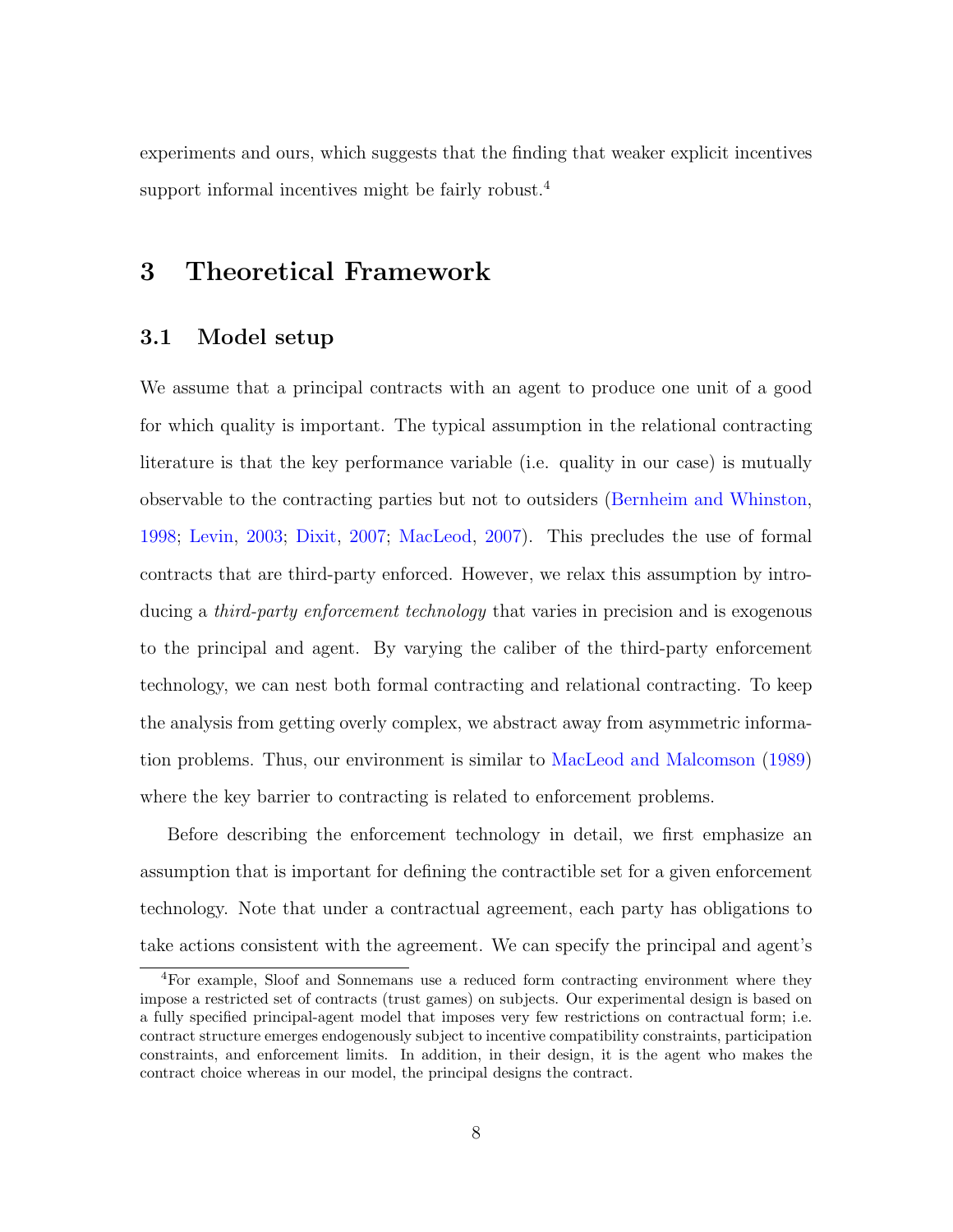actions generically as  $a_i \in A_i$  where  $i = A, P$ .

**Assumption 1.** There is an agency confict in that for  $a_A' > a_A''$  and  $a_P' > a_P''$ , where  $a_{A}$ ',  $a_{A}$ "  $\in$   $A_{A}$  and  $a_{P}$ ',  $a_{P}$ "  $\in$   $A_{P}$ , we have:  $\pi_{P}(a_{P}, a_{A}') > \pi_{P}(a_{P}, a_{A}'')$ ;  $\pi_P(a_{P}, a_A) < \pi_P(a_{P}, a_A)$ ;  $\pi_A(a_{P}, a_{A'}) < \pi_A(a_{P}, a_{A''})$ ; and  $\pi_A(a_{P'}, a_A) > \pi_A(a_{P}, a_{A})$ 

In words, ceteris paribus, the principal's payoff is increasing in the agent's action and decreasing in her own actions. The opposite is true for the agent. This assumption easily holds in our model where the agent's action/obligation is to deliver quality level  $q \geq Q$  where capital  $Q$  refers to the quality level specified in the contract and  $q$  refers to the actual quality delivered. The principal's action/obligation is to make a total payment  $w = p + b \geq W$  where w is total actual payment and W is the total obligated payment under the contract. The total payment  $w$  can consist of a salary or base price  $p$  and a bonus payment  $b$ . We use capitalized  $P$  and  $B$  to denote the contractually specified promised payments. The parties' payoff functions are assumed to be  $\pi_P = r(q) - p - b$  and  $\pi_A = p + b - c(q)$  where  $r(q)$  and  $c(q)$  are differentiable functions such that  $r'(q) > 0$ ,  $r''(q) \leq 0$ ,  $c'(q) > 0$  and  $c''(q) \geq 0$ ,  $\forall q \in [q, \check{q}] \subset \mathbb{R}_+$ . Here, the principal prefers higher quality all else equal and the agent always prefers higher payment, all else equal. The reservation payoffs for the principal and agent are  $\bar{\pi}$  and  $\bar{u}$ , respectively. We make the additional assumption that there exists some minimal quality threshold  $\overline{q} \in (q, \check{q})$  such that  $r(q^h) - c(q^h) \geq \overline{u} + \overline{\pi} > r(q^l) - c(q^l)$ for  $q^l \in [q, \overline{q}]$  and  $q^h \in [\overline{q}, \overline{q}]$ . This implies that some minimum quality level must be produced to generate positive surplus.

Our enforcement technology is based on the verifiability constraints of [Bernheim](#page-42-4) [and Whinston](#page-42-4) [\(1998\)](#page-42-4) although our specification extends their framework to accommodate continous action spaces and to define a contractible set of actions.

<span id="page-11-0"></span>**Definition 1.** The **enforcement technology** is an ordered partition of  $A_i \subset \mathbb{R}$ ,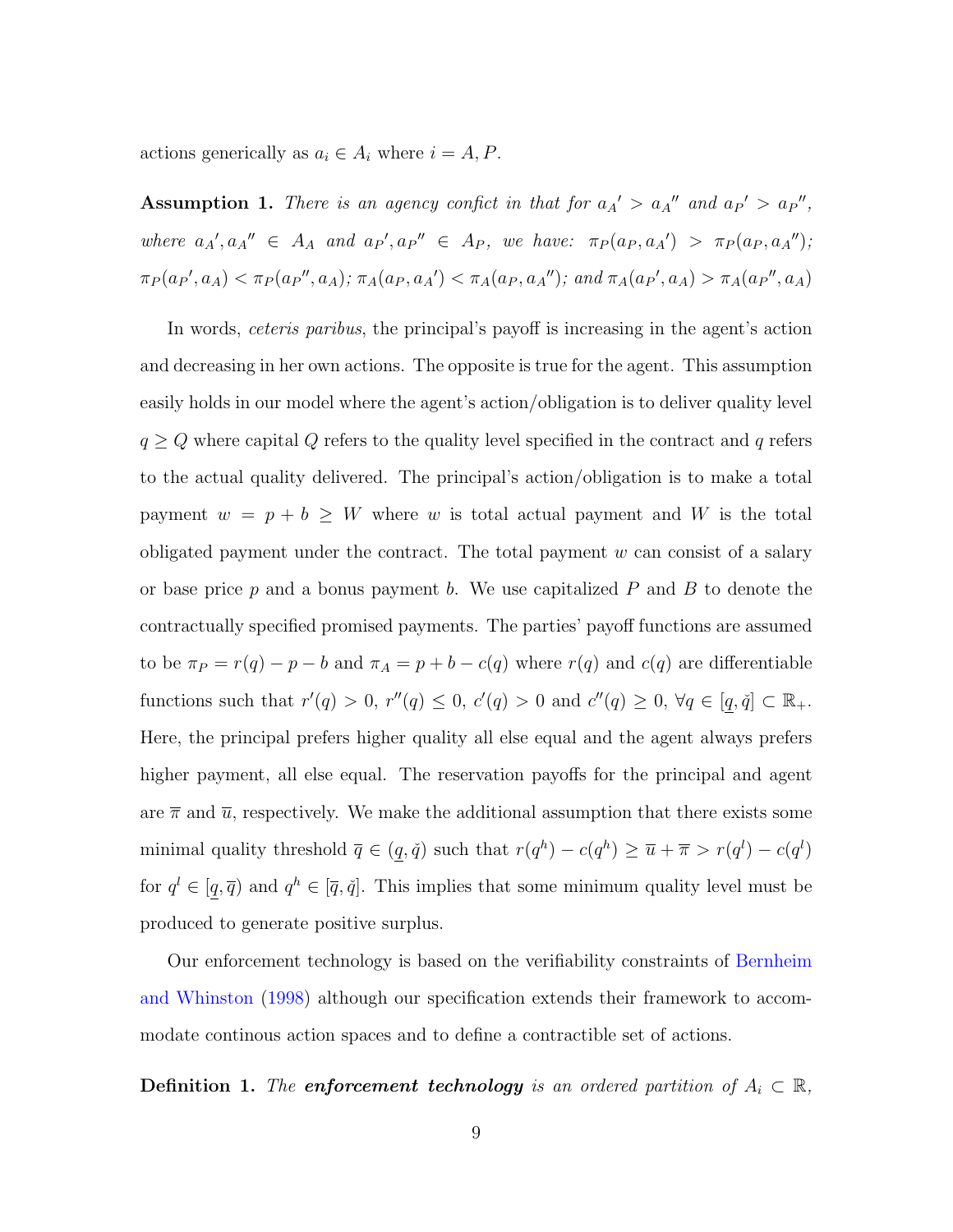$E_i = \{e_{i1},...,e_{iN_i}\}\$  where each subset of the partition is left closed, the mesh of the partition decreases with  $N_i$ , all actions are ordered from lowest to highest both within and across subsets, and a third-party cannot distinguish any two actions that belong to the same subset  $e_{in}$  but can distinguish two actions that belong to different subsets of the partition,  $e_{ik}$  and  $e_{il}$ , where  $k \neq l$ .

The assumption that the mesh of the partition is decreasing in  $N_i$  is required to guarantee that the enforcement technology improves as the number of subintervals in the partition increases. For example, if the mesh did not decrease as  $N_i$  tends to infinity and the first best action is in the mesh, then increasing the number of subintervals would not impact the ability to contract for first best.

Assumption 1 implies, *ceteris paribus*, party *i* tries to minimize her actions in  $A_i$ but party j prefers higher actions in  $A_i$ ; i.e., the principal's payoff is monotonically increasing in  $a_A \in A_A$  while the agent's payoff is monotonically decreasing in  $a_A \in A_A$ . Similarly, the principal's payoff is monotonically decreasing in  $a_P \in A_P$  while the agent's payoff is monotonically increasing in  $a_P \in A_P$ . This implies that each party will seek to minimize his own actions while desiring that the counter-party chooses higher actions. Thus, a contract is needed to coordinate desirable actions. However, only certain actions are contractible; i.e. third-party enforceable. Since each party wants to minimize his own actions, only the smallest action in each subset of the partition is contractible. This allows us to define the contractible set.

<span id="page-12-0"></span>**Definition 2.** The **contractible set** for  $i = A, P$  is defined as  $\underline{E_i} = \{ \underline{e_{i1}}, \underline{e_{i2}}, ..., \underline{e_{iN_i}} \}$ where  $\underline{e_{in}}$  is the infimum of  $e_{in} \forall n = 1, 2, ..., N_i$ .

In other words, only the smallest action in each subset of the partition can be third-party enforced. Improvements in the enforcement technology can be modeled via finer partitions of  $E_i$  so that an increase in  $N_i$  implies an increase in the number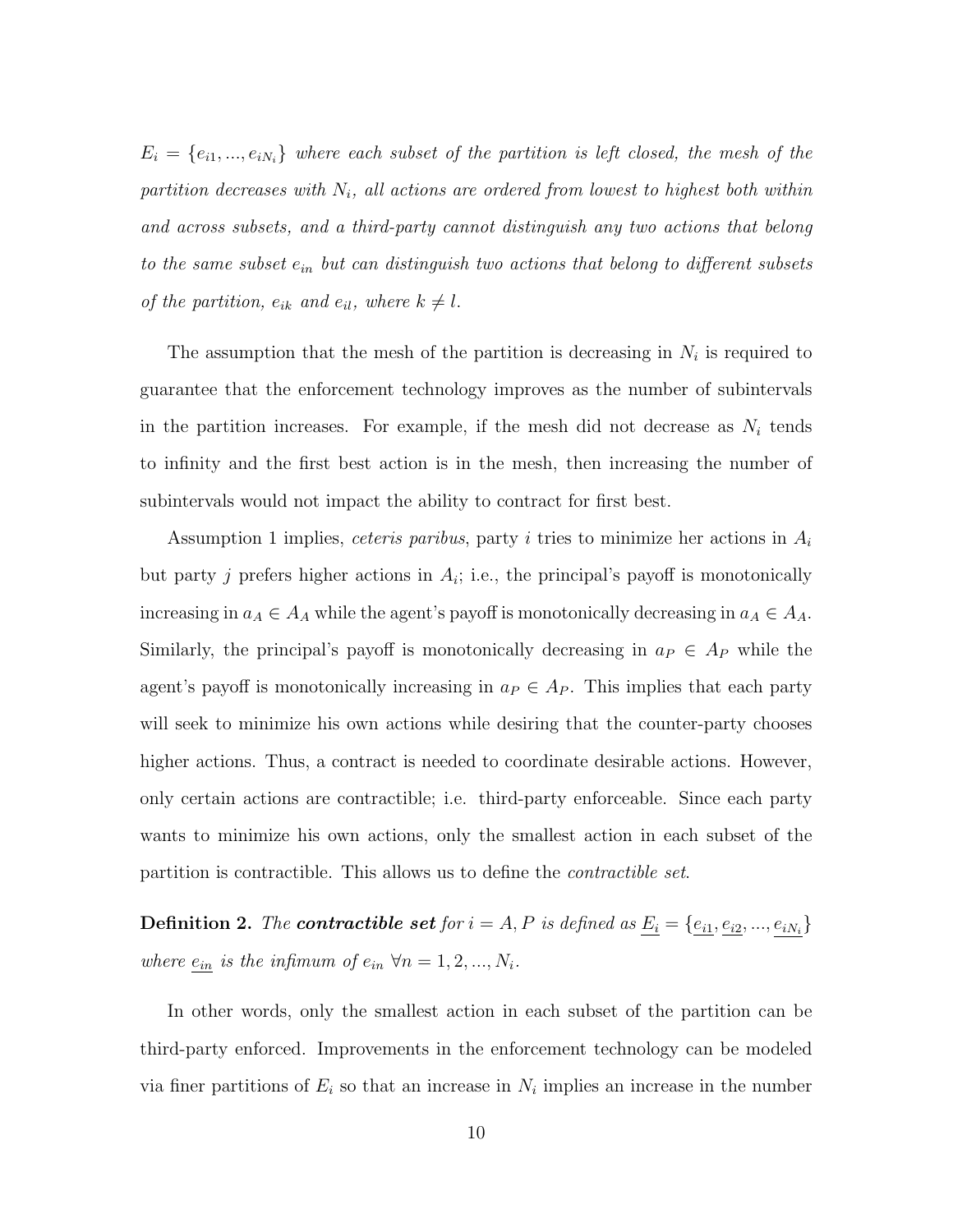of contractible actions in the contractible set.

To illustrate both the enforcement technology and contractible set, consider a simple example where  $q \in A_A = [0, 10]$  and the enforcement technology is  $E_A =$  ${e_{A1}, e_{A2}, e_{A3}} = \{ [0, 3), [3, 7), [7, 10] \}$ , which has an associated contractible set of  $\underline{E_A} = \{0, 3, 7\}$ . An example of a refinement of this enforcement technology would be  $E'_A = \{e_{A1}, e_{A2}, e_{A3}, e_{A4}, e_{A5}, e_{A6}\} = \{[0, 2), [2, 4), [4, 6), [6, 8), [8, 10), \{10\}\}\$  with the contractible set  $\underline{E'_A} = \{0, 2, 4, 6, 8, 10\}$ . Here,  $E'_A$  is the superior enforcement technology as it allows the parties to formally contract over a greater range of Q. Thus, finer partitions are synonymous with better enforcement technologies.

While the contractible set of actions is countable, as the enforcement technology improves, the contractible set  $\underline{E_A}$  will approximate  $A_A$ . We say approximate rather than converge because  $\underline{E_A}$  can only be made countably infinite whereas  $A_A$  is a subset of real numbers. Therefore  $A_A$  will always have greater cardinality. Nonetheless,  $\underline{E_A}$ is dense in  $A_A$  since every point in  $A_A$  is either in  $\underline{E_A}$  or can be made arbitrarily close to a member of  $\underline{E_A}$  if the partition is made fine enough.

<span id="page-13-0"></span>**Lemma 1.** Consider a principal-agent relationship that is constrained by the enforce-ment technology and contractible set specified in Definitions [1](#page-11-0) and [2.](#page-12-0) Let  $q^* \in A_A$ denote the first-best level of quality; i.e.  $q^* = argmax\{r(q) - c(q) - \overline{\pi} - \overline{u}\}$ . Then for every  $\epsilon > 0$ , there exists a partition of  $A_A$  with  $N_A > N_{\epsilon}$  that has an associated contractible set  $\underline{E_{A_\epsilon}}$  that contains a contractible quality level  $\underline{q_{f_\epsilon}}$  such that  $\left| \underline{q_{f_\epsilon}} - q^* \right|$  $< \epsilon$ .

Proof: See Appendix A for all proofs.

In other words, in the limit, as the partition gets fine enough, it is possible to contract for first best quality level. Thus, the enforcement apparatus developed in this section can nest both the complete absence of third-party enforcement (when  $N_A = 1$ ) and perfect third-party enforcement (when  $N_A \to \infty$ ).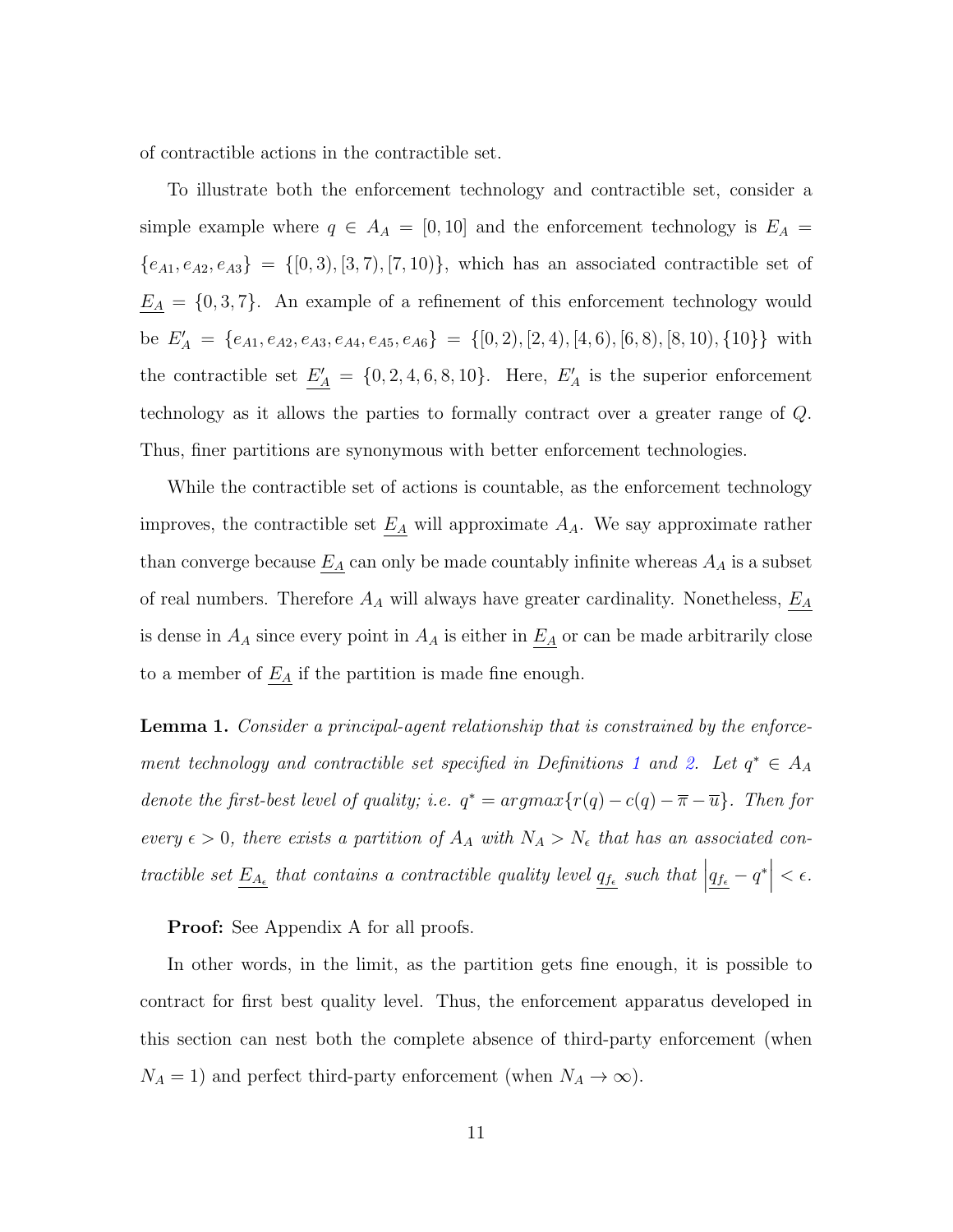#### 3.2 Conceptualizing Contractual Incompleteness

Under a complete contract, a complete state-contingent plan governs performance. Therefore, all performance obligations of both parties are fully specified for all contingencies in the initial contract. Moreover, the contract is third-party enforced by a court and sufficient penalties exist to deter both parties from shirking on their obligations. This implies that no party has ex post discretionary latitude to deviate from the initial contract. One can view the presence of ex post discretionary latitude to deviate as being synonymous with an incomplete contract.

Our enforcement technology machinery gives us a precise way of specifying both complete and incomplete contracts. To illustrate, recall our earlier example where  $A_A = [0, 10]$  and  $E_A = \{e_{A1}, e_{A2}, e_{A3}\} = \{[0, 3), [3, 7), [7, 10)\}\$ , which has an associated contractible set of  $\underline{E_A} = \{0, 3, 7\}$ . Here, despite the enforcement technology being imperfect, it is still possible to write a complete contract. The complete contract can either specify state-contingent prices  $P_0$ ,  $P_3$ , and  $P_7$  to be paid under each contractible quality realization, or the principal can specify, for example,  $Q = 7$  in exchange for a fixed payment  $P_7$  (we will refer to this as the "simple contract"). In the former case, a third-party enforces the contingent payments  $P_0$ ,  $P_3$ , and  $P_7$  whereas in the simple contract, a third-party enforces  $Q = 7$  and  $P_7$  directly. Note that in either case, all variables are third-party enforceable since they are either in the contractible set or depend only on variables in the contractible set. If the contingent payments  $P_0$ ,  $P_3$ , and  $P_7$  are chosen in an incentive compatible manner to implement  $q = 7$ , then the two types of contracts are outcome equivalent in that they both implement  $q = 7$ . However, given the simplicity of the simple contract, we will focus on simple contracts going forward. The important point is that a simple contract is a complete contract because it can credibly tie down all obligations so that neither party has ex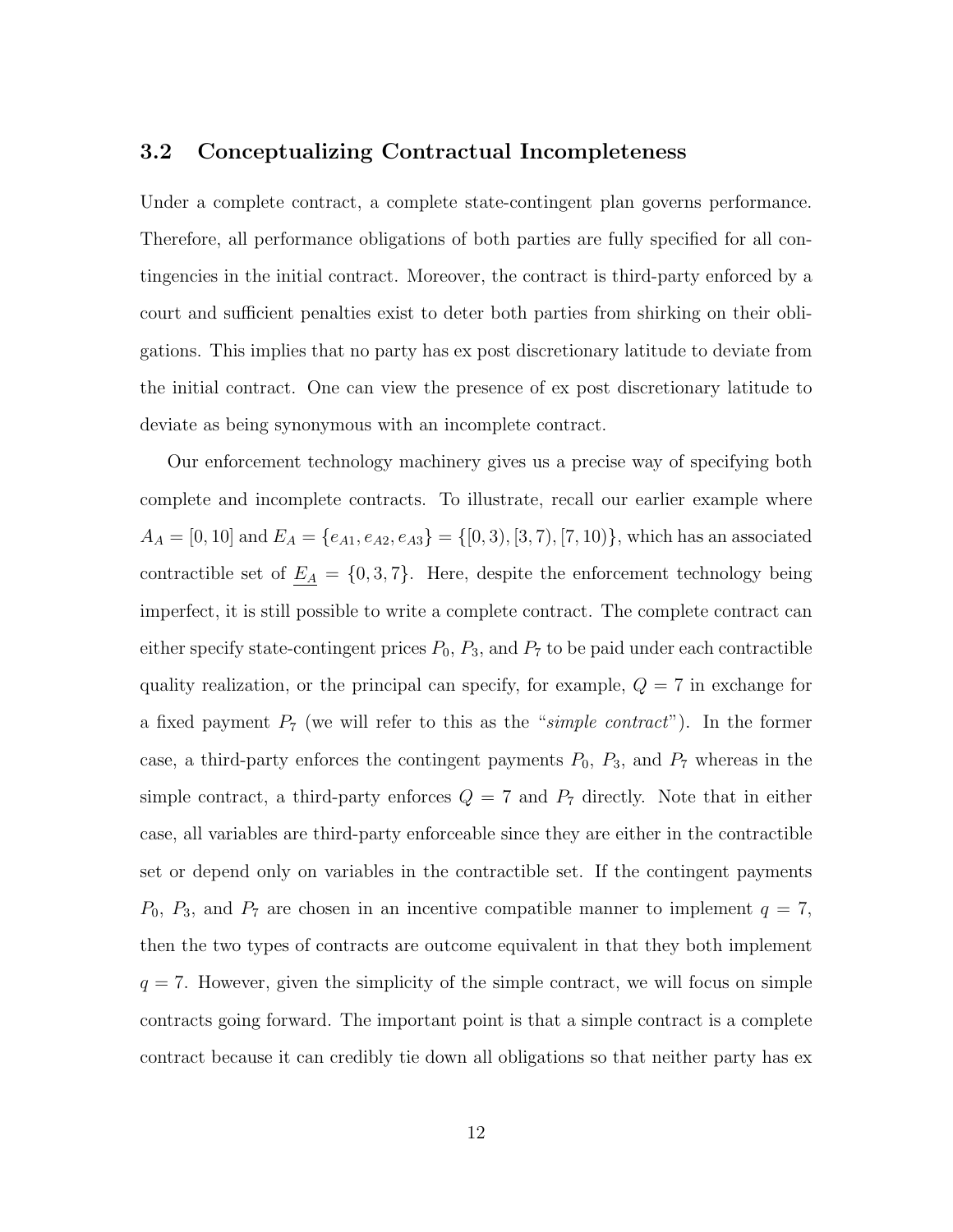post discretion to deviate. Hence, imperfections in the enforcement technology does not preclude the possibility of writing complete contracts, though imperfections do limit the set of available complete contracts.

What does an incomplete contract look like? There is no unique incomplete contract, but we will provide one example for illustration purposes. Suppose a contract specifies  $Q = 10$ , a fixed payment  $P_{10}$  and a bonus B if  $q = 10$  is realized. Because  $Q = 10$  is not in the contractible set, it follows that the agent has ex post discretion to deviate from  $Q = 10$  without legal consequence. Additionally, because B is contingent on  $q = 10$ , B is a discretionary bonus that is not contractible. Therefore, the principal can shirk on the bonus even if the agent performs. The important point is that both parties have ex post discretion to deviate from the initial agreement.

The traditional incomplete contracts literature has recognized the damaging effects of ex post discretionary latitude through various examples, case studies and formal models. The crux of the issue can be illustrated with the above incomplete contract. Note that the principal would offer a contract that just satisfies the agent's participation and incentive compatibility constraints. The participation constraint is  $\pi_A = P_{10} + B - c(10) = \overline{u}$ , where  $\overline{u}$  is the agent's reservation utility. The incentive compatibility condition is  $B = c(10) - c(0)$ . B can be substituted into the participation constraint to get  $P_{10} = \overline{u} + c(0)$ . Since this is a sequential game where the principal is the last mover, a rational principal would not pay an unenforceable bonus. Therefore, the agent would only receive  $P_{10} - c(10) = \overline{u} + c(0) - c(10) < \overline{u}$  by delivering  $q = 10$ . A rational, forward looking agent would then only choose  $q = 0$ to ensure a payoff of  $\bar{u}$ . Backward inducting one more stage, the principal expects to earn only  $\pi_P = r(0) - P_{10} = r(0) - \overline{u} - c(0) < \overline{\pi}$  and offers no contract. Even if there is no clear last mover or certain factors are only contractible ex post, the parties may still have to engage in bargaining which might also create inefficiencies.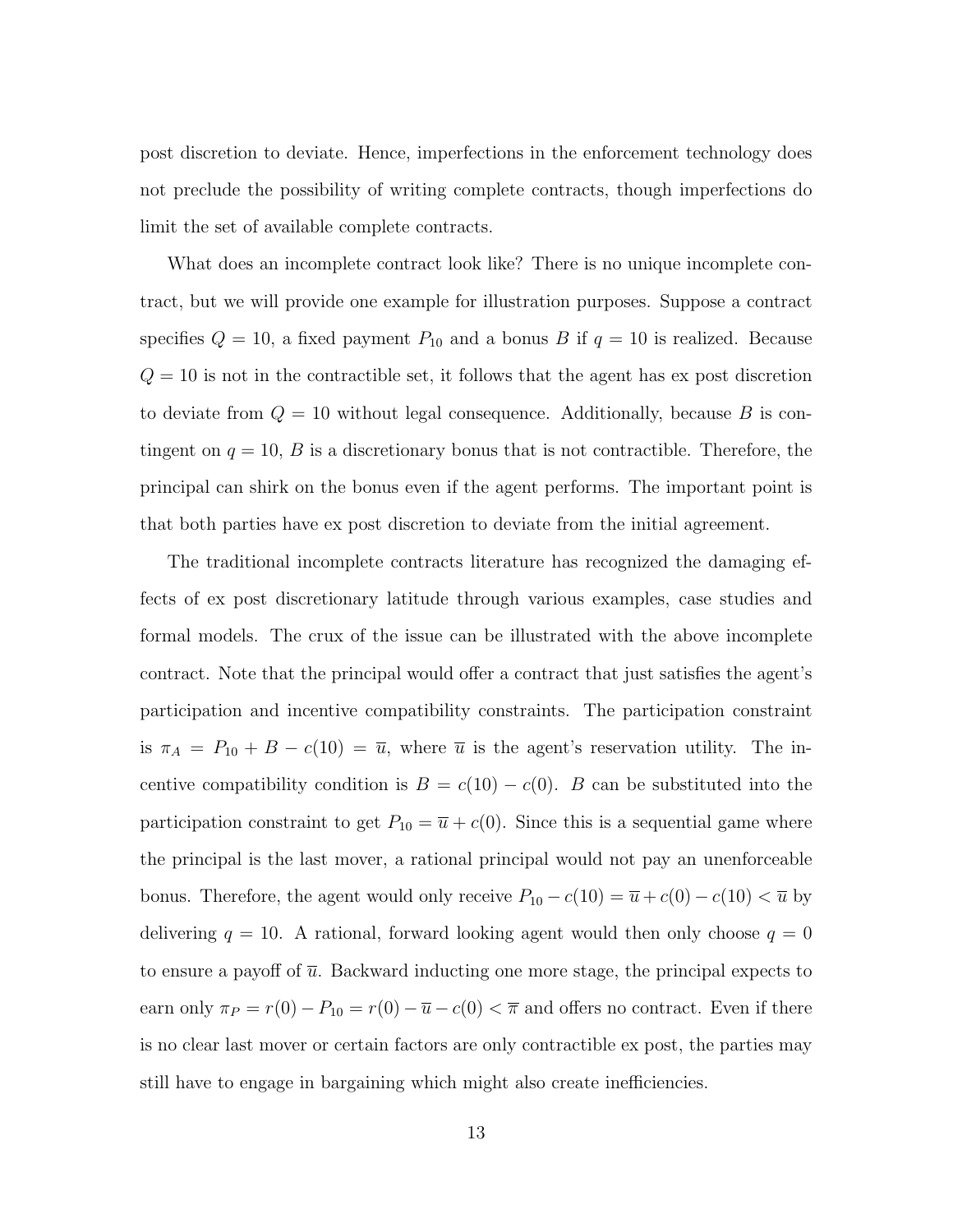We now introduce more notation that will be used frequently for the remainder of the paper. We denote  $\pi_f^{N_A}$  and  $u_f^{N_A}$  to be the payoffs obtained from the "best" complete contract for an enforcement technology of partition size  $N_A$ . The "best" complete contract is the one that yields the highest joint surplus under the enforcement technology. We denote  $Q_f^{N_A}$  as the associated best contracted level of quality, and  $q_f^{N_A}$ to be the best actual quality delivered, but under a complete contract,  $Q_f^{N_A} = q_f^{N_A}$ . To illustrate, suppose surplus,  $S(q) = r(q) - c(q) - \overline{\pi} - \overline{u}$ , is monotonically increasing in quality over  $A_A = [0, 10]$ .<sup>5</sup> Then for the contractible set  $\underline{E_A} = \{0, 3, 7\}$ , the complete contract that specifies  $Q = 7$  in exchange for a fixed payment  $P_7$  is the complete contract that yields the highest surplus. No other complete contract dominates it since a complete contract for  $Q > 7$  is not feasible and a complete contract for  $Q < 7$ does not yield as high of surplus. Therefore, for  $N_A = 3$ ,  $Q_f^3 = q_f^3 = 7$ .

More generally, the efficiency of complete contracts improves with the enforcement technology. For fine enough partitions, a complete contract can implement quality levels that are close to first best.

<span id="page-16-0"></span>**Lemma 2.** Let  $S_f^{N_A} = \pi_f^{N_A} + u_f^{N_A} - \overline{u} - \overline{\pi} = r(q_f^{N_A}) - c(q_f^{N_A}) - \overline{u} - \overline{\pi}$  denote the surplus generated by the best complete contract. Then  $\lim_{N_A \to \infty} S_f^{N_A} = S(q^*).$ 

#### 3.3 Optimal Contracting

In this section, we will show how the optimal contract structure can be made endogenous to the enforcement technology. Our foundational model is a principal-agent model of relational contracting with symmetric information. The enforcement technology acts as an exogenous constraint to the contract design problem. We can

<sup>&</sup>lt;sup>5</sup>The assumption of monotonicity is made only to keep this example simple. Monotonicity need not be true in general. For example, for a continuous quality space, there could be an optimal level of quality. Going beyond that level may reduce joint surplus as marginal returns may be less than the marginal costs.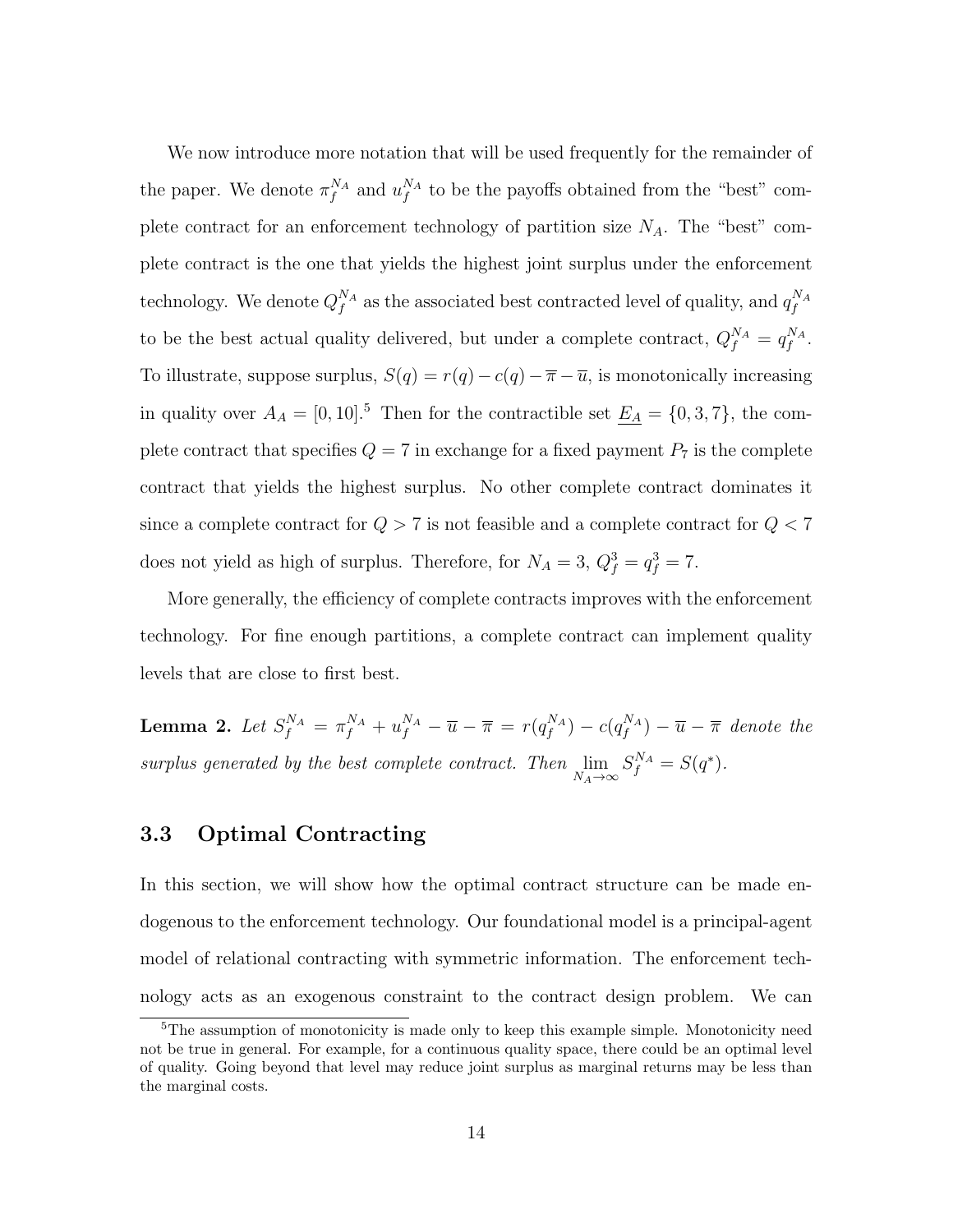exogenously vary the quality of the enforcement technology to generate comparative statics predictions about the types of optimal contracts used by the principal. Thus, the incomplete contractual form can be endogenized. Repeat trading facilitates the use of incomplete contracts because, as noted by [Boot et al.](#page-43-1) [\(1993\)](#page-43-1), reputation concerns can discipline the abuse of ex post discretion that exists under an incomplete contract.

Let the agent's action set (quality choice) be denoted by  $A_A = [q, \check{q}] \subset \mathbb{R}_+$  where the enforcement technology,  $E_A$ , (see Definition [1\)](#page-11-0) is a partition of  $A_A$ . To economize on notation, we do not specify the principal's action set because the agent's quality choice is the only determinant of efficiency and the principal's actions are only contingent on agent's quality (i.e. the discretionary bonus). We also define a binary variable  $\alpha \in \{0,1\}$  where  $\alpha$  equals 1 if  $u_f^{N_A} + \pi_f^{N_A} \geq \overline{u} + \overline{\pi}$  and 0 otherwise. That is,  $\alpha = 1$  if the best complete contract delivers joint profits that exceed joint profits from the parties' reservation payoffs. The timeline within a stage-game follows the typical textbook principal-agent sequence:

- 1. The principal offers a contract, which is an agreement over a price/bonus/quality triplicate,  $(P, B, Q)$ .
- 2. The agent decides whether to accept or reject. If rejected, the principal and agent default to the best formal contract if  $u_f^{N_A} + \pi_f^{N_A} \ge \overline{u} + \overline{\pi}$  (i.e.  $\alpha = 1$ ) and to their outside options, which yield payoffs  $\bar{u}$  and  $\bar{\pi}$ , otherwise (i.e.  $\alpha = 0$ ).
- 3. If accepted, the agent chooses actual quality  $q$ .
- 4. The principal observes q and chooses actual bonus b. The promised fixed payment,  $P$ , is also made.<sup>6</sup>

<sup>&</sup>lt;sup>6</sup>Recall that the promised fixed payment is always third party enforceable because it is not contingent on quality. Therefore, the principal has no ex post discretion to deviate from P.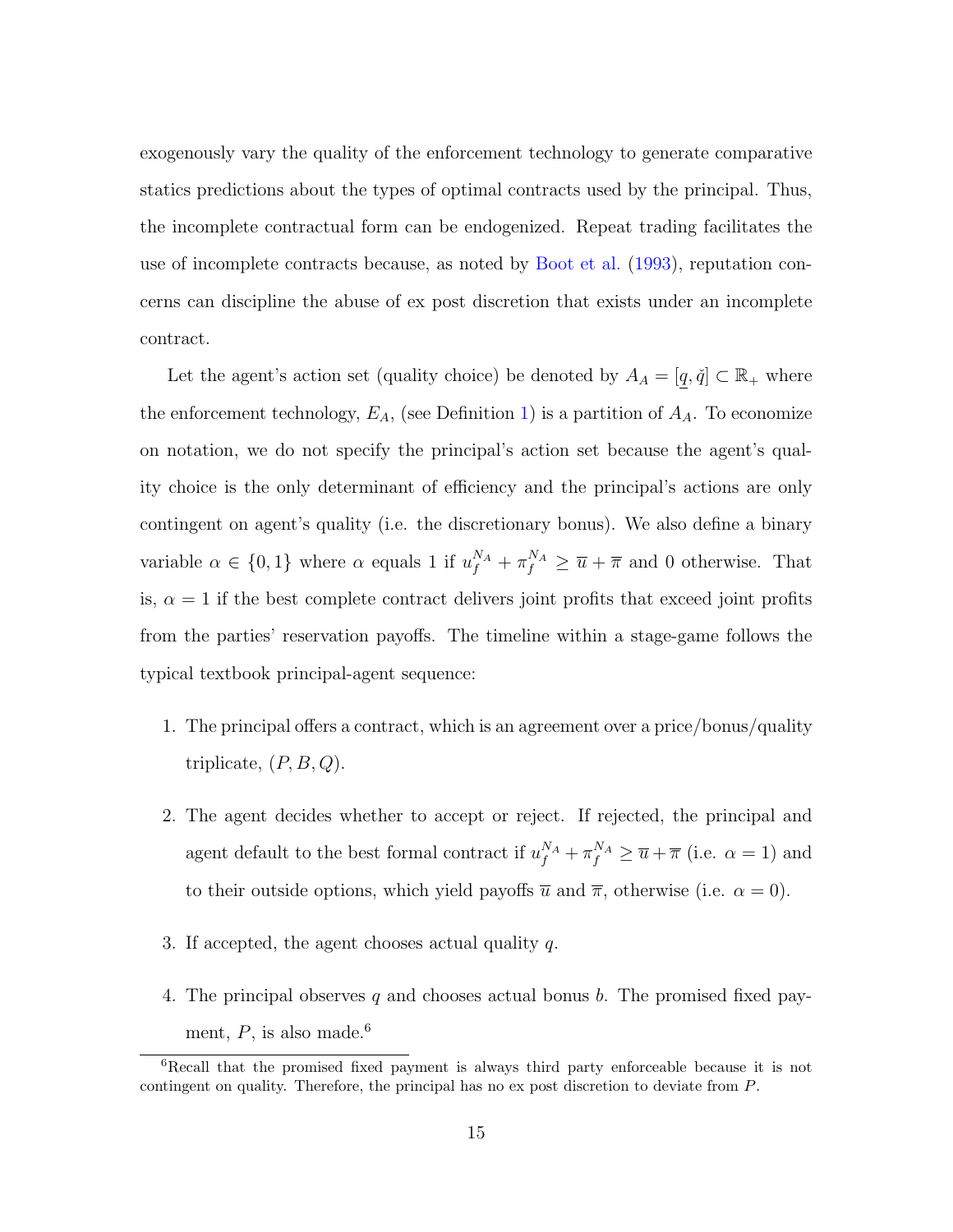A relational contract is an infinite repetition of the above contracting stage-game so that in each period  $t$  and for each history up to  $t$ , the relational contract describes a sequence (1)-(4). Moreover, the relational contract is self-enforcing if it describes a subgame perfect equilibrium of the infinitely repeated game. In addition, [Levin](#page-44-2) [\(2003\)](#page-44-2) and [Halac](#page-43-9) [\(2012\)](#page-43-9) have shown that, with symmetric information, the optimal contract is stationary in that the same (optimal) contract is offered in every  $t^2$ . Letting  $\delta$  be the discount factor and multiplying the payoffs by  $1-\delta$  to express them as per-period averages, the principal's contract design problem is:

<span id="page-18-4"></span>
$$
\max_{Q,P,B} (1 - \delta) \left[ r(Q) - P - B \right] + \delta V \left[ C \right] \quad s.t. \tag{1}
$$

<span id="page-18-0"></span>
$$
(1 - \delta) [r(Q) - P - B] + \delta V [C] \ge \alpha \pi_f^{N_A} + (1 - \alpha) \overline{\pi}
$$
 (2)

<span id="page-18-1"></span>
$$
(1 - \delta) [P + B - c(Q)] + \delta U [C] \ge \alpha u_f^{N_A} + (1 - \alpha) \overline{u}
$$
 (3)

<span id="page-18-2"></span>
$$
(1 - \delta) [r(Q) - P - B] + \delta V [C] \ge (1 - \delta) [r(Q) - P] + \delta \left[ \alpha \pi_f^{N_A} + (1 - \alpha) \overline{\pi} \right]
$$
 (4)

<span id="page-18-3"></span>
$$
(1 - \delta) [P + B - c(Q)] + \delta U [C] \ge (1 - \delta) [P - c(\underline{q})] + \delta [\alpha u_f^{N_A} + (1 - \alpha)\overline{u}] \tag{5}
$$

Constraints [2](#page-18-0) and [3](#page-18-1) are the participation constraints and [4](#page-18-2) and [5](#page-18-3) are the dynamic incentive compatibility or self-enforcement constraints. To understand the expressions  $V(C)$  and  $U(C)$ , let  $\Gamma$  denote the set of feasible contracts, which can be partitioned as  $C \bigcup F = \Gamma$  and  $C \cap F = \emptyset$ . Then either  $(P, B, Q) \in C$  or F, where the "C" contracts

<sup>7</sup>Nonstationary contracts arise primarily in the context of private information where one has to model relational dynamics due to the revelation of the private information over time (e.g. see [Halac](#page-43-9) [\(2012\)](#page-43-9) or [Yang](#page-44-8) [\(2013\)](#page-44-8)). It is important to point out that nearly all experiments involve some dynamics simply because subjects need to learn how to play the game. Hence, researchers typically treat predictions arising from stationary symmetric information games as theoretical benchmarks that subjects should converge to after sufficient rounds of learning. The actual dynamics that lead to the convergence is typically not of theoretical interest and early period departures from theoretical benchmarks is treated as noise that can be reduced if subjects are given adequate time to gain experience. Thus, to test the comparative statics predictions generated from our model, every effort was made to ensure that our experimental design provides subjects with sufficient rounds of play.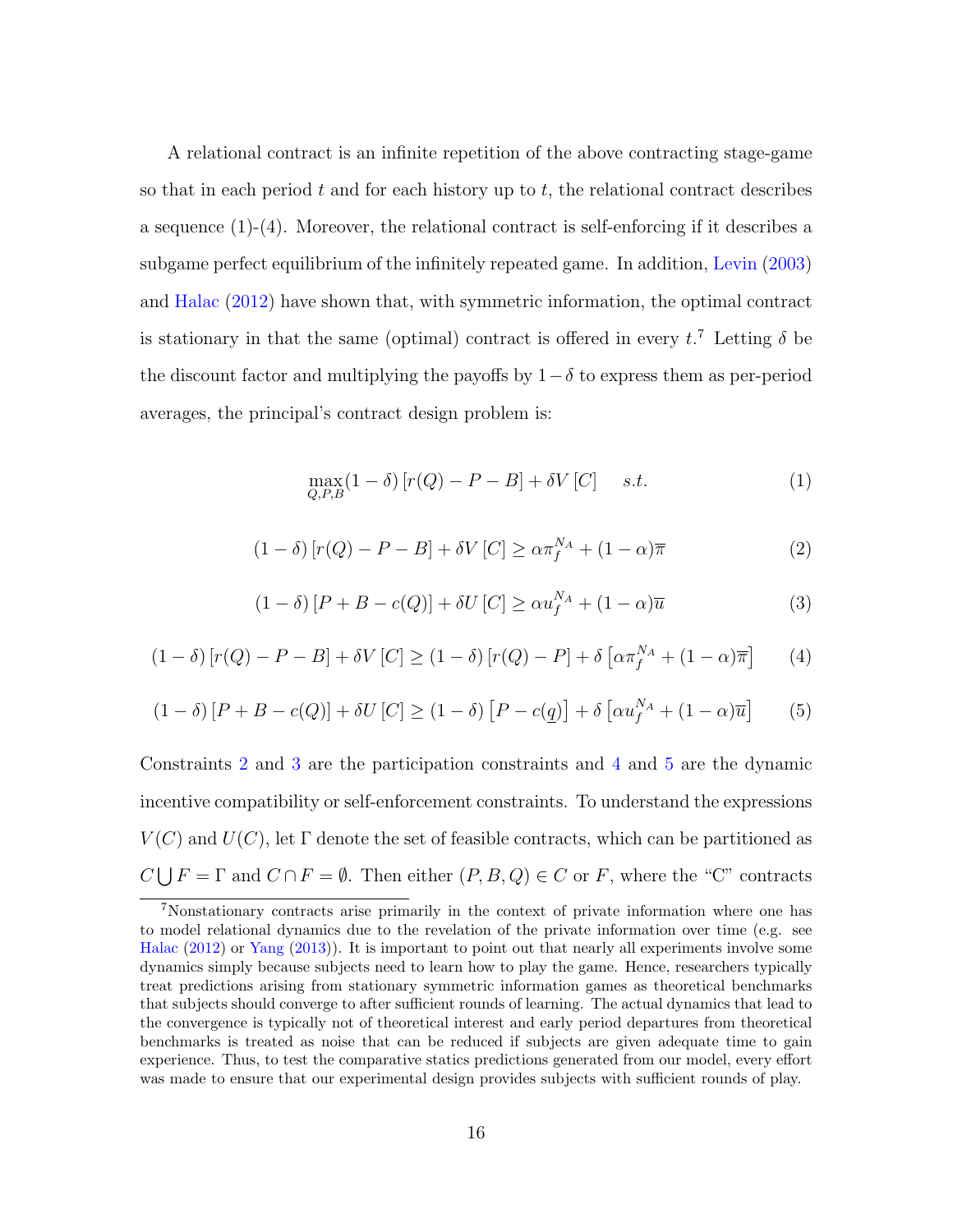are relational contracts that satisfy contraints [2-](#page-18-0)[5,](#page-18-3) and "F" denotes "formal" (i.e. complete) contracts that satisfy participation constraints. Thus,  $V(C)$  and  $U(C)$ are the flow payoffs for the principal and agent, respectively, from the optimal selfenforcing relational contract  $(P, B, Q) \in C$ . If either party shirks on the relational contract or the principal offers a relational contract that fails to satisfy constraints [2-](#page-18-0)[5,](#page-18-3) then the parties respond by refusing to engage in relational contracting in the future; they will either rely on complete contracts or select their outside options.<sup>8</sup> Due to stationarity, the same contract is offered every  $t$ , problem [1](#page-18-4) becomes essentially a static optimization problem.

<span id="page-19-0"></span>**Proposition [1](#page-18-4).** The solution to optimization problem 1 yields an optimal stationary contract that requests some  $\tilde{Q} \leq Q^*$  where  $Q^*$  is a request for the first best quality level. The associated payment scheme is  $W(\tilde{Q}) = \tilde{P} + B(\tilde{Q})$  such that:

1. 
$$
\frac{\alpha u_f^{N_A} + (1 - \alpha)\overline{u} + c(\tilde{Q})}{1 - \delta} - \frac{\delta}{1 - \delta} \{r(\tilde{Q}) - \alpha \pi_f^{N_A} - (1 - \alpha)\overline{\pi}\} \le \tilde{P} \le \alpha u_f^{N_A} + (1 - \alpha)\overline{u} + c(\underline{q})
$$
  
2. 
$$
c(\tilde{Q}) - c(\underline{q}) \le B(\tilde{Q}) \le \frac{\delta}{1 - \delta} \{r(\tilde{Q}) - c(\tilde{Q}) - \alpha \pi_f^{N_A} - (1 - \alpha)\overline{\pi} - \alpha u_f^{N_A} - (1 - \alpha)\overline{u}\}
$$
  
3. 
$$
\tilde{P} + B(\tilde{Q}) - c(\tilde{Q}) = \alpha u_f^{N_A} + (1 - \alpha)\overline{u}
$$

In words, under the optimal contract, the principal will contract for a quality level that is less than or equal to the first best quality level. Moreover, the discretionary bonus must simultaneously satisfy both the agent's and principal's self-enforcement constraints. Finally, the base price  $P$  and the discretionary bonus must be simultaneously chosen to force the agent's participation constraint to bind with equality.

For a more intuitive look at self-enforcement, we can also solve condition (2) in

<sup>&</sup>lt;sup>8</sup>Another possibility is that they might restructure the relational contract so that the breaching party receives only his/her reservation payoff. This possibility makes relational contracts renegotiation proof [\(Levin,](#page-44-2) [2003\)](#page-44-2)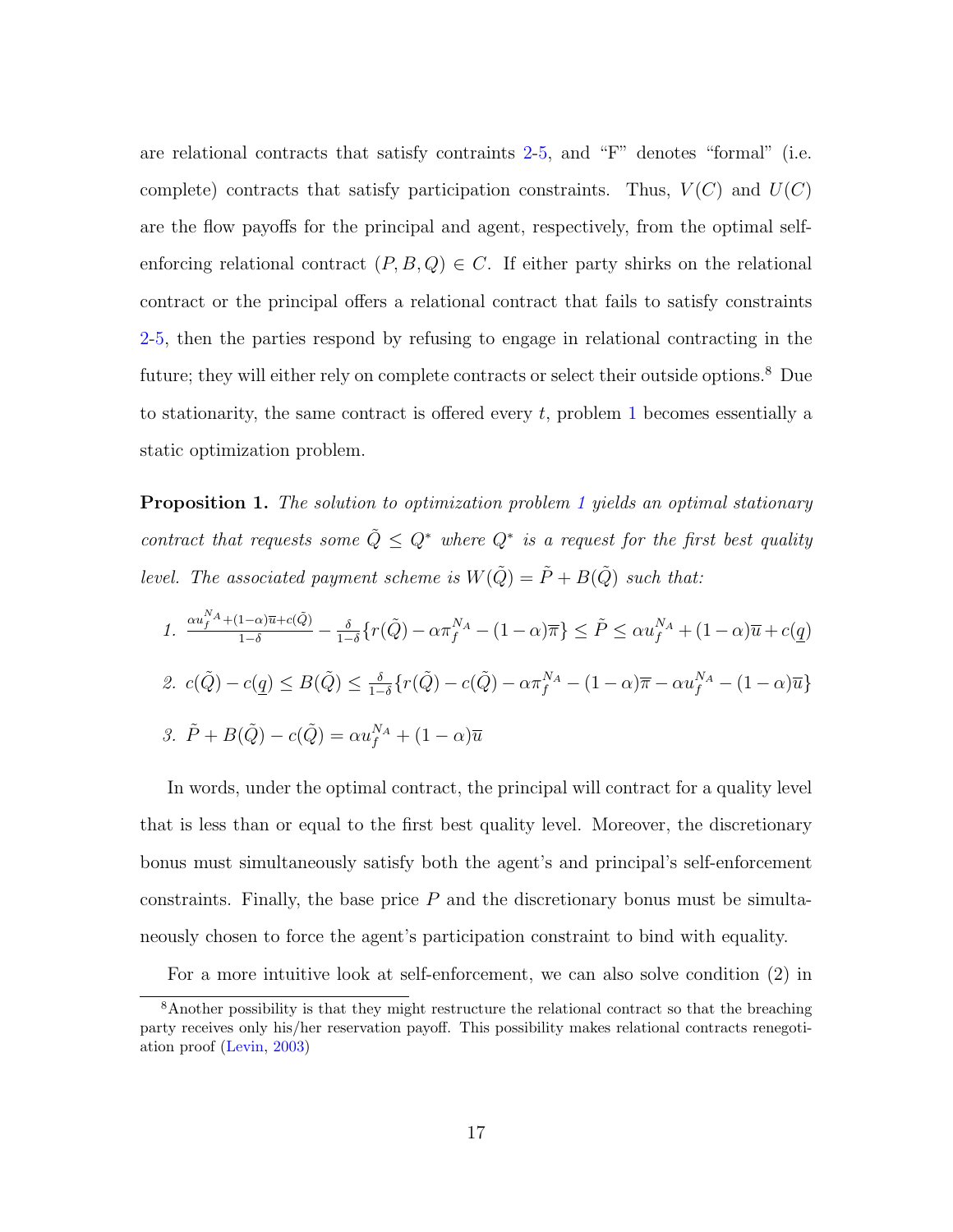Proposition [1](#page-19-0) for  $\delta$  which yields:

<span id="page-20-0"></span>
$$
\delta \ge \underline{\delta}(Q) = \frac{c(Q) - c(\underline{q})}{r(Q) - c(\underline{q}) - \alpha \left[\pi_f^{N_A} + u_f^{N_A}\right] - (1 - \alpha)\left[\overline{\pi} + \overline{u}\right]}
$$
(6)  

$$
= \frac{c(Q) - c(\underline{q})}{r(Q) - c(\underline{q}) - \alpha \left[r(Q_f^{N_A}) - c(Q_f^{N_A})\right] - (1 - \alpha)\left[\overline{\pi} + \overline{u}\right]}
$$

The above critical value  $\delta(Q)$  is the threshold for the incomplete contract to be selfenforcing. Notice that the threshold depends on  $Q$ ; therefore, if the principal wants to implement a higher Q, this puts pressure on self-enforcement. Consequently, the need for self-enforcement can limit the quality level that can be implemented. Finally, the threshold also depends on the payoffs  $u_f^{N_A}$  and  $\pi_f^{N_A}$ , which in turn, depend on the efficacy of the enforcement technology. This suggests a non-trivial interaction between self-enforcement and third-party enforcement.

To see the interaction, suppose that  $Q_f^{N_A}$  is the enforceable quality level that yields the highest joint surplus among all contractible quality levels. Thus, a complete contract  $(Q_f^{N_A}, P_f^{N_A})$  yields payoffs  $\pi_f = P_f^{N_A} - c(Q_f^{N_A})$  and  $u_f^{N_A} = P_f^{N_A} - c(Q_f^{N_A})$ . These payoffs can be substituted in the middle term of [6](#page-20-0) to get the last term of [6.](#page-20-0) One can now conduct comparative statics analysis by letting  $N_A$  in the enforcement technology increase, which would make  $E_A$  a more refined partition of  $A_A$ . This in turn, increases the joint profit  $r(Q_f^{N_A}) - c(Q_f^{N_A})$  which weakly raises the threshold for selfenforcement  $6<sup>9</sup>$ . In short, an improvement in the enforcement technology should cause some relational contracts to unravel and be replaced by complete contracts. The following proposition provides specific conditions under which the parties endogenously use an incomplete contract over a complete contract.

<sup>&</sup>lt;sup>9</sup>We say weakly because if  $\alpha = 0$ , then the threshold does not change until joint surplus under the complete contracts exceeds joint surplus from the outside options, triggering  $\alpha = 1$ .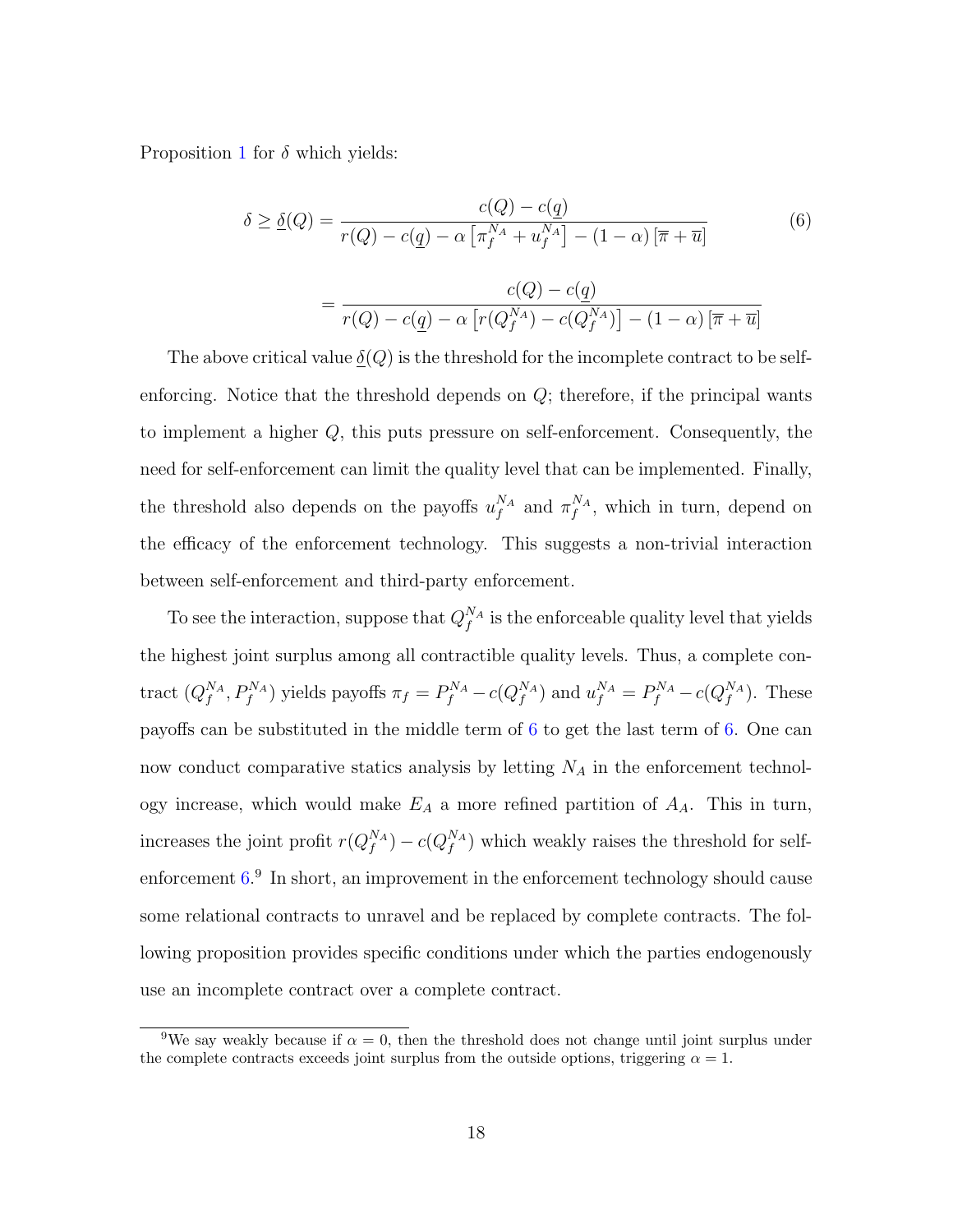<span id="page-21-0"></span>**Proposition 2.** Let  $Q^*$  be the first best quality request such that  $Q^* \in \arg \max$ Q  $\{S(Q)\}.$ If there exists  $\tilde{Q}$  such that  $S(Q^*) \geq S(\tilde{Q}) > S(Q_f^{N_A})$  and  $\delta \geq \underline{\delta}(\tilde{Q})$ , then an incomplete contract that implements  $\tilde{Q}$  is preferred over the best complete contract.

Proposition [2](#page-21-0) states that if there is enough imperfection in the enforcement technology, which allows for the existence of some self-enforcing level of  $\tilde{Q}$  that yields joint surplus that is greater than what is obtainable under the best complete contract, then the parties will eschew a complete contract and instead relational contract for  $Q$ .

The above model can also be used to generate some comparative statics predictions that will be useful for organizing our experimental design and data analyses. Specifically, we focus on how exogenous changes in self-enforcement  $(\Delta \delta)$  and thirdparty enforcement  $(\Delta N_A)$  affects contracting outcomes.

<span id="page-21-1"></span>Corollary 1. The following comparative statics follow from the above model:

- 1. (Exogenous change in enforcement technology): Consider the enforcement tech $nology \underline{E_A} = \{e_{A1}, e_{A2}, ..., e_{AN_A}\}$  and let  $\tilde{Q} \in \tilde{Q} = \{\tilde{Q} : S(Q^*) \geq S(\tilde{Q}) >$  $S(Q_f^{NA})\}$ . As  $N_A \to \infty$ , then  $\underline{\delta}(\tilde{Q}) \to 1$  for any  $\tilde{Q} \in \tilde{Q}$  and all incomplete contracts are endogenously replaced with complete contracts.
- 2. (Exogenous change in  $\delta$ ): Suppose that  $\tilde{Q}$  is such that  $S(\tilde{Q}) > S(Q_f^{N_A})$  and  $\delta \geq \underline{\delta}(\tilde{Q})$ . Then an exogenous decrease in  $\delta$  has the following effects:
	- (a) If  $\delta \geq \underline{\delta}(\tilde{Q})$  continues to hold, then the principal continues to contract for Q˜ using an incomplete contract.
	- (b) If  $\delta < \underline{\delta}(\tilde{Q})$ , then the principal contracts for a lower  $\hat{Q}$  where  $\delta = \underline{\delta}(\hat{Q})$ using an incomplete contract if  $S(\hat{Q}) > S(Q_f^{N_A})$ .
	- (c) If  $\delta < \underline{\delta}(\tilde{Q})$ , then the principal switches to a complete contract that implements  $Q_f^{N_A}$  if there exists no  $\hat{Q}$  such that  $S(\hat{Q}) > S(Q_f^{N_A})$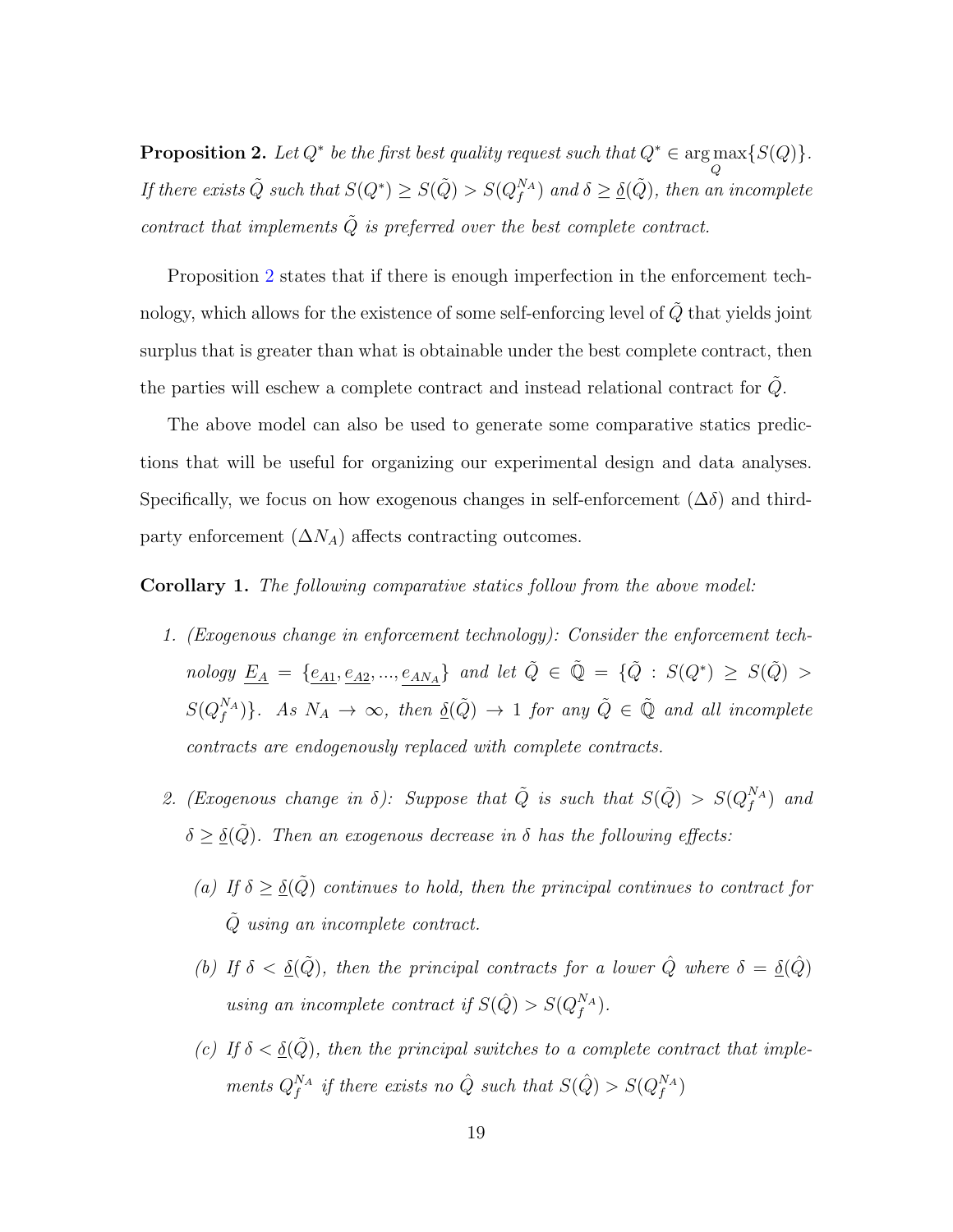The key testable implications of the above corollary are that an improvement in the enforcement technology will increase the use of complete contracts over relational contracts. Moreover, a decrease in  $\delta$  can lead to a decrease in the quality level that the principal contracts for and/or the decreased use of relational contracts.

### 4 Experimental Design

Our experimental design is based on the above contracting model though we did have to impose specific parameters and functional forms and these are described in detail below. However, the functional forms and parameters were chosen to fall within the general assumptions imposed in the theoretical model so that results can be interpreted with minimum loss of generality. In addition, our principal-agent relationship was framed as a buyer (principal) - seller (agent) relationship for the experiments.

Note that a crucial aspect of our design is that we must allow buyers to endogenously choose contractual form subject to exogenously imposed limits on the enforcement technology. To achieve this, we first specify sellers' action space as  $q \in A_A = \{1, 2, ..., 15\}$  where our sellers can only choose a natural number between 1 and 15. While we can easily incorporate continuous values, we chose natural numbers to keep the action space simple for subjects. This allowed us to define two enforcement technologies which represents our major treatment variation:

- 1. **Technology E**: This is the perfect enforcement technology  $E_A^E = \{e_{A1}, e_{A2}, ..., e_{A15}\}$  $\{\{1\},\{2\},...,\{15\}\}.$  This technology allows a third-party to enforce every single quality level in  $A_A$  so that the contractible set is  $\underline{E}_A^E = A_A$ . Here  $N_A = 15$ .
- 2. **Technology PE**: This is the partial enforcement technology  $E_A^{PE} = \{e_{A1}, e_{A2}\}$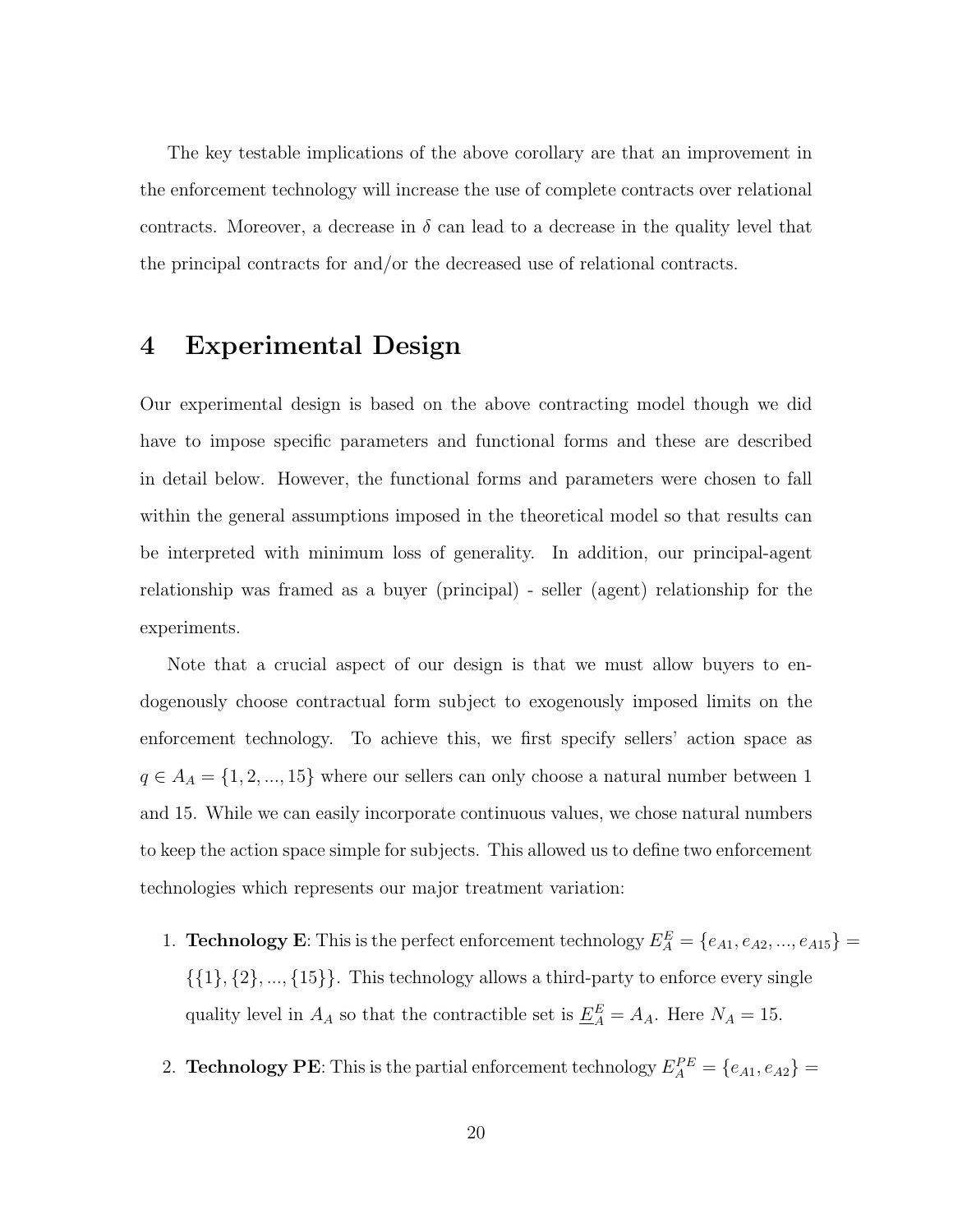$\{\{1, 2, 3, 4\}, \{5, 6, ..., 15\}\}\.$  The contractible set is  $\underline{E}_{A}^{PE} = \{1, 5\}.$  Here  $N_A = 2$ .

One can interpret Technology E as a technology that provides perfect grading of quality whereas Technology PE allows a third-party only to arbitrate on whether the product was defective or not (i.e. below or above 5). Thus, even under PE the parties can write a complete contract that conditions on whether the product is defective. To understand how we allow our buyers to endogenously structure complete contracts under both E and PE, we now describe the contracting stage-game.

Within each stage-game, each buyer can (but is not required to) offer a contract, which is a triplicate  $(P, B, Q)$  where  $P \in \{0, 1, ..., 200\}$  is a fixed price,  $B \in$  $\{0, 1, ..., 200\}$  is a discretionary bonus, and  $Q \in \{1, 2, ..., 15\}$  is the buyer's requested quality level. A crucial point to note is that we allowed buyers to specify "simple" complete contracts by specifying  $Q \in \underline{E}_A$  along with a fixed price P and then clicking a "binding" option on the computer screen. When binding is checked, neither party has ex post discretionary latitude to deviate as the computer enforces both P and Q. A discretionary bonus B is redundant since it plays no incentive role as the seller has no discretion to choose  $q \neq Q$ .<sup>10</sup> Apart from these restrictions, we imposed no other structure on the contracts. Thus, our subjects can endogenously specify complete contracts as specified above, as well as a range of incomplete contracts seen in the literature including gift-exchange/efficiency wage contracts  $(P > 0, B = 0)$ , discretionary bonus contracts  $(P > 0, B > 0)$ , and "illusory promises"  $(P = 0, B > 0)$ . Specifying an incomplete contract only requires the buyer to check the "discretionary"

<sup>&</sup>lt;sup>10</sup>We thank Tim Cason for pointing out that it is possible to create binding contracts that only prevent downward discretion which might allow subjects to express reciprocal behavior by delivering quality and/or bonuses beyond the contractually specified levels. We conducted some downward binding but upward discretionary sessions. Though there were some changes in numeric results, the qualitatively results and central conclusions did not change. Moreover, because our paper is not about social preferences and we did not integrate reciprocal behavior in our model, our theoretical predictions under the assumption of pure self-interest would not change. Hence, in order to maintain clarity and conserve space, we did not include the results of these additional sessions in this paper.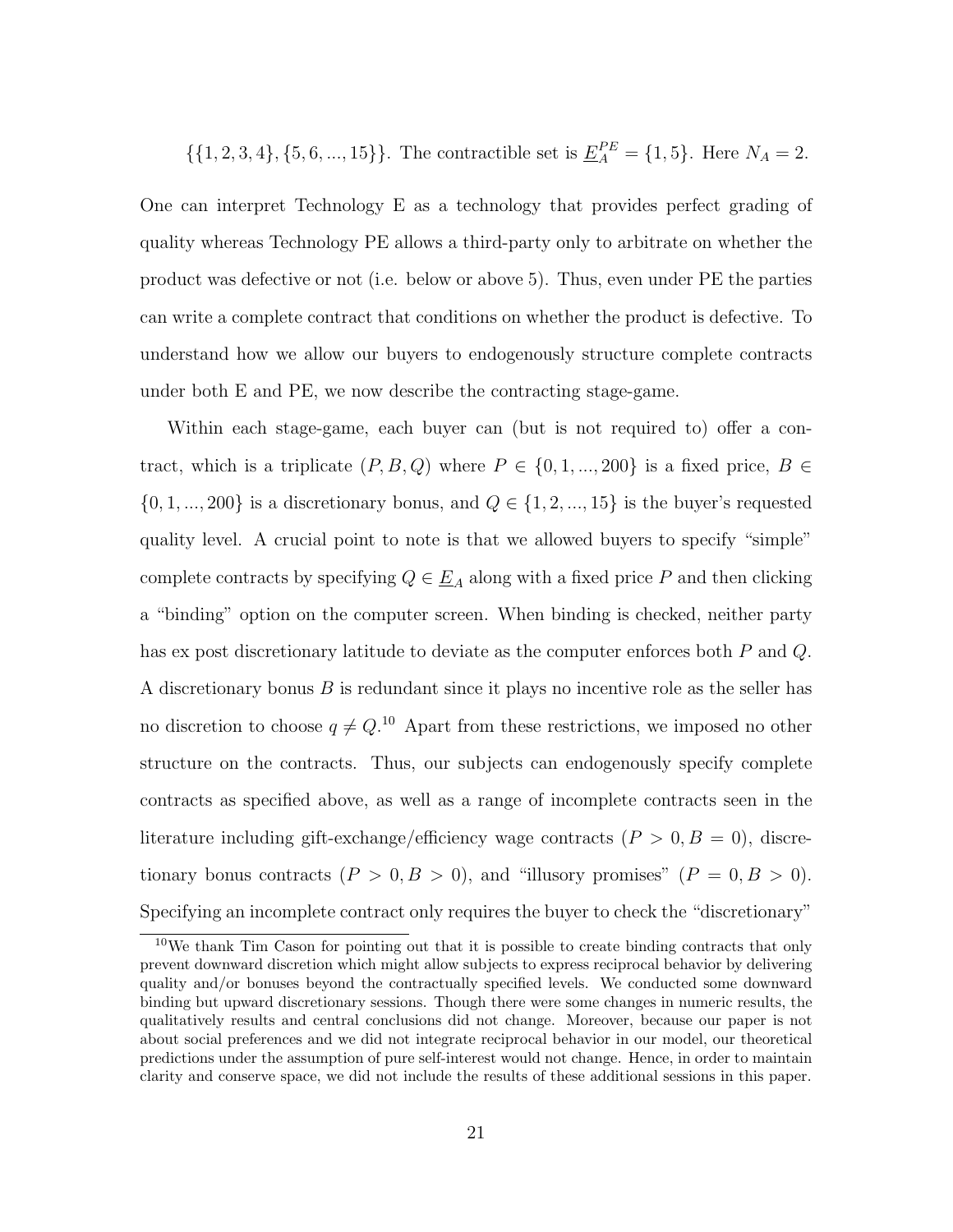box rather than the "binding" box. When discretionary is checked, Q and B are not enforced by the computer.  $P$  is still guaranteed because a fixed payment can always be enforced since it is not contingent on anything that is imperfectly verifiable.<sup>11</sup> The following summarizes the sequence of events in a stage-game.

1. **Proposal phase-**buyer can offer a single contract with terms  $(P, B, Q)$  to seller.

- Contract can be made binding (quality 3rd party enforced) but in the PE treatments, the buyer can only make either  $Q = 1$  or  $Q = 5$  binding.
- The seller can accept or reject. So a participation constraint is active.
- 2. Quality phase-seller chooses  $q$  if  $Q$  is not binding.

3. Payment phase-if the buyer offered  $B$ , the buyer can choose actual  $b$  to pay. Note that under binding complete contracts, there are no Quality or Payment phases since neither party has ex post discretion to deviate from the initial contract.

While the stage-game is a one-shot contracting relationship, our theoretical model also allows for relational contracting, so our experimental design must permit repeat trading. We follow the typical approach of implementing an infinitely repeated game using a random continuation rule (e.g.  $B_0$  [\(2005\)](#page-42-6)). Specifically, we exogenously formed buyer-seller pairs where the buyer and seller within each pairing can trade with each other for a random number of stage-games. In other words, in each period, there is  $\delta$  probability that the same buyer and seller can trade with each other again the next period. This allows us to create a second treatment variation with respect to  $\delta$ :

1. **0.8 treatment**:  $\delta = 0.8$  – implies an expected five period repeated game.<sup>12</sup>

 $11$ In practice, even if no legal system existed, one can mimic the enforcement of  $P$  simply by having the buyer pay it upfront.

<sup>&</sup>lt;sup>12</sup>The expected number of periods is  $\frac{1}{1-\delta}$ .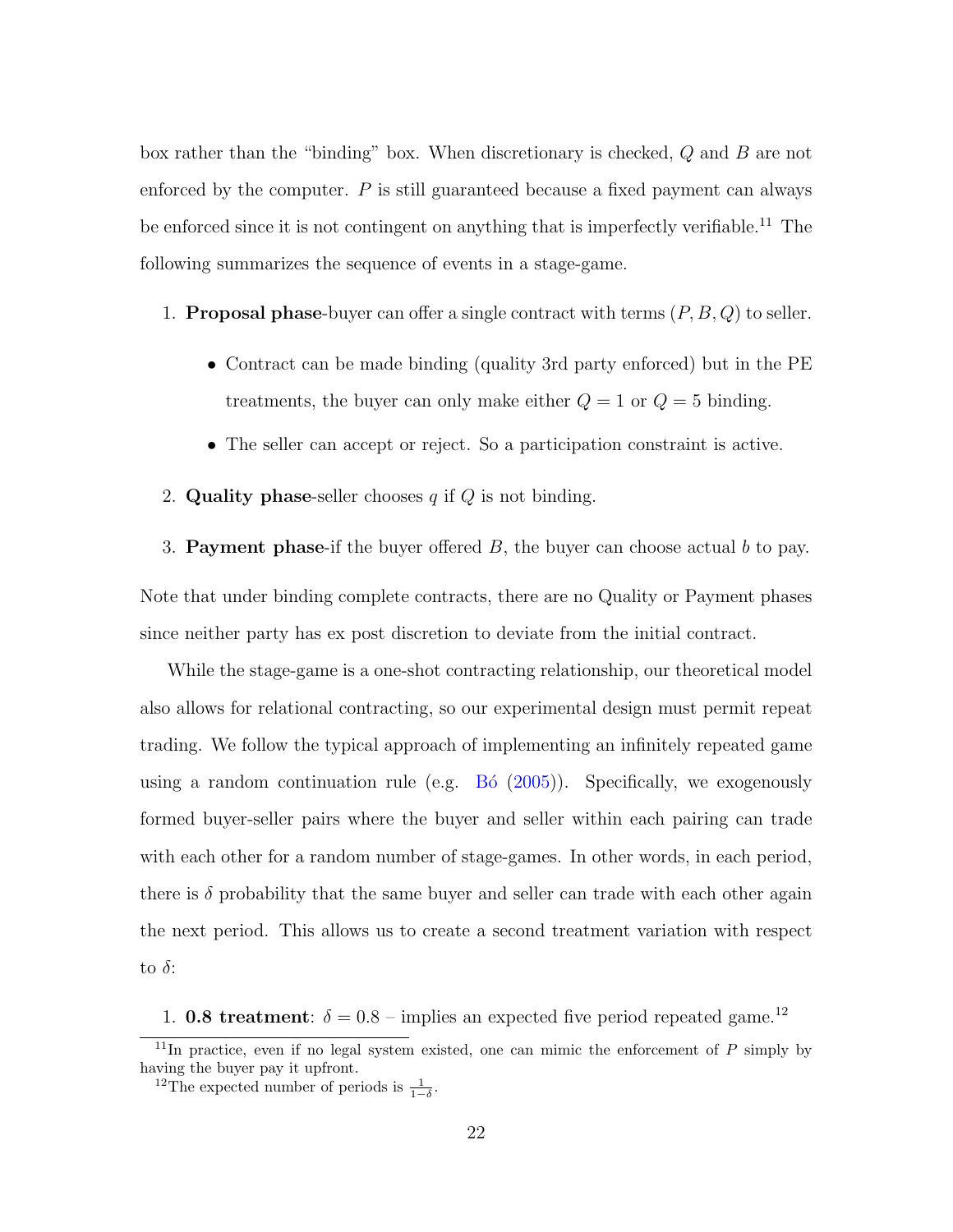2. 0.5 treatment:  $\delta = 0.5$  – implies an expected two period repeated game.

Self-enforcement is obviously stronger in the 0.8 treatment because, in any given period, there is a larger probability that the two parties will trade in the following period. We refer to the repeated game for each buyer-seller pair as a supergame. Thus, in the 0.8 treatment, the expected length of a supergame is five periods and in the 0.5 treatment, the expected length of a supergame is two periods.

Table 1: Treatments

<span id="page-25-0"></span>

|                                                               | $\delta = 0.5$ | $\delta = 0.80$ |
|---------------------------------------------------------------|----------------|-----------------|
| Perfect enforcement $(E)$                                     |                | two sessions    |
| <b>Partial enforcement (PE)</b> three sessions three sessions |                |                 |

Our treatment variations are summarized in Table [1.](#page-25-0) Note that we only ran the E treatment under  $\delta = 0.80$  because, by Corollary [1](#page-21-1) part (1), when the enforcement technology is perfect, complete contracts should be used regardless of the size of  $\delta$ . Nonetheless, we ran the E treatment at  $\delta = 0.80$ , which is the favorable  $\delta$  level for incomplete contracting. If subjects use complete contracts under E0.80, then we can be confident that they will use complete contracts under E0.50.

With respect to parameterization, the stage-game payoffs are  $\pi = 12q - p - b$  and  $u = p + b - (q^2)/2$  for the buyer and seller, respectively. Our sellers were provided with Table [2](#page-25-1) so that they could quickly get their costs for each quality level. Reservation

Table 2: Seller's Cost

<span id="page-25-1"></span>

| $\sim$<br>₩<br>uu         |  |  |                                           |           |                  |          |                   | 10                  | .<br>--    | $\sim$<br>ᆠ<br>-- | ٠<br><b>10</b> | -<br><b>. .</b> | - -<br>ΤÛ            |
|---------------------------|--|--|-------------------------------------------|-----------|------------------|----------|-------------------|---------------------|------------|-------------------|----------------|-----------------|----------------------|
| $\sim$<br>$\mathbf{Cost}$ |  |  | ∣n.<br>×.<br>1U<br>and the control of the | 1 C<br>ΙO | $\Omega$ r<br>∠ਹ | ററ<br>⊿ں | . .<br><b>. .</b> | $\sim$ $\sim$<br>ЭU | n-<br>$0+$ | $H^{\sigma}$<br>∸ | OE<br>Οü       | 98              | $\rightarrow$<br>110 |

payoffs are  $\bar{\pi} = \bar{u} = 15$ . These reservation payoffs are triggered if either the buyer does not offer a contract or the seller rejects a contract. First best is realized at  $q = 12$  which yields joint payoffs of 72, which exceeds the joint payoffs of 30 if the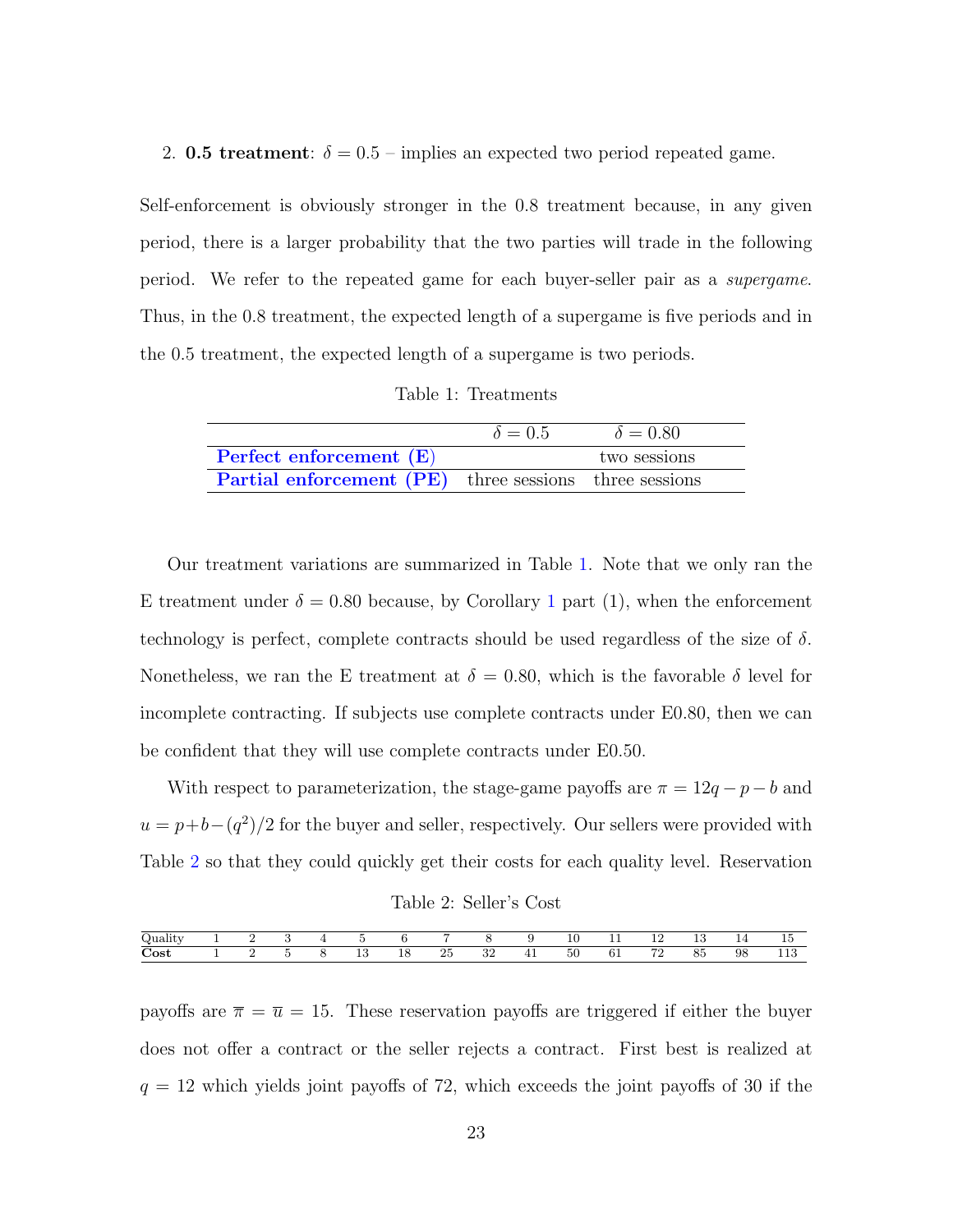parties do not contract. Also note that joint profit is below the joint outside option payoffs of 30 if  $q < 3$ . Thus, it is risky for the parties to engage in contracting if the seller does not deliver at least  $q > 2$ . Additionally, in the PE treatments, the best contractible quality is  $Q_f^2 = 5$  which yields joint payoffs of 47.5 which exceed joint outside option payoffs. In the E treatment, even first best is in the contractible set, so  $Q_f^{15} = 12 = Q^*$ .

All interactions between subjects occurred via computers and subjects identified each other through assigned ID numbers that were not associated with actual identities. Once subjects were seated at their computer terminals, our z-Tree program randomly assigned half the subjects to be "buyers" (principals) and the other half to be "sellers" (agents). These roles were fixed for the duration of the experiment. The z-Tree program also randomly assigned ID numbers to each subject. Subjects were then read instructions and answered some control questionnaires to ensure understanding. After this, they conducted two trial periods to get accustomed to the computerized trading platform. Their ID numbers were suppressed during the trial periods. Once the live rounds began, each buyer was exogenously matched to a seller to play a supergame which consisted of a sequence of repeated stage-games until randomly terminated. The continuation probability following each stage game was either  $\delta = 0.8$  or  $\delta = 0.5$  depending on the treatment described above. No subjects were matched for more than one supergame, so we imposed stranger matching.

The experiment ended when one of two conditions occurred: (1) All possible supergame matches have been exhausted and the last pairing randomly terminates; (2) If all pairings have not been exhausted and the subjects have played at least 18 periods (across all supergames) in the  $\delta = 0.8$  treatment or at least 20 periods in the  $\delta = 0.50$  treatment, then they were in their last supergame and the experiment ended when that supergame terminated. These long period sessions were used to ensure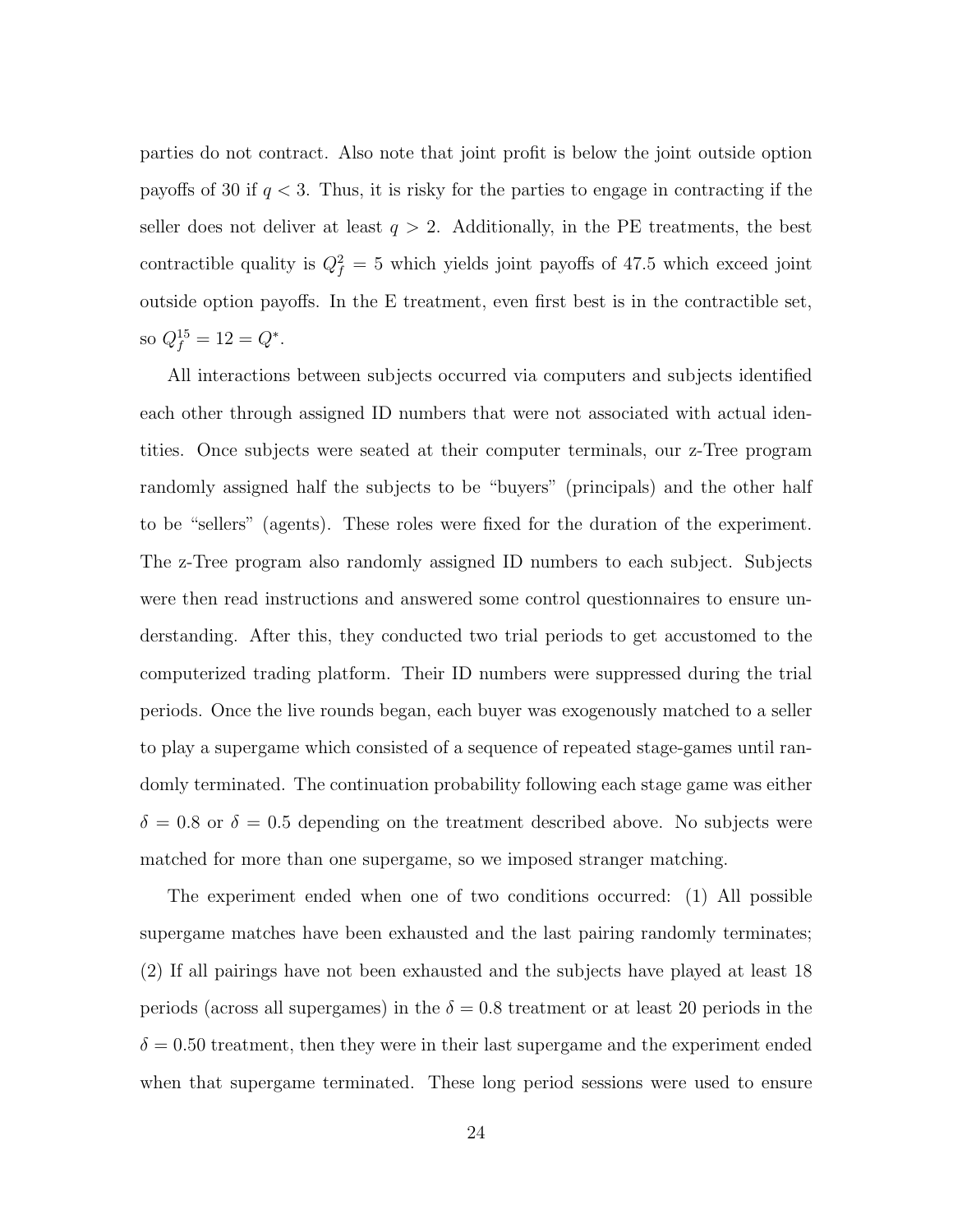there was adequate opportunity for learning to take effect. We recruited either 20 or 22 subjects per-session for our 0.5 experiments and either 16 or 18 subjects per-session for the  $0.8$  experiments.<sup>13</sup>

Our experiments were conducted in the Vernon Smith Experimental Economics Laboratory (VSEEL) at Purdue University. This laboratory is used only for economic experiments with an explicit no deception policy. The subject pool consisted of undergraduate students in the VSEEL subject database. Subjects may have participated in other economic experiments but not the specific treatments conducted for this paper. Nine sessions involving 170 subjects were conducted between March-October 2013 under an approved IRB protocol. All payoffs are given in points and these points accumulate across periods. Points were converted into U.S. dollars at the rate of 30 points=\$1. This method of payment is fairly common in repeated game experiments (e.g.  $\overline{B6}$  [\(2005\)](#page-42-6)). Average pay was slightly over 25 USD per-session, with a range from \$15 to \$38, which includes a 5 dollar show-up fee. We spent considerable time (usually 40-50 minutes) at the beginning of each session covering the instructions, control questions, and practice rounds.<sup>14</sup> Moreover, we also wanted to have subjects play enough periods during the live periods to ensure that they had adequate time to learn.<sup>15</sup> Consequently, the average session lasted about three hours in total, including instructions, questionnaire, trial periods, post experimental payouts and post experimental demographic questionnaire. Our average hourly payouts were consistent with average hourly rates of other experiments conducted in the same

<sup>13</sup>We recruited more subjects for the 0.5 treatments because the expected length of supergames are shorter. Thus, it was likely that we would have exhausted matches more frequently in the 0.5 sessions if we did not recruit more subjects. The differences in group size should not create an imbalance in group reputation effects since we implemented stranger matching.

<sup>&</sup>lt;sup>14</sup>Instructions were typically read aloud with subjects following along using paper copies.

<sup>&</sup>lt;sup>15</sup>We were fairly confident that subjects had become quite competent after some experience because, with the exception of one or two outliers per session, most were making trades fairly quickly after the first five or so initial periods.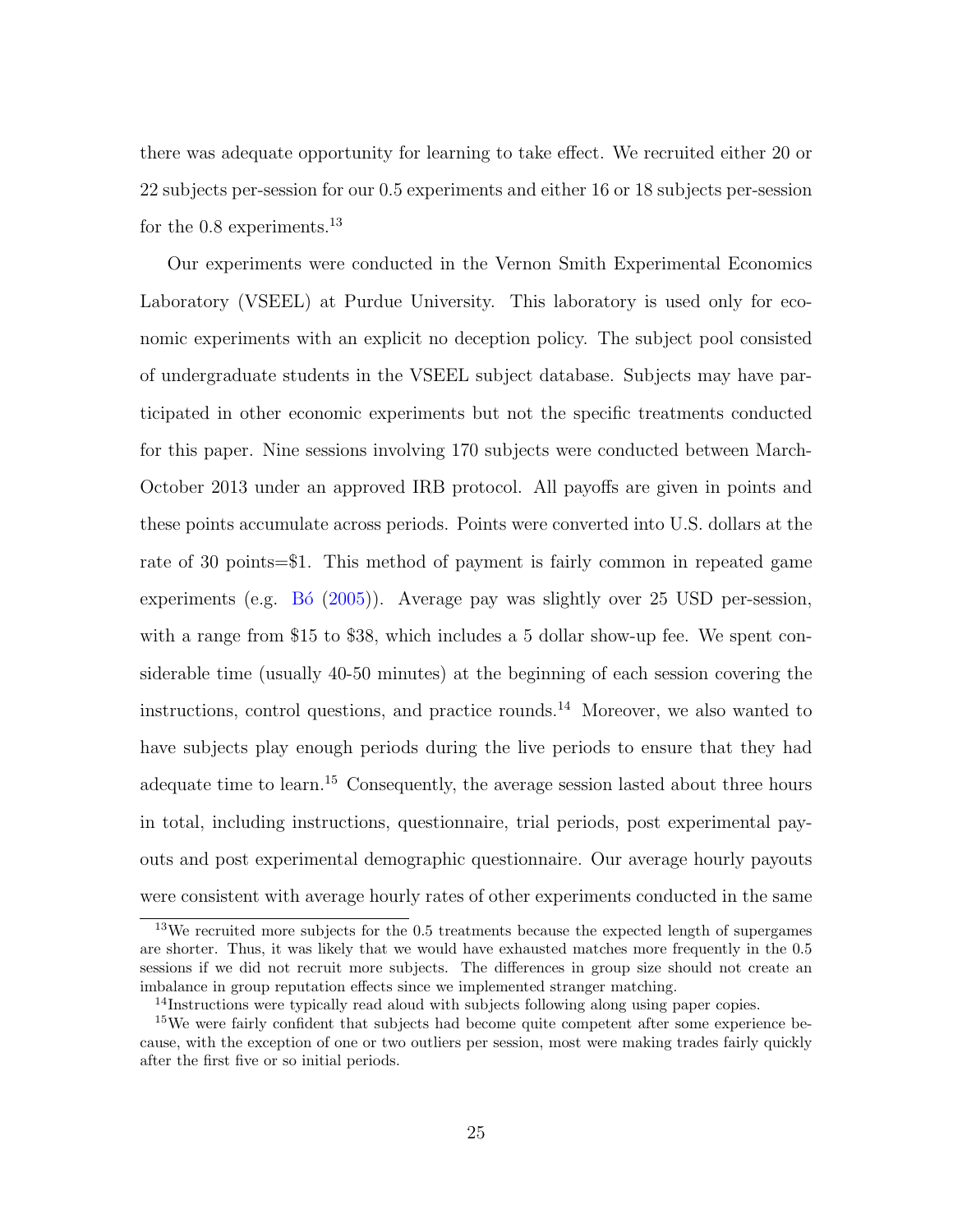laboratory. All experiments were programmed with Z-tree [\(Fischbacher,](#page-43-10) [2007\)](#page-43-10).

### 5 Results

We organize our results into three sections. In section [5.1,](#page-28-0) we report the analyses of the main testable implications that follow from Corollary [1.](#page-21-1) In section [5.2,](#page-32-0) we examine the channels through which the main results might arise. Finally, section [5.3](#page-38-0) focuses on strategic uncertainty which is important since incomplete contracts leave some parties with ex post discretionary latitude to deviate from the upfront agreement.

#### <span id="page-28-0"></span>5.1 Major Results.

<span id="page-28-1"></span>Corollary [1](#page-21-1) delivers three major testable implications.

- 1. Prediction 1 : More complete contracts should be observed in the E treatment relative to the PE treatments.
- <span id="page-28-2"></span>2. **Prediction 2** : The use of complete contracts should increase with a drop in  $\delta$ ; i.e. more complete contracts should be observed in PE0.50 relative to PE0.80.
- <span id="page-28-3"></span>3. Prediction 3 : The contracted level of quality,  $Q$ , decreases with a drop in  $\delta$ .

Figure [1](#page-29-0) presents descriptive statistics of the fraction of complete contracts offered by treatment in graphical form. To clarify, this graph plots the average fraction of complete contracts for each period, using data from all sessions. Since the number and lengths of supergames differed across sessions and treatments, Figure [1](#page-29-0) cannot distinguish the fraction of complete contracts across supergames. Nonetheless, the figure is useful in providing a picture of how play evolved as subjects gained experience. Going forward, all graphs plotted against periods can be interpreted similarly.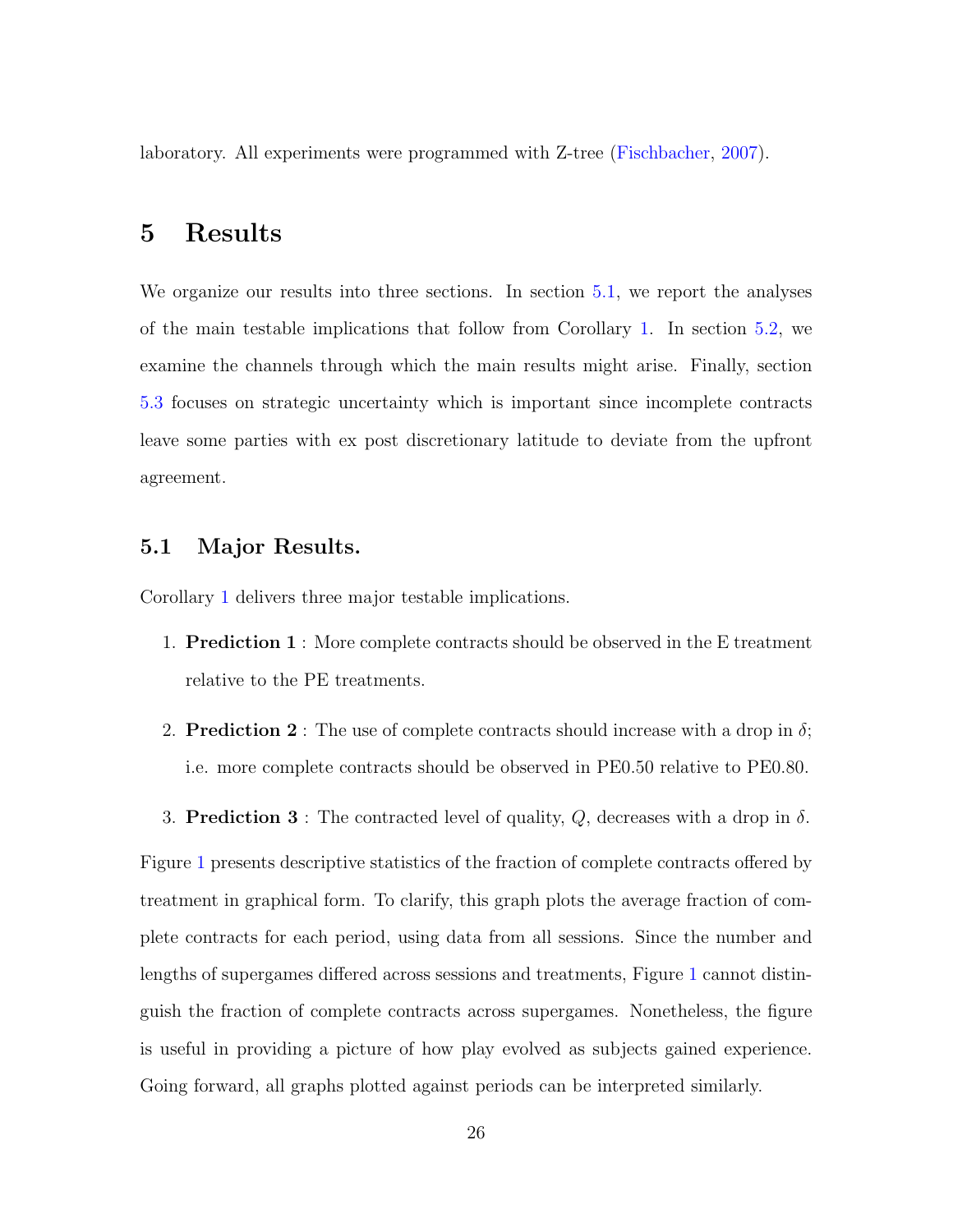<span id="page-29-0"></span>

Figure 1: Average fraction of complete contracts across periods for all sessions.

Notice that the descriptive statistics are largely consistent with Predictions 1 and 2 in that the E–treatment yields a significantly higher fraction of complete contracts than either PE0.50 or PE0.80. The means are 0.81, 0.54 and 0.35, respectively, and the gaps appear to persist across almost all periods. Second, the fraction of complete contracts are higher in the PE0.50 treatment vs the PE0.80 treatment. In short, with partial enforcement, a large number of contract offers leave out even costlessly verifiable terms such as the contractible quality  $Q = 5$ . This is especially true when the prospects of self-enforcement is stronger (i.e. in the 0.80 treatment). Intuitively, the subjects believe they can do better than  $Q = 5$  by informally contracting for some  $Q > 5$  as noted in Proposition [2.](#page-21-0)

While the descriptive statistics in Figure [1](#page-29-0) are useful for giving us an overview of the results, we also conduct formal hypothesis testing and robustness checks. Table [3](#page-30-0) contains the results from six probit regressions, where the dependent variable takes the value of "1" if a binding complete contract is offered. The first three regressions contain a treatment dummy for PE which takes a value of "1" if the observation was either from PE0.50 or PE0.80. The base category is the E treatment and therefore the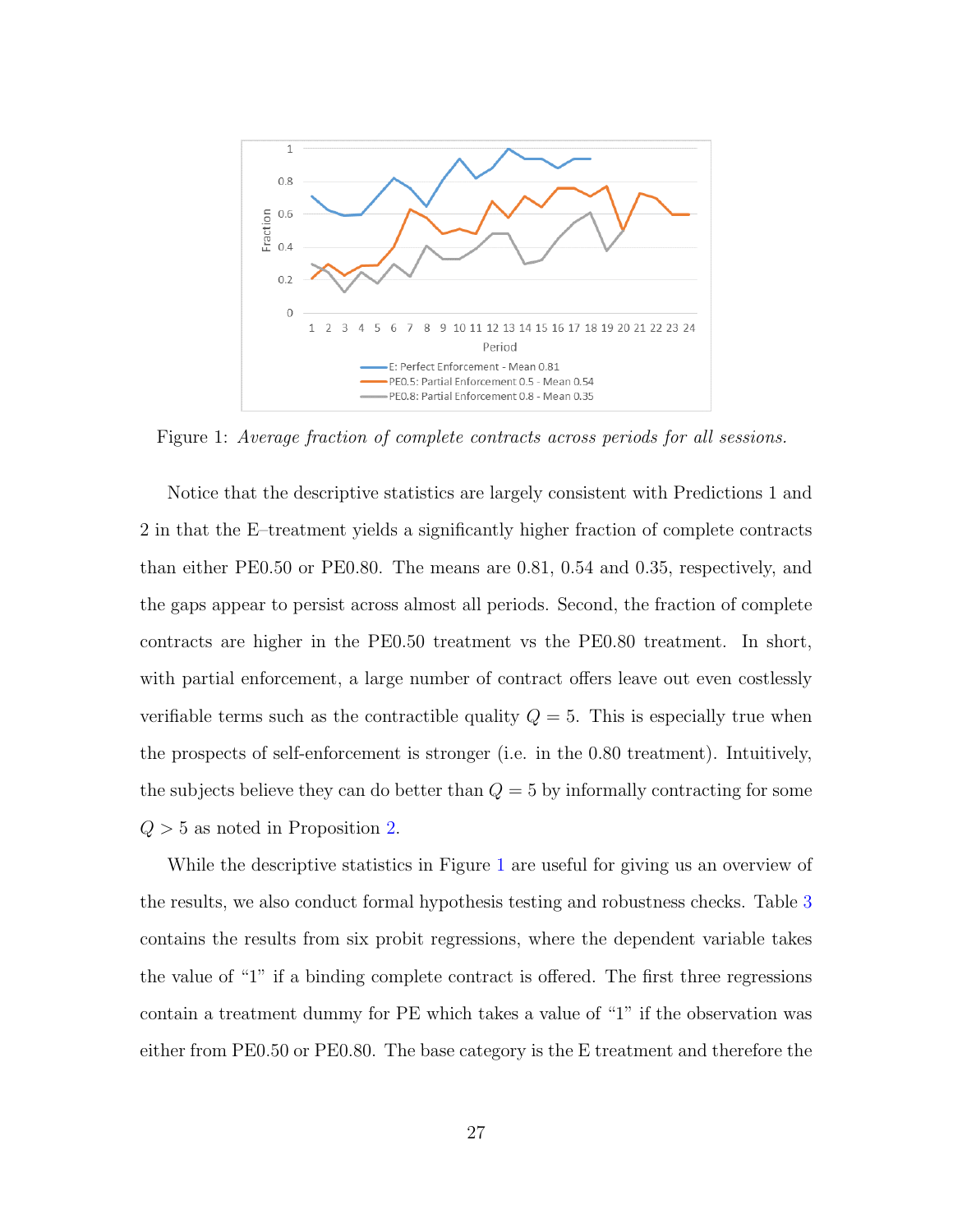|            |                              |             | (4)           | $\left( 5\right)$ | (6)        |
|------------|------------------------------|-------------|---------------|-------------------|------------|
| $-0.38***$ | $-0.43***$                   | $-0.36***$  |               |                   |            |
|            | (0.08)                       | (0.005)     |               |                   |            |
|            |                              |             | $-0.31***$    | $-0.36***$        | $-0.36***$ |
|            |                              |             | (0.07)        | (0.07)            | (0.006)    |
|            |                              |             | $-0.50***$    | $-0.54***$        | $-0.75***$ |
|            |                              |             | (0.07)        | (0.09)            | (0.01)     |
|            | $0.04***$                    | $0.05***$   |               | $0.05***$         | $0.05***$  |
|            | (0.01)                       | (0.01)      |               | (0.01)            | (0.01)     |
|            | $-0.0009**$                  | $-0.0009**$ |               | $-0.001**$        | $-0.001$   |
|            | (0.0004)                     | (0.0004)    |               | (0.0004)          | (0.0004)   |
|            | No.                          | Yes         | No            | No.               | Yes        |
|            |                              |             | $0.19***$     | $0.18***$         | $0.39***$  |
|            |                              |             | (0.05)        | (0.06)            | (0.004)    |
|            | 0.13                         | 0.16        | 0.09          | 0.14              | 0.16       |
|            | 1348                         | 1348        | 1348          | 1348              | 1348       |
|            | (0.08)<br>No<br>0.07<br>1348 |             | $\sim$ $\sim$ |                   |            |

<span id="page-30-0"></span>Table 3: Probability that Buyer Offers a Binding Contract (Probit marginal effects evaluated at means).

-Regressions are Probit regressions with robust standard errors adjusted for clustering on sessions in parentheses. -The base category is the E treatment.

\*\*\* p<0.01, \*\* p<0.05, \* p<0.1

sign of the marginal effect coefficient for PE gives us a test of Prediction [1.](#page-28-1) A negative sign would be consistent with the prediction since it suggests that the probability of a complete contract being offered decreases under partial enforcement. In regressions (2) and (3), we control for periods and session fixed effects. All regressions were estimated using robust standard errors adjusted for clustering on sessions.

One can see in columns  $(1)-(3)$  that the estimated marginal effect coefficients for the PE dummy are all negative and significantly different from zero. This finding suggests that we cannot reject Prediction [1.](#page-28-1) Additionally, the magnitude of the estimated marginal effects is fairly stable across the different specifications suggesting that our result is robust. Thus, it appears that our subjects are significantly more likely to omit costlessly verifiable terms under partial enforcement.

Regressions (4)-(6) separate the PE variable into PE0.50 and PE0.80, which allows us test Prediction [2.](#page-28-2) Under Prediction [2,](#page-28-2) the marginal effect of using a complete contract should be lower in PE0.80 relative to PE0.50. The estimated marginal effects are negative and the magnitude of the PE0.80 marginal effect is lower across all three specifications. We also test for the equality of the PE0.80 and PE0.50 marginal effects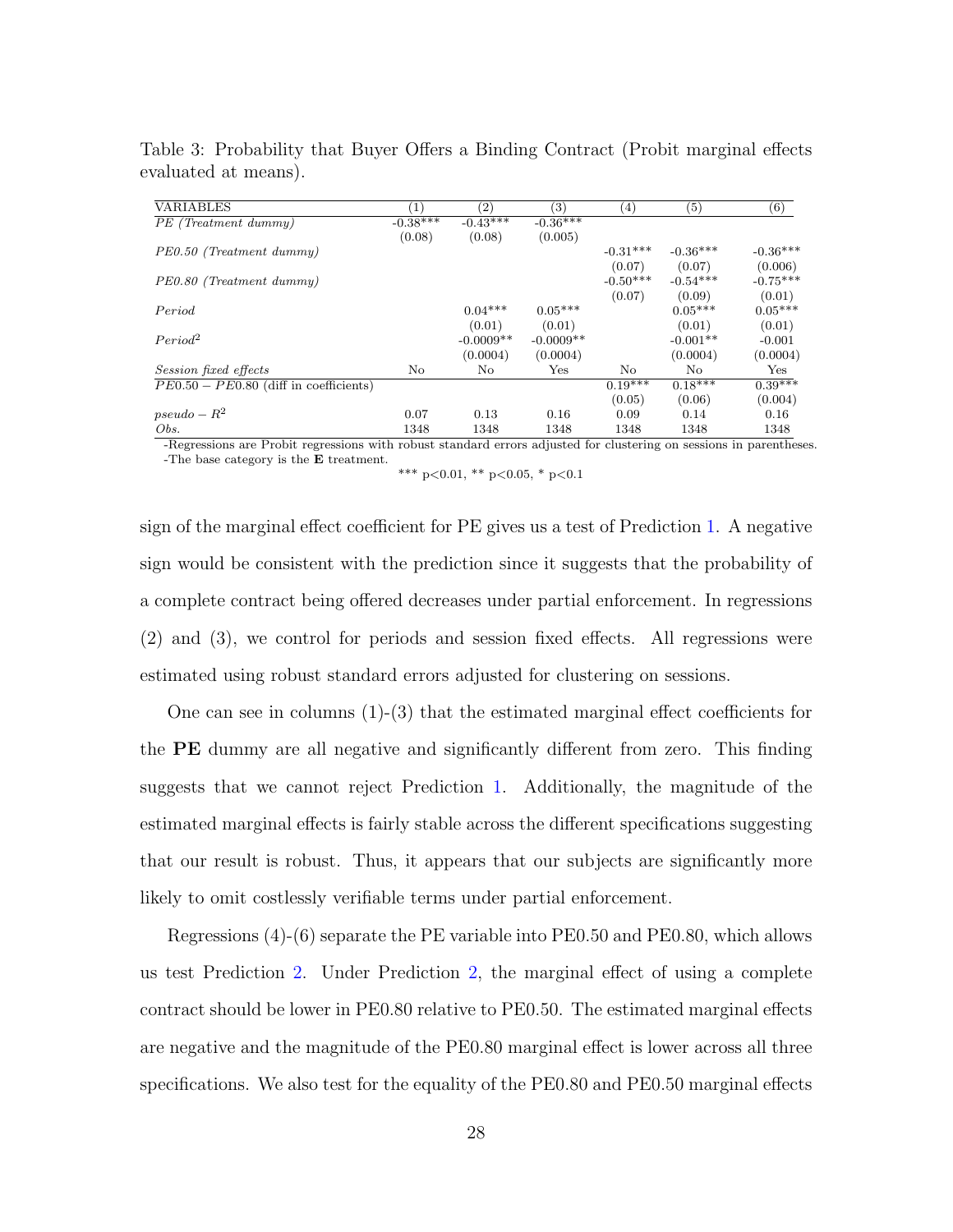and report the estimated differences in the row labeled PE0.50–PE0.80. Consistent with Prediction [2,](#page-28-2) the marginal effect for PE0.80 is lower than that for PE0.50. The difference ranges from  $0.18$  to  $0.39$  depending on the specification.<sup>16</sup>

<span id="page-31-0"></span>We next consider Prediction [3.](#page-28-3) Figure [2](#page-31-0) plots the evolution of Q for executed



Figure 2: Average contracted level of quality, Q, of incomplete contracts across periods for all PE session trades.

trades across periods in the two PE treatments. One can see that the pattern is broadly consistent with Prediction 3 as average per-period Q is higher in the PE0.80 treatment across most periods. The overall mean  $Q$  in PE0.80 is 8.4 vs 7.2 in PE0.50. Table [4](#page-32-1) presents the results of regressions used to test Prediction 3. Only the PE data were used with PE0.50 chosen as the base category. The regression results reveal that, consistent with Prediction [3,](#page-28-3) the coefficient for the PE0.80 dummy is significantly positive across all specifications.

<sup>16</sup>We also ran a similar probit regression using only the PE0.50 and PE0.80 data with a PE0.80 treatment dummy and PE0.50 as the omitted category. The estimated marginal effects for PE0.80 were identical to the "PE0.50–PE0.80 (diff in coefficients)" coefficients estimated in Table [3](#page-30-0) so we did not report the results to conserve space.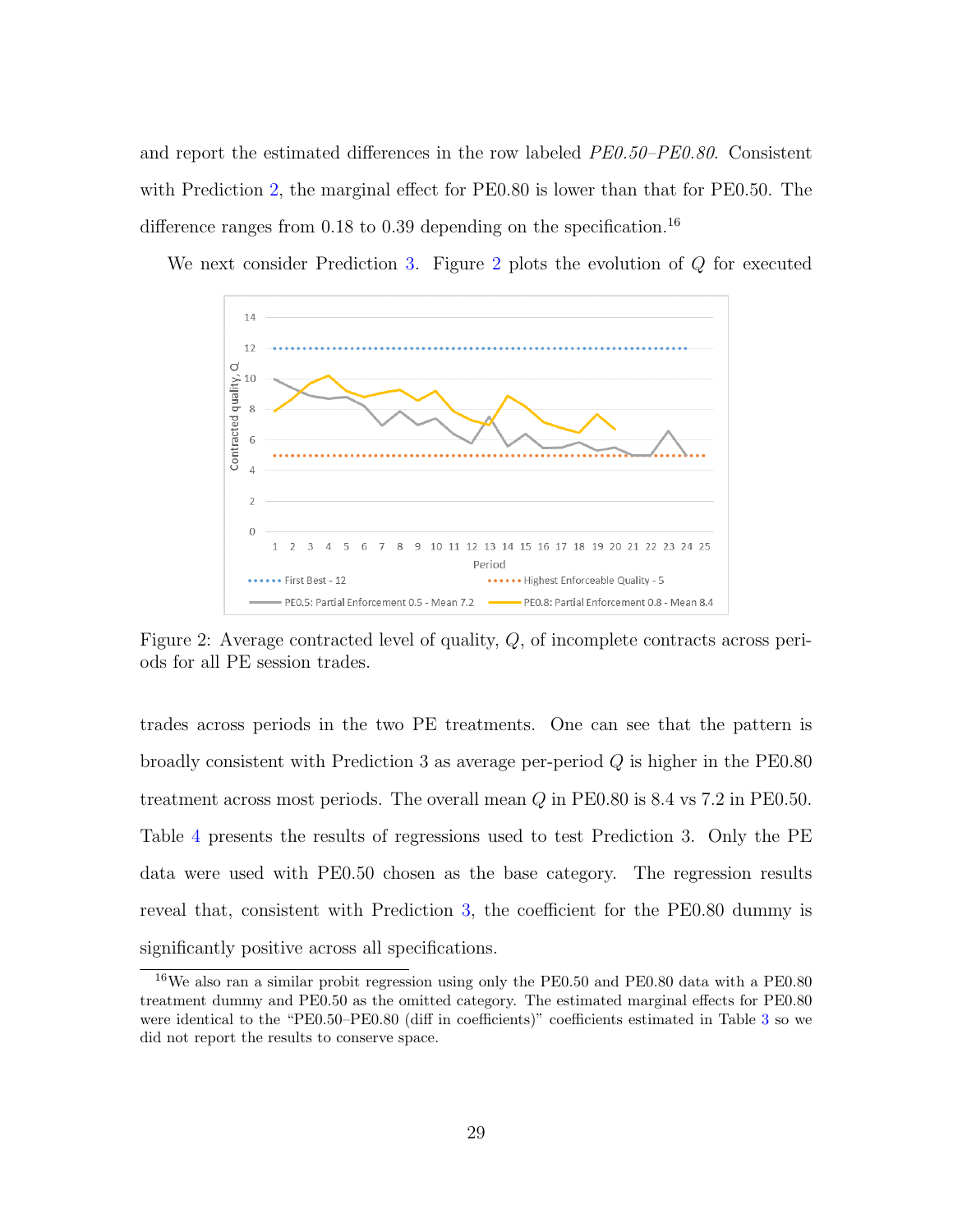| <b>VARIABLES</b>      | $\perp$   | $\left( 2\right)$ | $\left( 3\right)$ |
|-----------------------|-----------|-------------------|-------------------|
| $PE0.80$ (dummy)      | $1.20***$ | $1.01***$         | $1.94***$         |
|                       | (0.28)    | (0.35)            | (0.001)           |
| Period                |           | $-0.20$           | $-0.18$           |
|                       |           | (0.14)            | (0.0.14)          |
| Period <sup>2</sup>   |           | 0.0005            | $-0.0005$         |
|                       |           | (0.005)           | (0.005)           |
| Session fixed effects | No        | No                | $_{\rm Yes}$      |
| $pseudo - R^2$        | 0.007     | 0.03              | 0.03              |
| Obs.                  | 672       | 672               | 672               |

<span id="page-32-1"></span>Table 4: Censored Regressions for Contracted Quality Requested by Buyer (PE data)

- Regressions are Tobit regressions (censored at 1 and 15) with robust standard errors adjusted for clustering on sessions in parentheses.

\*\*\* p<0.01, \*\* p<0.05, \* p<0.1

#### <span id="page-32-0"></span>5.2 Factors Affecting Major Results.

In this section, we examine the channels through which we might potentially explain the major results. In principle, there are two major channels that might explain why a person might choose one type of contract over another: (1) the contract creates more surplus per-trade (quality closer to first best); and (2) the contract induces more trades (increase the odds that the contract will be accepted).

#### 5.2.1 How do complete contracts affect surplus per-trade?

The key determinant of surplus per-trade is the actual quality level delivered by sellers. We compare these quality levels for each treatment under both complete and incomplete contracts.

In the perfect enforcement treatment E, we can see from Figure [3](#page-33-0) that complete contracts implemented mean actual quality that is remarkably close to first best of 12 (11.7 vs 12). Moreover, 48% of trades resulted in exactly the first best level of quality. The few incomplete contracts that were used implemented an average of  $q = 7.14$  with only 5% implementing the first best level. Moreover, the incomplete contracts plot was volatile because there were so few trades using incomplete contracts.<sup>17</sup>

<sup>&</sup>lt;sup>17</sup>In many periods, only one or two trades were executed using incomplete contracts. In the later periods, many did not use incomplete contracts at all. These are the observations for which the plot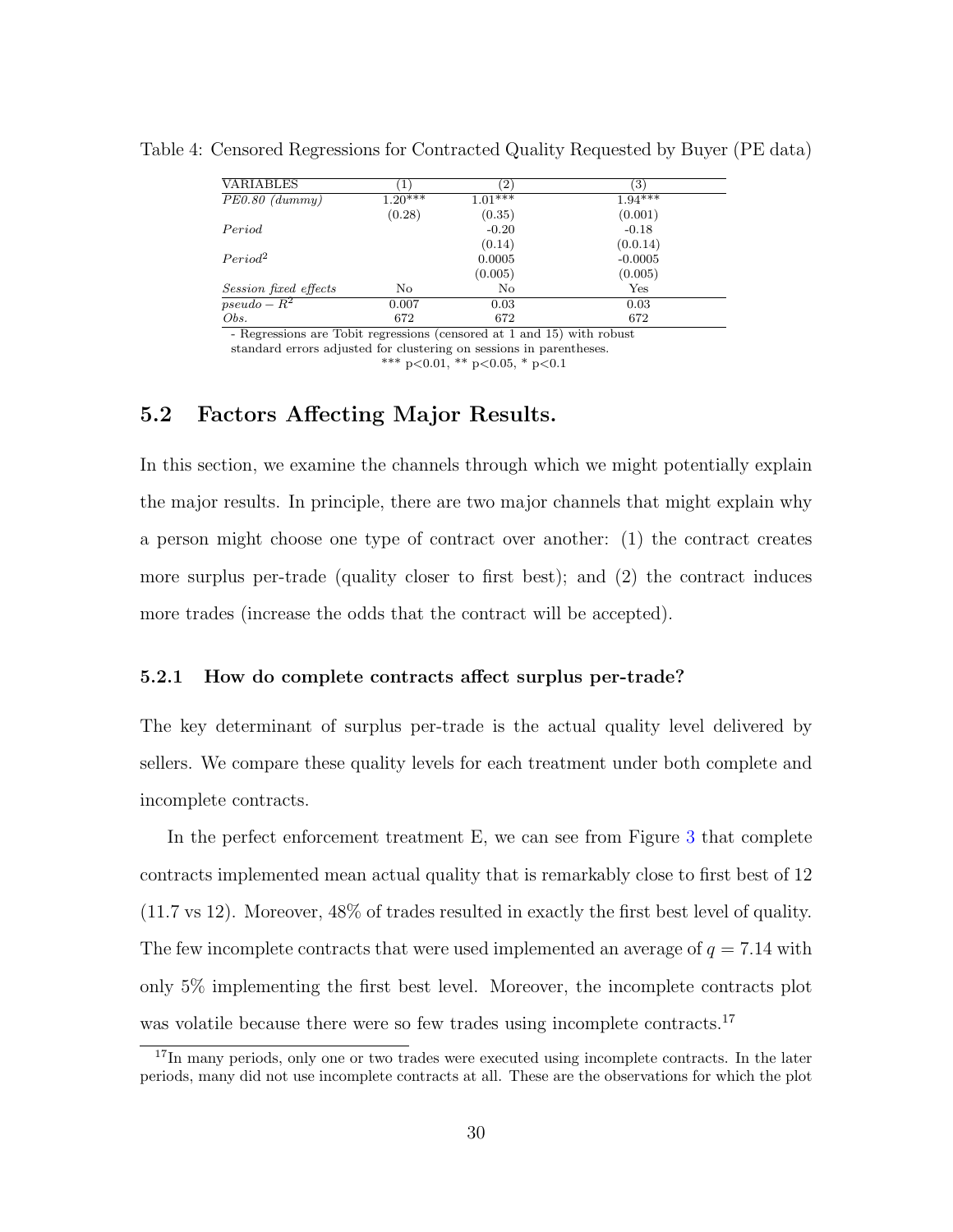<span id="page-33-0"></span>

Figure 3: Average delivered quality, q, across periods for all E sessions.

To verify these graphical patterns, we also ran two censored regressions on quality (see regressions (1) and (2), Table [5\)](#page-33-1) with lower and upper bounds of 1 and

<span id="page-33-1"></span>

| <b>VARIABLES</b>                                                                                | $\left( 1\right)$ | $\left( 2\right)$ | (3)         | (4)         | (5)          | (6)         |
|-------------------------------------------------------------------------------------------------|-------------------|-------------------|-------------|-------------|--------------|-------------|
|                                                                                                 | E data            | E data            | PE0.80 data | PE0.80 data | PE0.50 data  | PE0.50 data |
| Binding (Complete contract dummy)                                                               | $5.14***$         | $5.60***$         | $-1.86***$  | $-2.37***$  | $1.40***$    | $2.00***$   |
|                                                                                                 | (1.14)            | (2.25)            | (0.23)      | (0.45)      | (0.23)       | (0.51)      |
| Cooperated last period (dummy)                                                                  |                   | $1.72*$           |             | $2.28*$     |              | 0.25        |
|                                                                                                 |                   | (1.05)            |             | (1.22)      |              | (0.65)      |
| Cooperated last two periods (dummy)                                                             |                   | 0.02              |             | $-0.25$     |              | 0.02        |
|                                                                                                 |                   | (0.07)            |             | (1.14)      |              | (0.38)      |
| Period                                                                                          | $-0.05$           | 0.22              | $-0.06$     | $-0.43***$  | $-0.26***$   | $-0.31**$   |
|                                                                                                 | (0.46)            | (0.57)            | (0.07)      | (0.13)      | (0.05)       | (0.15)      |
| Period <sup>2</sup>                                                                             | $-0.002$          | $-0.01$           | 0.003       | $0.02***$   | $0.007***$   | 0.007       |
|                                                                                                 | (0.002)           | (0.02)            | (0.005)     | (0.003)     | (0.001)      | (0.006)     |
| <i>Session fixed effects</i>                                                                    | $_{\rm Yes}$      | Yes               | Yes         | Yes         | $_{\rm Yes}$ | Yes         |
| $pseudo - R^2$                                                                                  | 0.07              | 0.12              | 0.01        | 0.03        | 0.01         | 0.03        |
| Obs.                                                                                            | 221               | 160               | 304         | 111         | 368          | 85          |
| - Regressions are Tobit regressions (censored at 1 and 15) with robust standard errors adjusted |                   |                   |             |             |              |             |

Table 5: Censored Regressions for Actual Quality Delivered by Seller

for clustering on sessions in parentheses.

15, respectively, while controlling for periods and session fixed effects. Additionally, whether sellers will deliver high quality also depends on whether the two parties have successfully cooperated in the past. Regression (2) controls for whether both parties touched zero quality.

<sup>\*\*\*</sup> p<0.01, \*\* p<0.05, \* p<0.1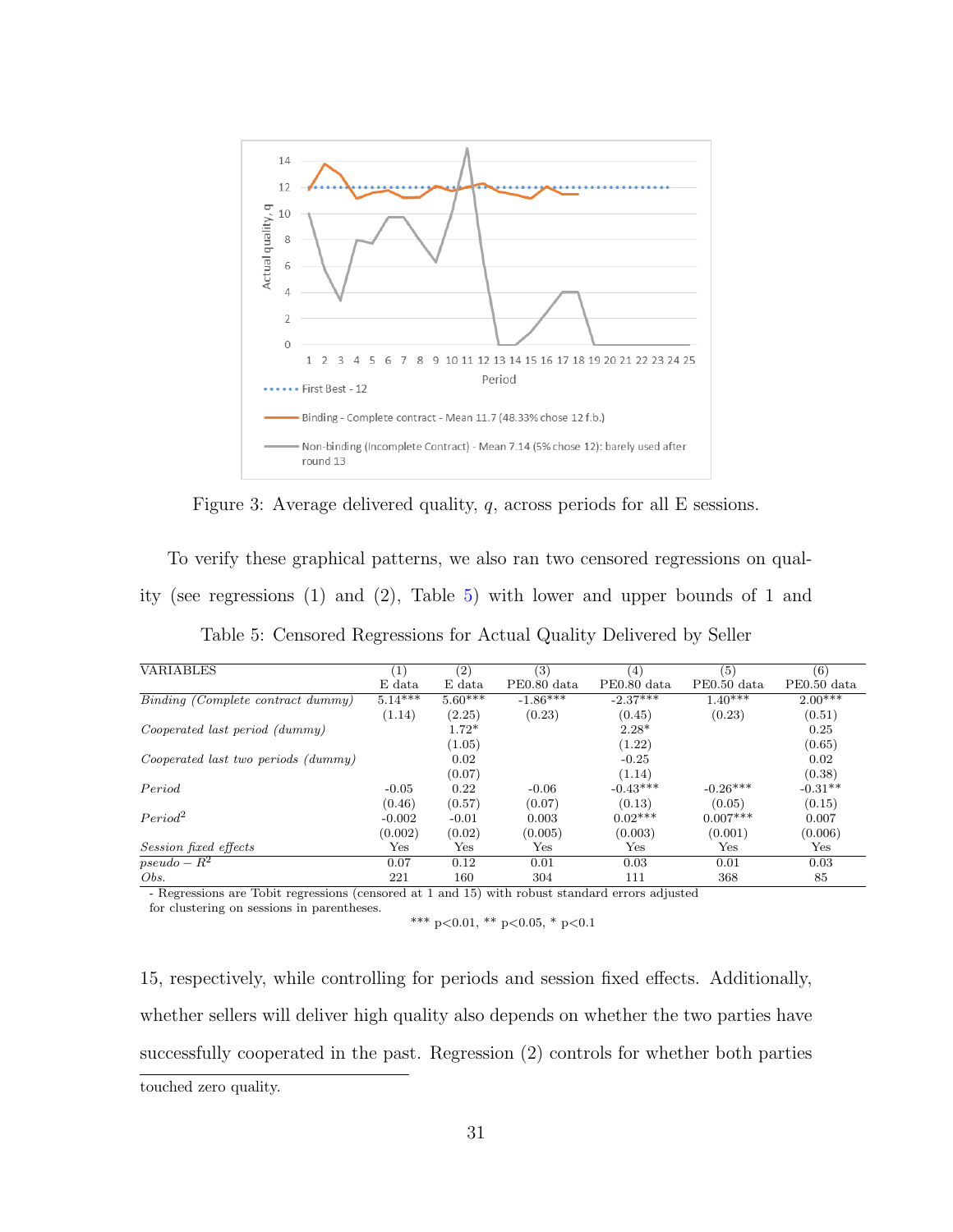cooperated last period and cooperated last two periods, where these dummy variables equal "1" if neither party shirked on their agreement last period and for the last two consecutive periods, respectively. Note that "shirking" implies that either the seller delivered  $q < Q$  and/or the buyer made a bonus payment  $b < B$ . The estimated coefficient for the complete contracts dummy  $(Binding)$  is significantly positive. The magnitude of the coefficient does not vary much across the specifications. In short, complete contracts in the perfect enforcement regime delivered higher mean quality that is close to first best and resulted in less strategic uncertainty.

> $14$  $12$ 10 Actual quality, q 8 6  $\Delta$  $\overline{\phantom{a}}$  $\overline{O}$ 10 11 12 13 14 15 16 17 18 19 20 21 22 23 24 25  $\overline{3}$  $\Delta$ 5 6  $\mathsf{R}$  $\mathbf{q}$ Period First Best - 12 Highest Enforceable Quality - 5 Binding (Complete contract) - Mean 4.91 (98% chose 5; 2% chose 1) Non-binding - Mean 6.98 (16% chose 12; 7.5% chose 5; 15% chose 1)

<span id="page-34-0"></span>Figure [4](#page-34-0) allows us to make the same comparison for the PE0.80 partial enforcement

Figure 4: Average delivered quality, q, across periods for all PE0.80 sessions.

regime. Recall that the maximum contractible quality here is  $Q_f = 5$  which we plot in the lower dotted line in the figure. Recall from Figure [1](#page-29-0) that only 35% of the contracts in this treatment are complete. Figure [4](#page-34-0) reveals that the average quality is only  $q = 4.91$  under complete contracts and  $q = 6.98$  under incomplete contracts with 16% choosing the first best level of 12. On the other hand, 15% of sellers chose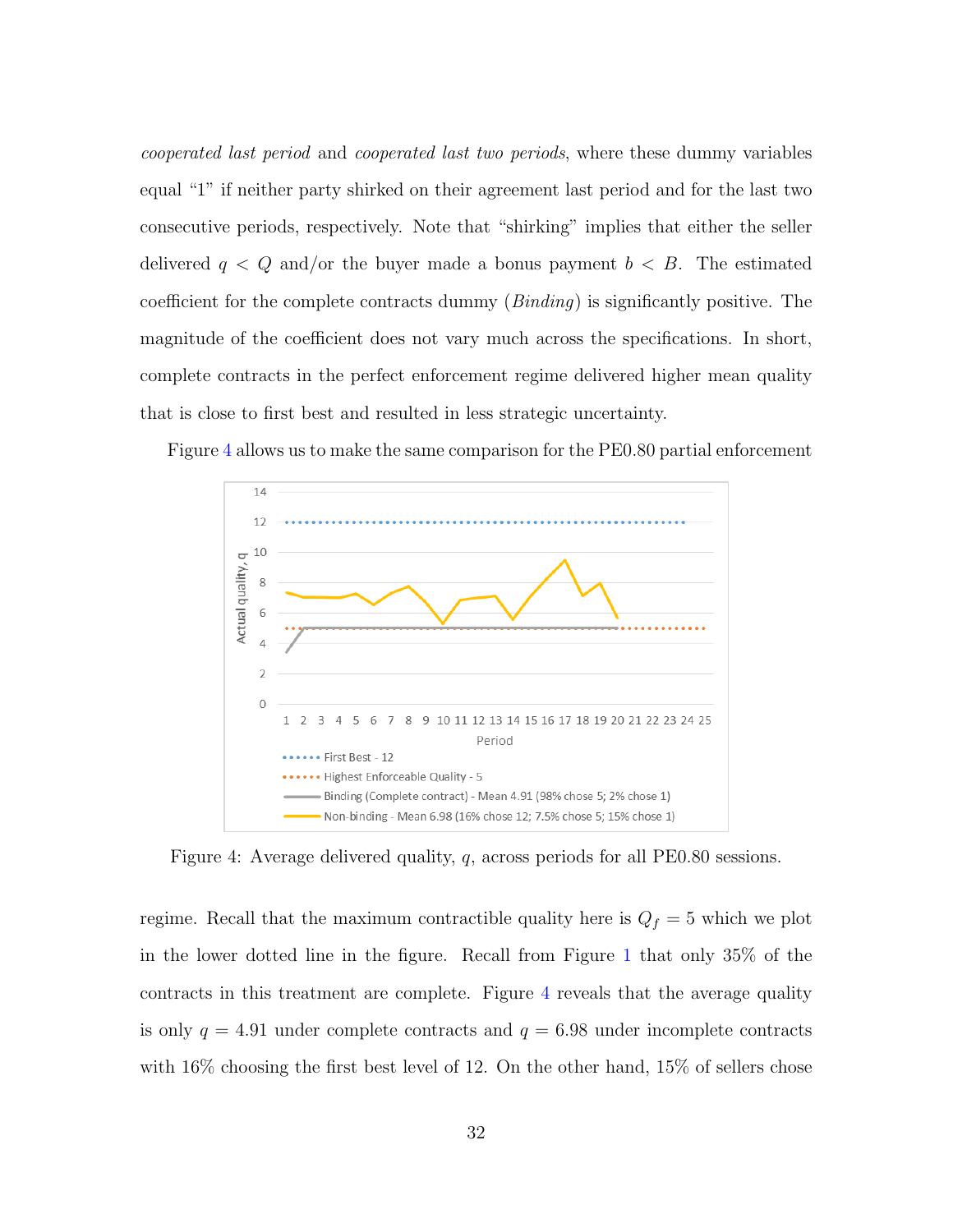minimum quality of  $q = 1$  suggesting that, even with a high discount factor, there is still significant strategic uncertainty. Regressions (3) and (4) in Table [5](#page-33-1) suggests that delivered quality is lower under complete contracts relative to incomplete contracts. The *Binding* coefficient is -1.86 in regression (3) and -2.37 in regression (4), which controls for cooperation in the last two periods.

<span id="page-35-0"></span>Figure [5](#page-35-0) reports similar results for PE0.50. Average delivered quality is almost



Figure 5: Average delivered quality, q, across periods for all PE0.50 sessions.

identical between the complete and incomplete contracts. However, regressions (5) and (6) in Table [5](#page-33-1) show that, after controlling for other factors, complete contracts actually deliver higher quality. In regression  $(5)$ , the coefficient for *Binding* is 1.40 while in regression  $(6)$ , which controls for cooperation in prior periods, the coefficient is 2.00. Additionally, there is considerably more strategic uncertainty under incomplete contracts as 34.5% of trades resulted in  $q = 1$ . Thus, it is not surprising that more complete contracts were used under PE0.50 relative to PE0.80.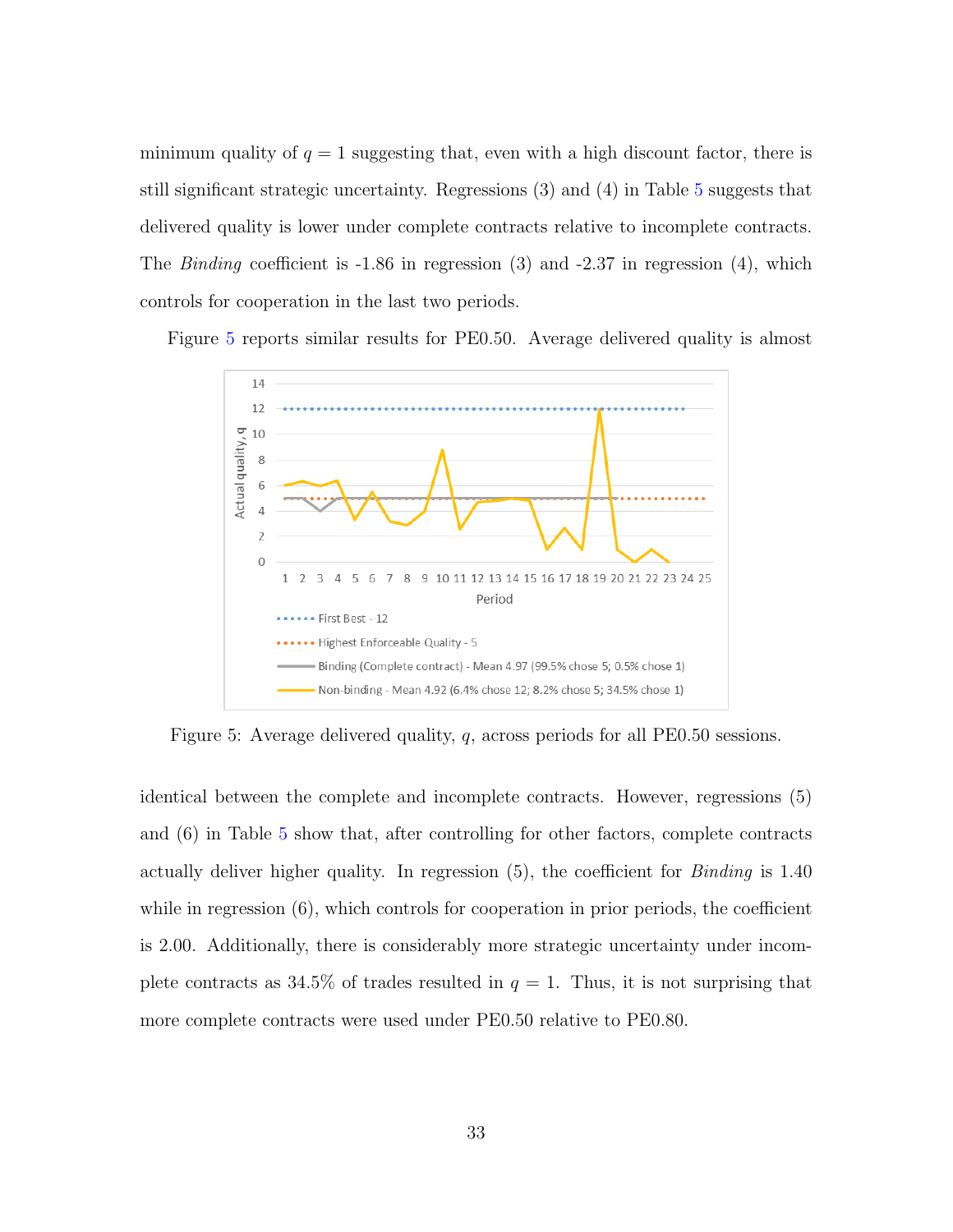### 5.2.2 How do complete contracts affect willingness of sellers to accept contracts across treatments?

A second major determinant of surplus is the willingness of subjects to trade in the first place. From the buyer's perspective, creating surplus can only occur if sellers accept their contracts. Table [6](#page-36-0) reports probit marginal effects for a dependent variable that takes a value of "1" if a seller rejected an offer and "0" if the seller accepted Table 6: Probability that Seller Rejects a Complete Contract (Probit marginal effects evaluated at means).

<span id="page-36-0"></span>

| <b>VARIABLES</b>                    | $\left( 1\right)$ | (2)        | (3)         | (4)          | (5)         | (6)          |
|-------------------------------------|-------------------|------------|-------------|--------------|-------------|--------------|
|                                     | E data            | E data     | PE0.80 data | PE0.80 data  | PE0.50 data | PE0.50 data  |
| Binding (Complete contract dummy)   | 0.012             | 0.03       | $0.11**$    | 0.07         | $-0.02$     | $-0.1$       |
|                                     | (0.06)            | (0.06)     | (0.04)      | (0.06)       | (0.05)      | (0.19)       |
| Cooperated last period (dummy)      |                   | $-0.41***$ |             | $-0.13***$   |             | $-0.25**$    |
|                                     |                   | (0.02)     |             | (0.04)       |             | (0.11)       |
| Cooperated last two periods (dummy) |                   | $0.17***$  |             | $-0.26***$   |             | $-0.26$      |
|                                     |                   | (0.02)     |             | (0.10)       |             | (0.30)       |
| Period                              | $-0.01$           | $-0.05$    | 0.02        | $0.06***$    | 0.01        | 0.05         |
|                                     | (0.02)            | (0.04)     | (0.02)      | (0.008)      | (0.02)      | (0.06)       |
| Period <sup>2</sup>                 | $-0.0003$         | 0.002      | $-0.0004$   | $-0.002***$  | $-0.0002$   | $-0.001$     |
|                                     | (0.0008)          | (0.001)    | (0.0009)    | (0.0003)     | (0.001)     | (0.002)      |
| <i>Session fixed effects</i>        | Yes               | Yes        | Yes         | $_{\rm Yes}$ | Yes         | $_{\rm Yes}$ |
| $pseudo - R^2$                      | 0.08              | 0.25       | 0.03        | 0.11         | 0.01        | 0.15         |
| Obs.                                | 302               | 201        | 426         | 166          | 620         | 149          |

-Regressions are Probit regressions with robust standard errors adjusted

for clustering on sessions in parentheses.

\*\*\* p<0.01, \*\* p<0.05, \* p<0.1

the offer.<sup>18</sup> We are primarily interested in investigating whether complete contracts increase acceptance rates. The regressions in columns  $(1)-(2)$  examine treatment E, columns (3)-(4) examine treatment PE0.80, and columns (5)-(6) examine treatment PE0.50. Additionally, each pair of regressions for each treatment differ in whether the cooperation dummies are included or not.

For the most part, the estimated marginal effects for *Binding* suggests that a complete contract had little impact on a seller's willingness to reject in treatments E

<sup>18</sup>We also created figures for the evolution of the fraction of rejected contracts across periods, but unlike the previous figures, these figures did not yield clear patterns that facilitated reader understanding. Therefore, we omitted them to conserve space.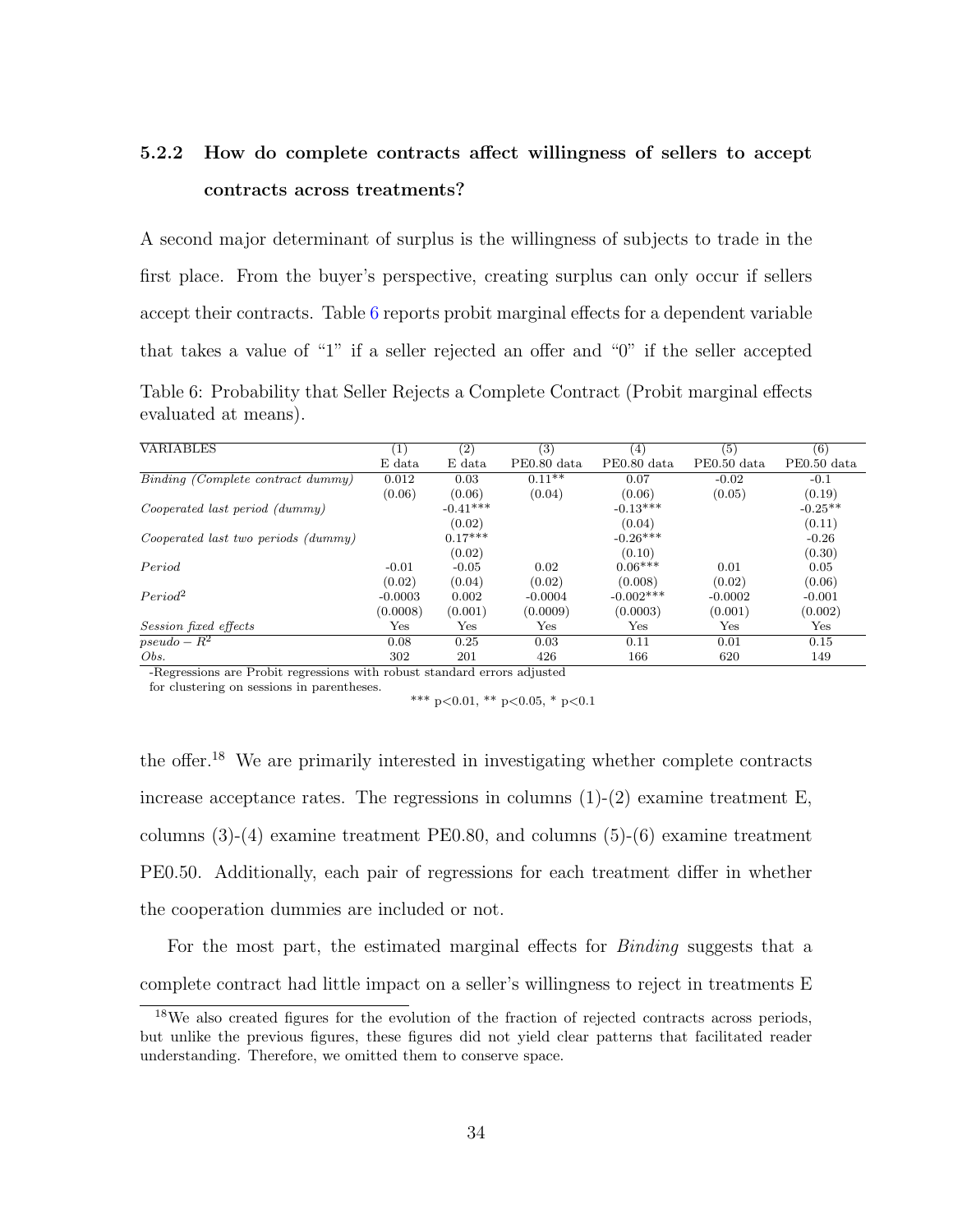and PE0.50.<sup>19</sup> These results suggest that contract acceptance would not be a major factor in buyer's use of complete vs incomplete contracts. However, regression (3) for the PE0.80 treatment does estimate a positive marginal effect of 0.11 suggesting that sellers are more likely to reject complete contracts in this treatment. However, once we add the cooperation dummies as in regression  $(4)$ , the marginal effect for *Binding* is no longer significantly different from zero. Overall, these results suggest that a complete contract in itself has little impact on sellers' willingness to accept contracts. This is not surprising as buyers are likely to adjust equilibrium offers to satisfy sellers' participation constraints under both binding and non-binding contracts. What is interesting is that the cooperation dummy marginal effects in regressions  $(2)$ ,  $(4)$ , and (6) suggest that a key determinant for contract acceptance is whether the buyer and seller successfully cooperated in the previous period or in the previous two periods (regression (4)). This is consistent with intuition as successful past trading can reduce strategic uncertainty for the trading parties. $^{20}$ 

<sup>&</sup>lt;sup>19</sup>We did not include other contract terms in the regression because then the estimated marginal effect on *Binding* would be interpreted as *holding other contract terms constant*. But this is rather unrealistic as contract terms for complete and incomplete contracts are likely to vary significantly. Thus, the interpretation of the *Binding* marginal effect holding other contract terms constant would be nonsensical. Nonetheless, while not reported in this paper, we did do a robustness check and ran regressions that included the other contract variables. While the binding coefficient for the E data became positive and significant (controlling for the lagged cooperation variables), it remained not significantly different from zero for both the PE0.80 and PE0.50 data at the 5% significance level.

<sup>&</sup>lt;sup>20</sup>The one exception is the positive marginal effect for the "Cooperated last two periods" dummy in regression (2). It is rather odd that rejection might increase after successfully cooperating over the last two periods, but since the E treatment is unique in that the parties can completely eliminate strategic uncertainty while generating high surplus, it is possible that a rejection might signal a desire to switch to a complete contract.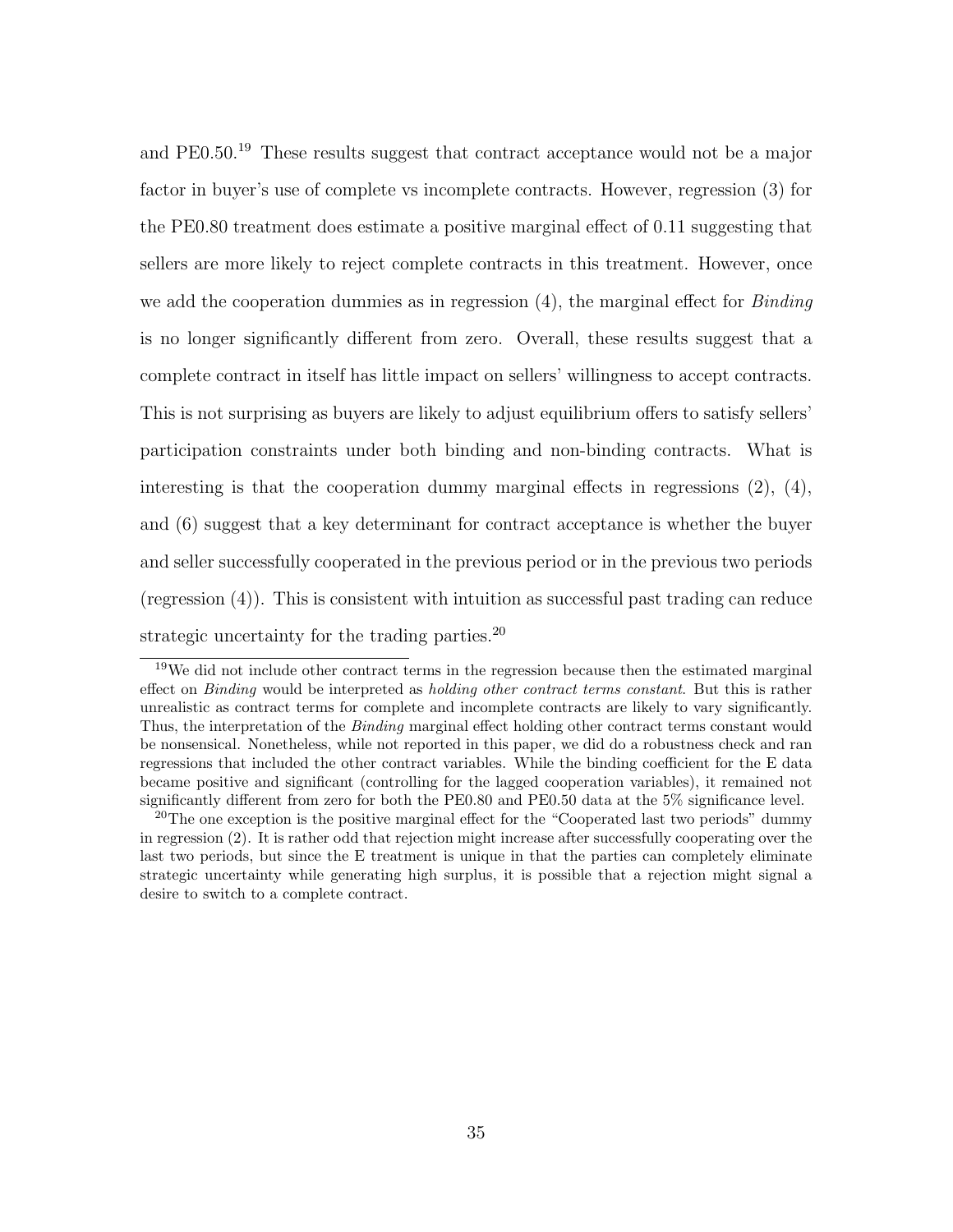## <span id="page-38-0"></span>5.3 Determinants of strategic uncertainty under incomplete contracts.

There are two major types of strategic uncertainty faced by buyers under incomplete contracts. First, the seller can reject a given contract offer. Second, even if the seller accepts, the seller might not deliver  $q \geq Q$ . The key theoretical determinants of the rejection decision are the participation and credibility constraints. To explain the latter constraint, note that the principal's (buyer's) self-enforcement constraints [4](#page-18-2) and [5](#page-18-3) can be combined and rewritten as:

<span id="page-38-1"></span>
$$
\delta \left[ r(Q) - P - \alpha \pi_f^{N_A} - (1 - \alpha) \overline{\pi} \right] \ge B \ge (1 - \delta) \left[ c(Q) - c(q) \right] - \delta \left[ P - c(Q) - \alpha u_f^{N_A} - (1 - \alpha) \overline{u} \right]
$$
\n(7)

The above bounds on B are more useful than the bounds identified in Proposition [1](#page-19-0) for empirical analysis because, while the optimal contract suggests that sellers (agents) are paid no rents and held at their reservation utility, many of our buyers did leave sellers with rents. When sellers earn rents, the promise of continued rents can substitute for  $B$  in providing incentives. Therefore, inequality [7](#page-38-1) adjusts the bounds for cases when sellers earn rents. For example, the right-hand-side bound is relaxed when sellers earn rents because B need not be as high to incent sellers to deliver  $q \geq Q$ . This constraint along with the seller's participation constraint [2](#page-18-0) can conceptualize the two types of strategic uncertainty faced by buyers. Specifically:

- The seller is more likely to reject a contract if  $B$  is not credible (too large) and/or his participation constraint is not satisfied.
- The seller is more likely to shirk  $(q < Q)$  if B is not incentive compatible.

We used the upper and lower bounds in equation [7](#page-38-1) to create two additional dummy variables. The variable *noncredible*  $B$  refers to a dummy that takes a value of "1" if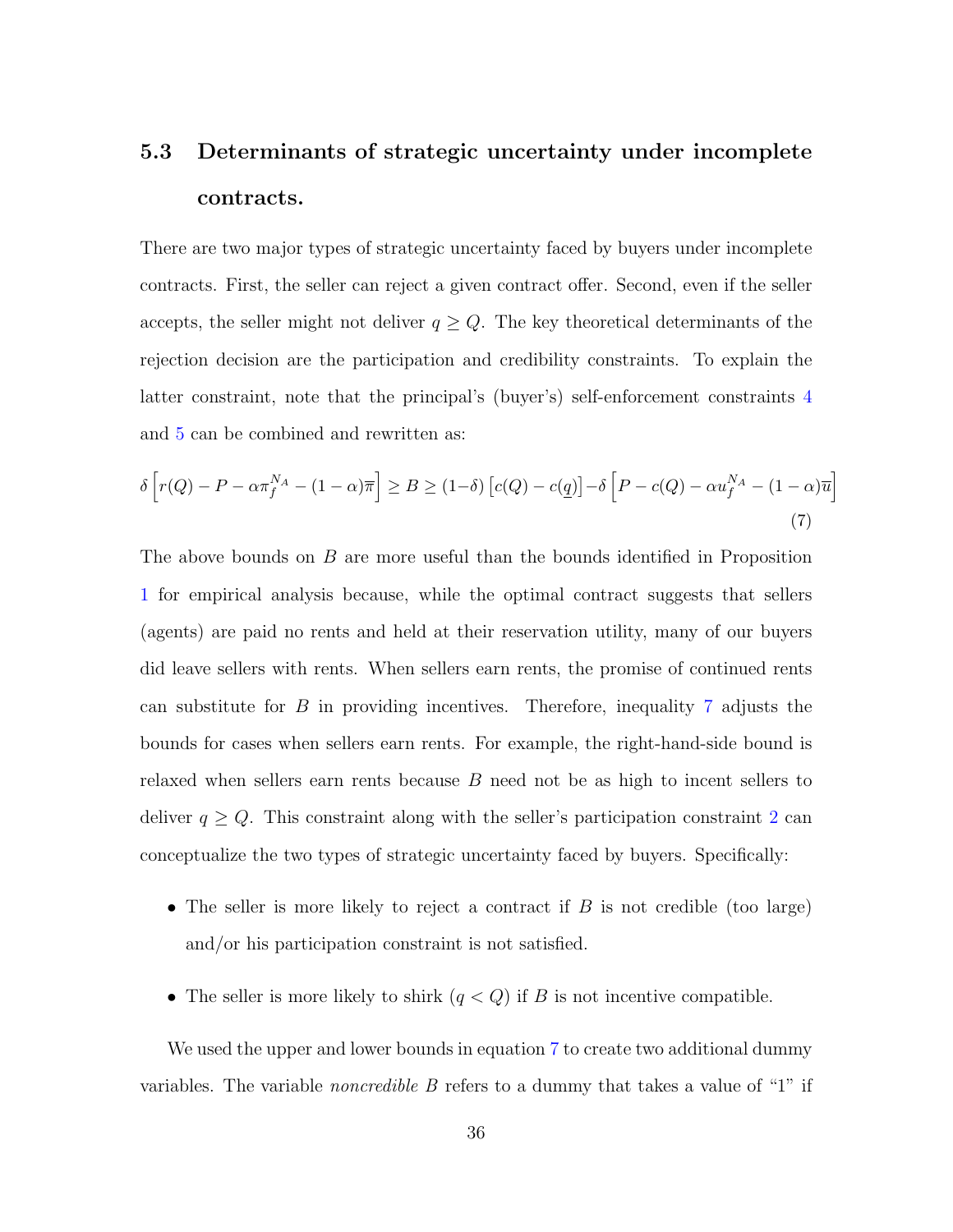a promised  $B$  offer is greater than the upper bound. The variable nonIC  $B$  refers to a dummy that takes a value of "1" if a promised B offer is less than the lower bound so that it is not incentive compatible for the seller to deliver  $q \ge Q$ . We also created a dummy variable Participation satisfied that takes the value of "1" if the promised profit to the seller under a contract exceeds the seller's reservation utility.

<span id="page-39-0"></span>The first regression in Table [7](#page-39-0) examines the seller's rejection decision. The depen-Table 7: Probit Marginal Effects for Strategic Uncertainy in Incomplete Contracts (All PE data)

| VARIABLES                           | (1)           | (2)          | $\left( 3\right)$ |
|-------------------------------------|---------------|--------------|-------------------|
|                                     | Seller Reject | Seller Shirk | Buyer Shirk       |
| noncredible $B$ (dummy)             | $0.40**$      |              | $0.24***$         |
|                                     | (0.20)        |              | (0.09)            |
| $nonICB$ (dummy)                    |               | $0.52***$    |                   |
|                                     |               | (0.08)       |                   |
| Participation satisfied (dummy)     | $-0.47**$     |              |                   |
|                                     | (0.23)        |              |                   |
| Cooperated last period (dummy)      | $-0.31***$    | $-0.20$      | $-0.20$           |
|                                     | (0.12)        | (0.14)       | (0.23)            |
| Cooperated last two periods (dummy) | $-0.13$       | $-0.04$      | $-0.22*$          |
|                                     | (0.09)        | (0.20)       | (0.12)            |
| Period                              | 0.04          | 0.02         | $-0.06$           |
|                                     | (0.04)        | (0.03)       | (0.04)            |
| Period <sup>2</sup>                 | $-0.0006$     | 0.0002       | $0.003**$         |
|                                     | (0.001)       | (0.001)      | (0.0015)          |
| Session fixed effects               | Yes           | Yes          | Yes               |
| $pseudo - R^2$                      | 0.24          | 0.28         | 0.31              |
| Obs.                                | 157           | 98           | 98                |

-Regressions are Probit regressions with robust standard errors adjusted

for clustering on sessions in parentheses.

\*\*\* p<0.01, \*\* p<0.05, \* p<0.1

dent variable takes a value of "1" if the seller rejects a contract. One can see that the probability of rejection declines when the participation constraint is satisfied (-0.47,  $p < 0.05$ ). In addition, the marginal effect for *noncredible B* is positive  $(0.40)$  and significantly different from zero, suggesting that sellers reject contracts if the buyer offers a non-credible bonus that seems too good to be true. Moreover, the estimated coefficients for the two cooperation dummies suggest that the probability of rejection declines if the buyer and seller traded successfully, with neither party shirking, in the past. The second regression(column 2) examines the seller's shirk decision (depen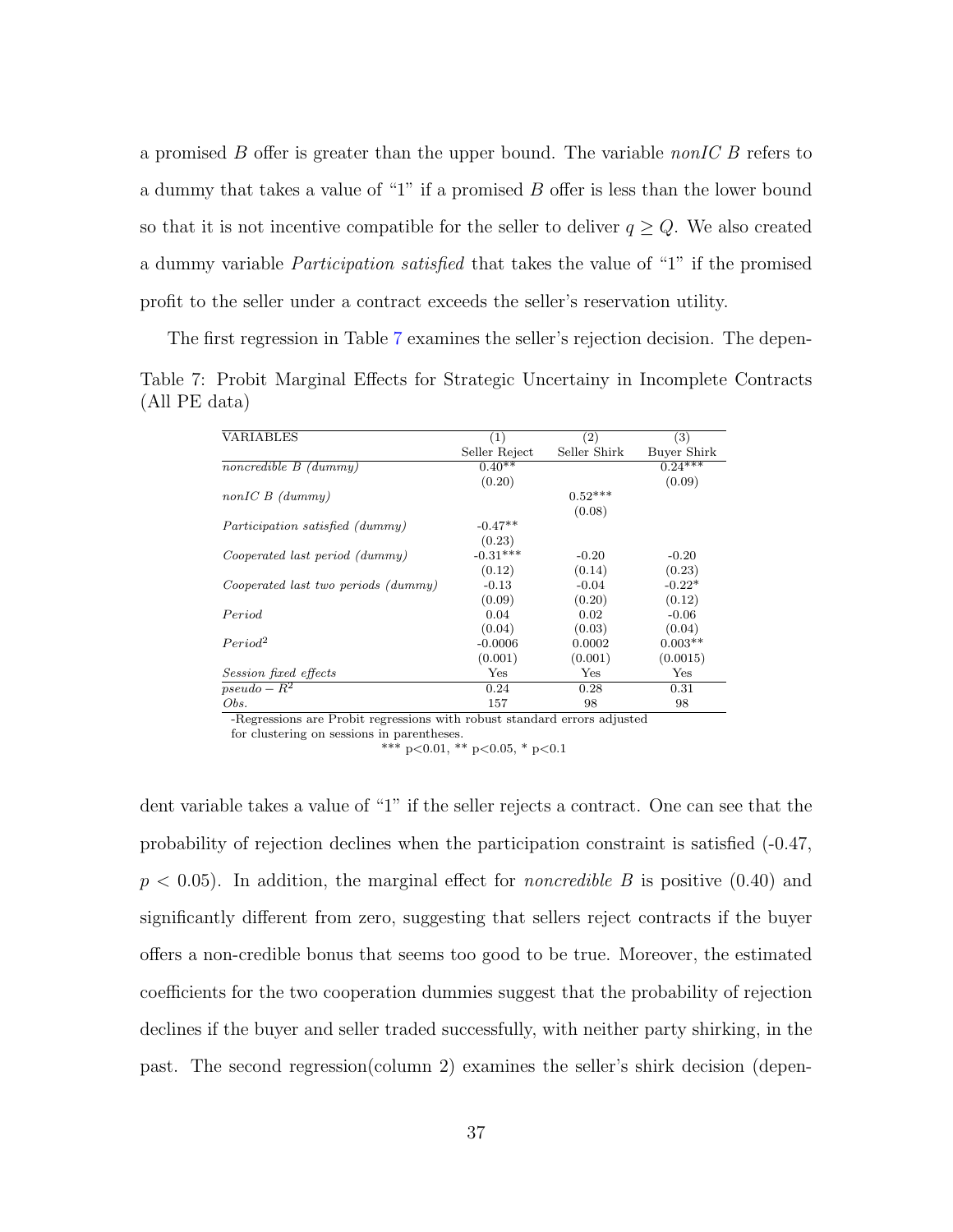dent variable=1 if  $q < Q$ ). The marginal effect for *nonIC B* is positive and significant  $(0.52, p < 0.001)$  suggesting that a non-incentive compatible bonus does a poor job of getting the seller to honor his agreement. Both columns (1) and (2) report results that are consistent with the theory of relational contracting.

Turning now to the strategic uncertainty the seller faces, the key issue is whether the buyer will honor the discretionary bonus that was promised; i.e. whether the buyer will deliver  $b \geq B$ . The key theoretical determinant is whether the promised B breaches the upper bound of inequality [7.](#page-38-1) If it breaches, then the buyer's discounted future rents do not offset the gains from shirking in the current period. Regression (3) shows that the estimated marginal effect for *noncredible B* is 0.24 and significantly different from zero at the 1% level of significance. Hence, there is support for the theory that buyers will shirk on non-credible bonuses.

### 6 Conclusion

Our results suggest that the contract enforcement institutional environment can profoundly impact the types of contracts people choose. When perfect third-party enforcement is available, fully complete contracts are the most efficient and widely chosen contracts by our subjects to execute trades. However, with only partial third-party enforcement, many subjects strategically switched to incomplete contracts, though this also increased their exposure to strategic uncertainty. Incomplete contracts combined with a strong prospect of self-enforcement allowed parties to generate higher average joint surplus than the best available complete contract in an imperfect enforcement environment. Finally, we find that strategic uncertainty and counterparty risk tends to increase when discretionary components of incomplete contracts are not credible or non-incentive compatible. That is, if principals offered unusually high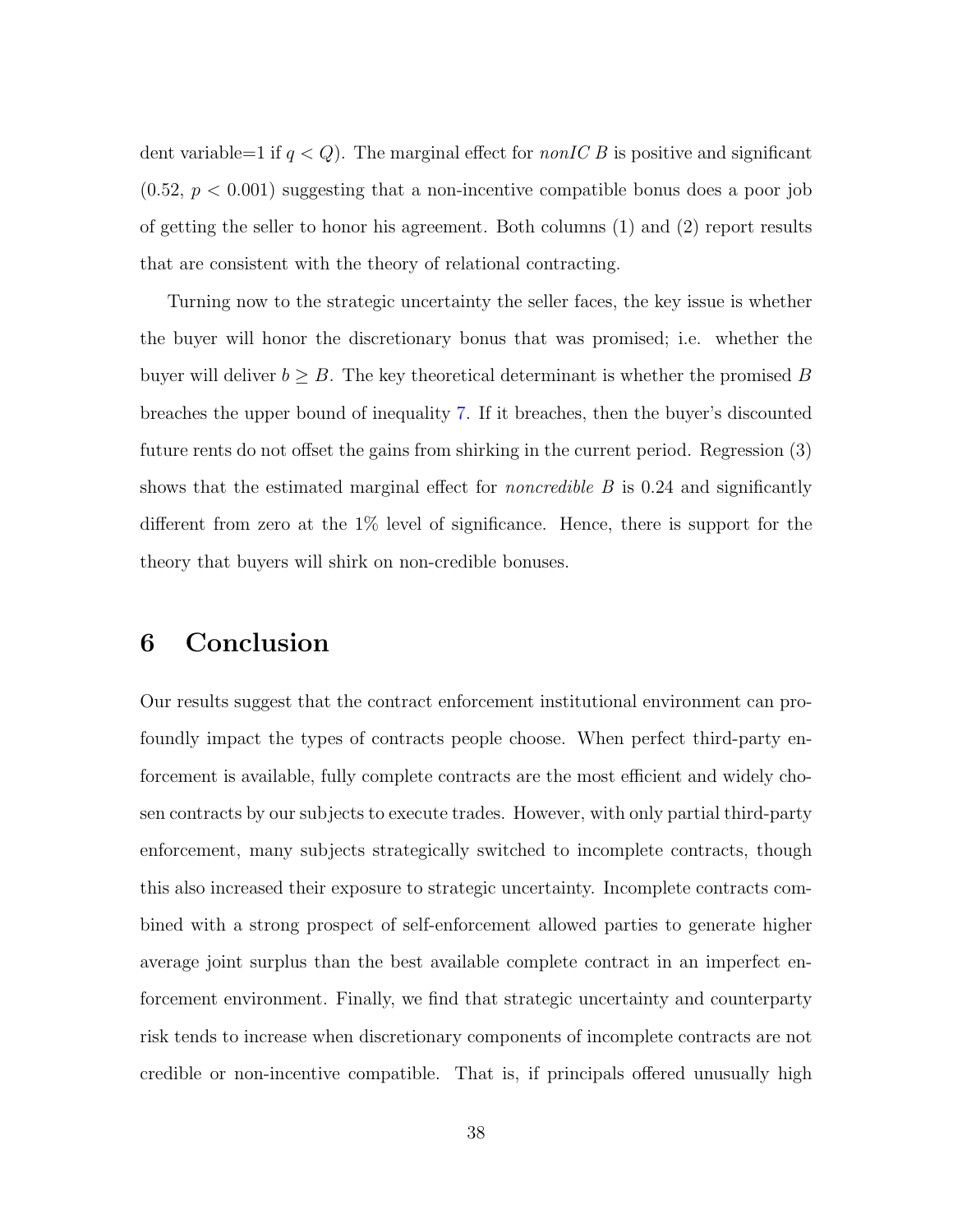discretionary bonuses that violate their self-enforcement constraints, agents tend to reject contracts. Even if accepted, principals tend to shirk on paying these bonuses. On the other hand, if offered bonuses were too low and violated the agents' selfenforcement constraints, agents shirked on providing contracted levels of quality.

Our study contributes to the emerging literature on "second generation" models of incomplete contracts based on relational contracting and endogenous incompleteness [\(Aghion and Holden,](#page-42-1) [2011\)](#page-42-1). This work also provides another basis for explaining the empirical pattern identified by [Scott](#page-44-0) [\(2003\)](#page-44-0) among contracts litigated in U.S. courts where parties intentionally omit costlessly verifiable contractual elements.

Our findings also suggest that legal or regulatory interventions to improve contracting institutions might enhance efficiency and reduce strategic uncertainty, but only if perfect verifiability can be achieved. If only partial verifiability and enforcement can be achieved, then the issue becomes much more subtle and complex. Partial verifiability might improve contracting outcomes depending on the degree to which parties can self-enforce incomplete contracts. One can also imagine a scenario in which an incremental improvement in partial enforcement can cause existing relational contracts to unravel which might decrease welfare if the best available complete contracts do not perform as well as the relational contracts that they replaced. Future research should examine this question in more depth.

Our experiments also generated sufficiently rich data that might allow for an indepth analysis of the types of strategies people play and/or how contracting parties altered or renegotiated their contracts after one or both parties shirked. The literature on repeated games and relational contracts suggests that there are numerous strategies people can play. For instance, it might be of interest to understand whether people break off trade following a deviation (an inefficient punishment) versus using an expanded relational contract that simply reallocated surplus away from the de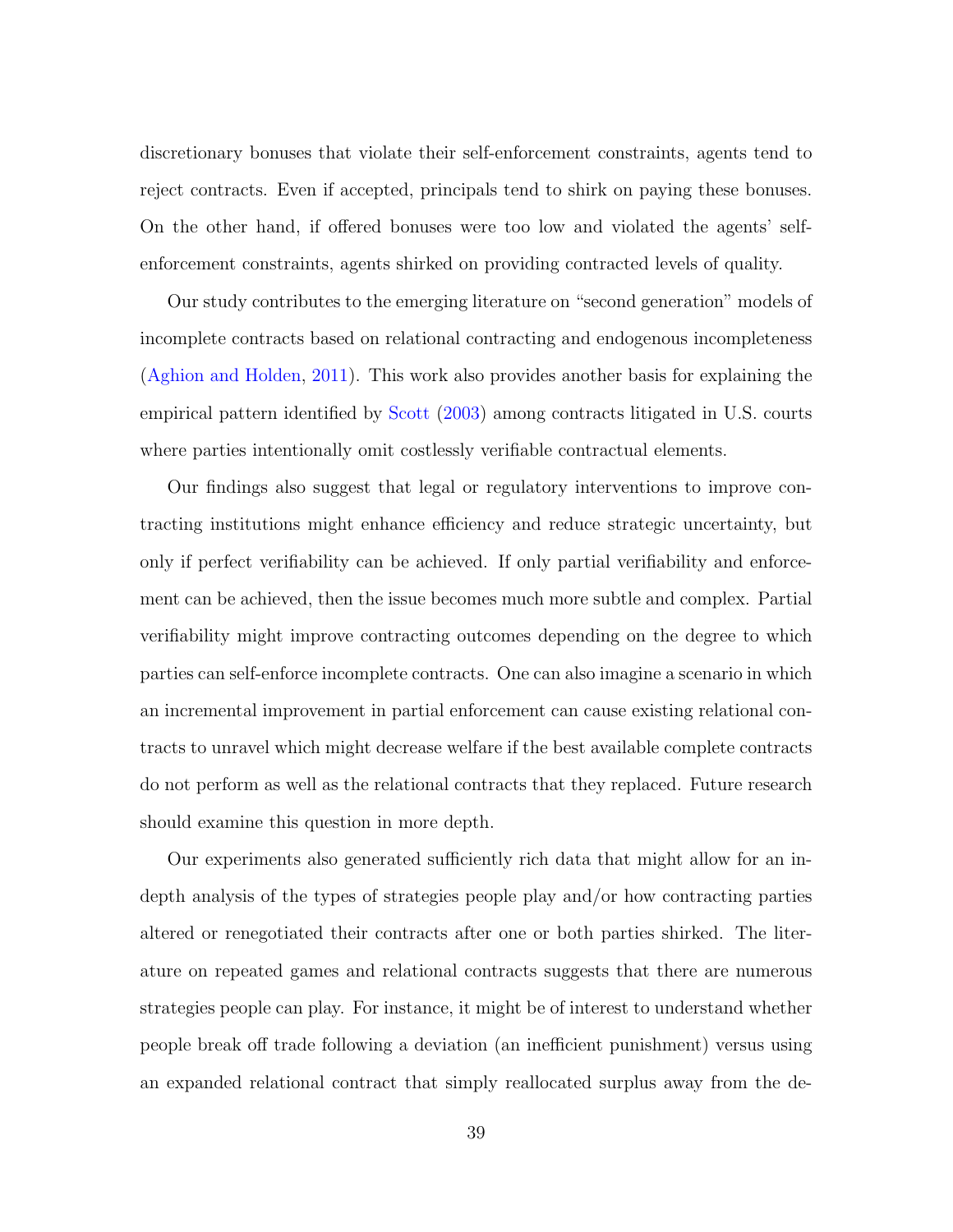viator while maintaining cooperation (an efficient punishment). These issues might warrant a separate paper. Finally, there are additional comparative statics predictions that can be explored, such as exogenous changes in revenues or costs, which would allow us to examine the impact of demand or technology shocks on endogenous incompleteness.

### References

- <span id="page-42-1"></span>Aghion, P. and R. Holden (2011). Incomplete contracts and the theory of the firm: What have we learned over the past 25 years? The Journal of Economic Perspectives 25, 181–197.
- <span id="page-42-0"></span>Akerlof, G. (1982). Labor contracts as partial gift exchange. The Quarterly Journal of Economics 97 (4), 543–569.
- <span id="page-42-5"></span>Baker, G., R. Gibbons, and K. Murphy (1994). Subjective performance measures in optimal incentive contracts. Quarterly Journal of Economics 109, 1125–1156.
- <span id="page-42-2"></span>Battigalli, P. and G. Maggi (2002). Rigidity, discretion, and the costs of writing contracts. American Economic Review, 798–817.
- <span id="page-42-3"></span>Battigalli, P. and G. Maggi (2008). Costly contracting in a long-term relationship. The RAND Journal of Economics  $39(2)$ ,  $352-377$ .
- <span id="page-42-4"></span>Bernheim, B. and M. Whinston (1998). Incomplete contracts and strategic ambiguity. American Economic Review, 902–932.
- <span id="page-42-6"></span>B<sub>0</sub>, P. D. (2005). Cooperation under the shadow of the future: experimental evidence from infinitely repeated games. American Economic Review, 1591–1604.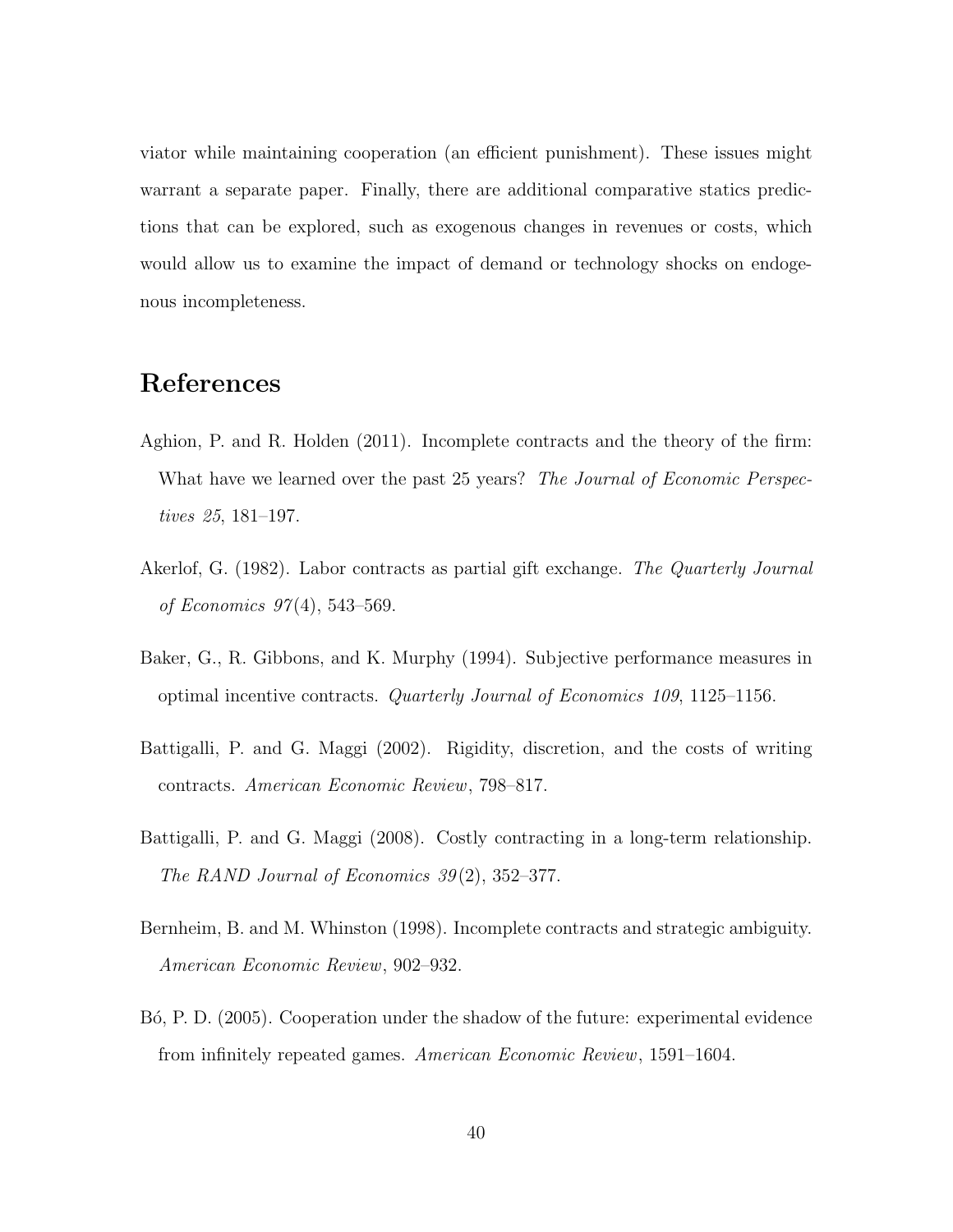- <span id="page-43-1"></span>Boot, A., S. Greenbaum, and A. Thakor (1993). Reputation and discretion in financial contracting. American Economic Review, 1165–1183.
- <span id="page-43-6"></span>Brown, M., A. Falk, and E. Fehr (2004). Relational contracts and the nature of market interactions. *Econometrica* 72(3), 747–780.
- <span id="page-43-8"></span>Dixit, A. K. (2007). Lawlessness and Economics: Alternative Modes of Governance. Princeton University Press.
- <span id="page-43-4"></span>Fehr, E. and A. Falk (1999). Wage rigidity in a competitive incomplete contract market. Journal of Political Economy  $107(1)$ , 106–134.
- <span id="page-43-5"></span>Fehr, E. and S. Gächter (2000). Fairness and retaliation: The economics of reciprocity. The Journal of Economic Perspectives, 159–181.
- <span id="page-43-3"></span>Fehr, E., S. Gächter, and G. Kirchsteiger (1997). Reciprocity as a contract enforcement device: Experimental evidence. Econometrica, 833–860.
- <span id="page-43-7"></span>Fehr, E., A. Klein, and K. Schmidt (2007). Fairness and contract design. *Economet*rica  $75(1)$ , 121–154.
- <span id="page-43-10"></span>Fischbacher, U. (2007). z-tree: Zurich toolbox for ready-made economic experiments. Experimental Economics  $10(2)$ , 171–178.
- <span id="page-43-9"></span>Halac, M. (2012). Relational contracts and the value of relationships. American Economic Review 102, 750–779.
- <span id="page-43-2"></span>Hart, O. (1995). Firms, Contracts and Financial Structure. Oxford University Press.
- <span id="page-43-0"></span>Klein, B. and K. Leffler (1981). The role of market forces in assuring contractual performance. The Journal of Political Economy, 615–641.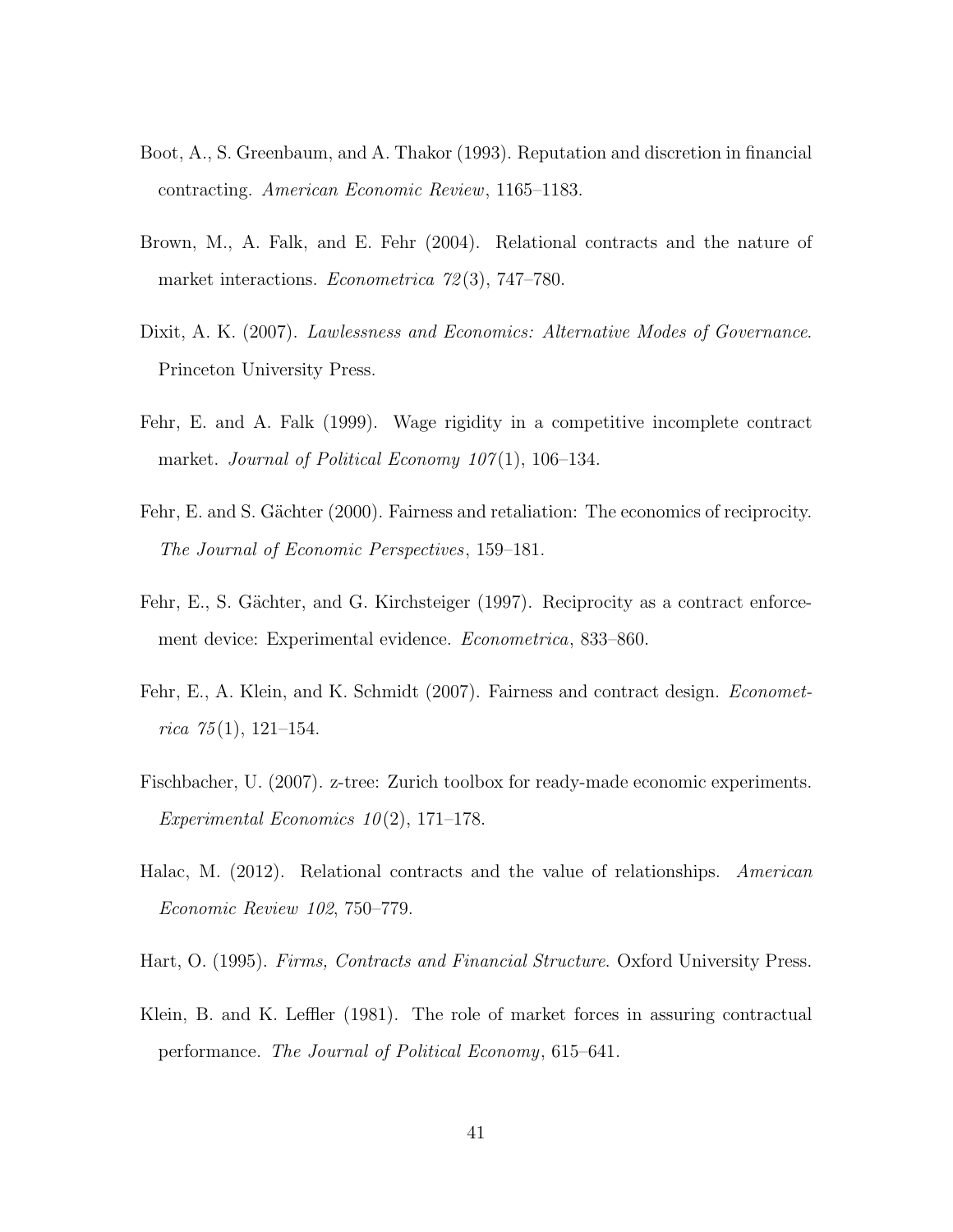- <span id="page-44-4"></span>Kvaløy, O. and T. Olsen (2009). Endogenous verifiability and relational contracting. American Economic Review 99 (5), 2193–2208.
- <span id="page-44-2"></span>Levin, J. (2003). Relational incentive contracts. The American Economic Re*view 93* $(3)$ , 835–857.
- <span id="page-44-6"></span>MacLeod, W. (2007). Reputations, relationships, and contract enforcement. *Journal* of Economic Literature, 595–628.
- <span id="page-44-3"></span>MacLeod, W. and J. Malcomson (1989). Implicit contracts, incentive compatibility, and involuntary unemployment. Econometrica, 447–480.
- <span id="page-44-0"></span>Scott, R. (2003). Theory of self-enforcing indefinite agreements. *Colum. Law Re*view 103, 1641.
- <span id="page-44-1"></span>Shapiro, C. and J. Stiglitz (1984). Equilibrium unemployment as a worker discipline device. American Economic Review 74, 433–444.
- <span id="page-44-7"></span>Sloof, R. and J. Sonnemans (2011). The interaction between explicit and relational incentives: An experiment. Games and Economic Behavior 73, 573–594.
- <span id="page-44-5"></span>Tirole, J. (1999). Incomplete contracts: Where do we stand? Econometrica  $67(4)$ , 741–781.
- <span id="page-44-8"></span>Yang, H. (2013). Nonstationary relational contracts with adverse selection. International Economic Review  $54(2)$ , 525–547.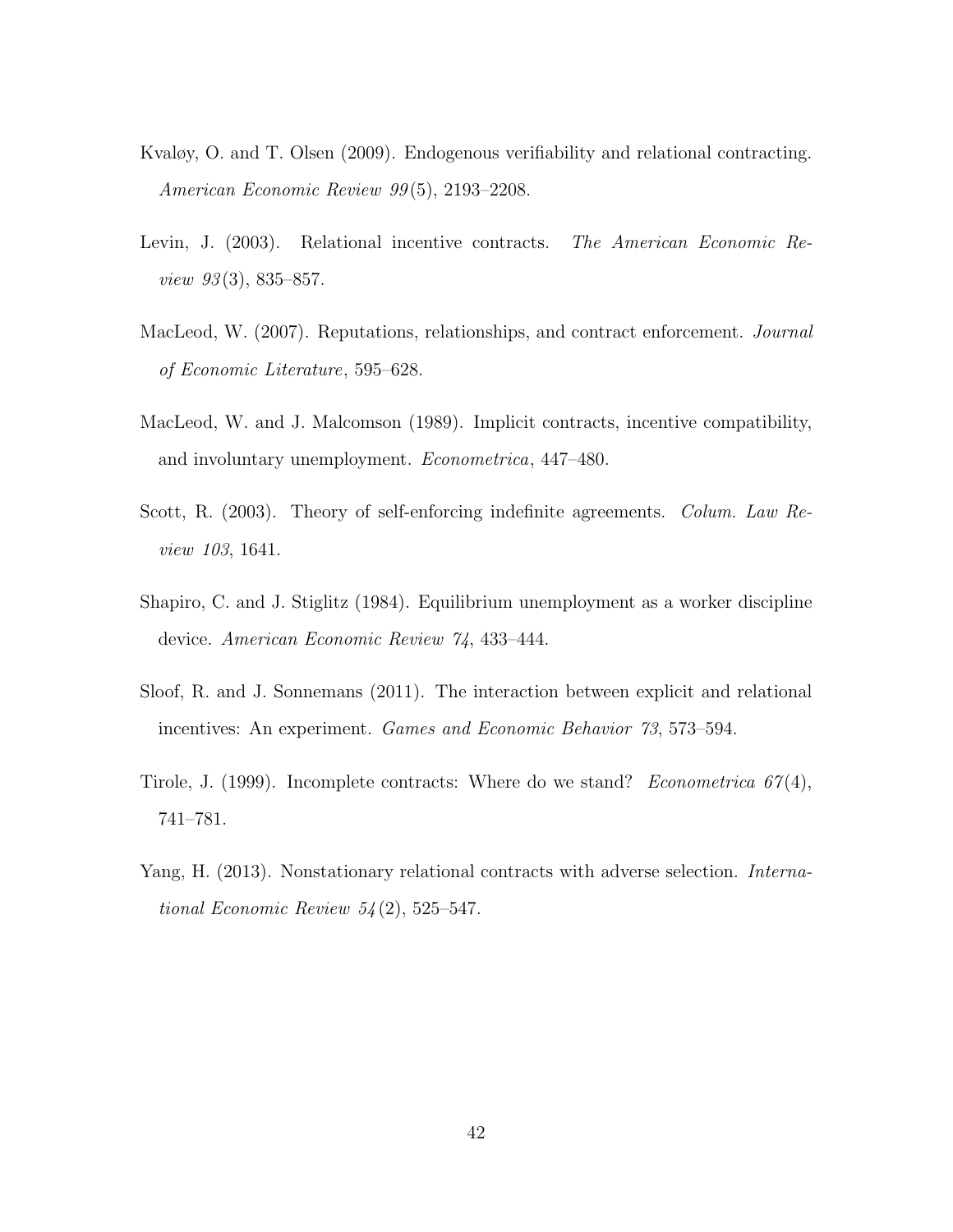### Appendix A

#### Proof of Lemma [1](#page-13-0)

*Proof.* Let the mesh of a partition  $E_A = \{e_{A1}, ..., e_{AN_A}\}\$  of  $A_A$  be denoted by  $\hat{e}_{An} =$ max  $\max_{n\in\{1,N_A\}} |q_{n+1}-q_n|$  $\max_{n\in\{1,N_A\}} |q_{n+1}-q_n|$  $\max_{n\in\{1,N_A\}} |q_{n+1}-q_n|$ . By Definition 1,  $\hat{e}_{An}$  is decreasing in  $N_A$ . Thus, for any  $\epsilon > 0$ , there exists some  $N_{\epsilon}$  such that for  $N_A > N_{\epsilon}$ , max  $\max_{n \in \{1, N_A\}} |q_{n+1} - q_n| < \epsilon$ . Therefore, it must be true that every subinterval of the partition has a length that is less than  $\epsilon$ for  $N_A > N_{\epsilon}$ .

Let  $E_{A_{\epsilon}}$  be a partition of  $A_A$  with  $N_A > N_{\epsilon}$ . Note that  $q^*$  belongs to some subinterval  $e_{An} \in E_{A_{\epsilon}}$  with length  $|q_{n+1} - q_n|$  and a contractible quality level  $q_n = q_n$ . There-fore, by Definition [2,](#page-12-0) the minimum distance that  $q^*$  is from a contractible quality level in the contractible set  $\underline{E_{A_{\epsilon}}}$  can be denoted  $\left| \underline{q_{f_{\epsilon}}} - \underline{q}^* \right|$  $= \min\{\left| \frac{q_{n+1}}{q_n} - q^* \right|, \left| \frac{q_n}{q_n} - q^* \right| \}.$ Since  $q_{f_{\epsilon}} - q^*$  $<$  | $q_{n+1} - q_n$ |, it follows that  $\left| \underline{q_{f_{\epsilon}}}-\underline{q}^* \right|$  $< |q_{n+1} - q_n| \leq \max_{n \in \{1, N_A\}} |q_{n+1} - q_n| <$  $\epsilon$ .

#### Proof of Lemma [2](#page-16-0)

*Proof.* By Lemma [1,](#page-13-0) there exists a contractible quality level  $q_{f_{\epsilon}}$  such that  $\lim_{N_A \to \infty} q_{f_{\epsilon}} =$ q<sup>\*</sup>. Since the surplus function  $S(q) = r(q) - c(q) - \overline{u} - \overline{\pi}$  is continuous in q by assumption, it must be the case that  $\lim_{N_A \to \infty} S(q_{f_{\epsilon}}) = S(q^*)$ . Moreover, since  $q_f^{N_A}$  is the contractible quality level that yields the highest surplus among all contractible quality levels, it must be the case that  $S(q^*) \geq S(q_f^{\{N_A\}}) \geq S(q_{f_{\epsilon}})$  for all  $N_A$ . Therefore, we also have  $\lim_{N_A \to \infty} S(q_f^{N_A}) = S(q^*)$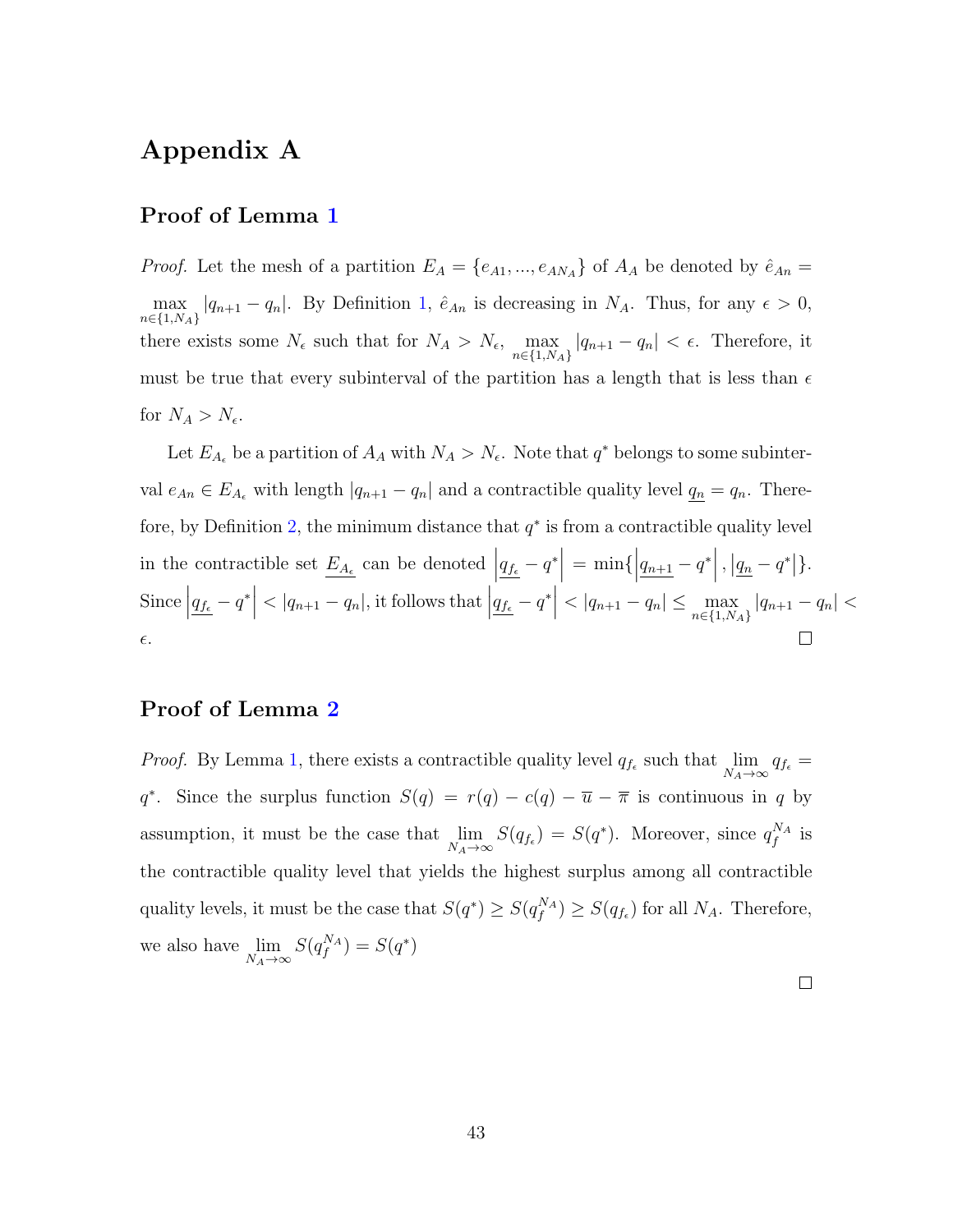#### Proof of Proposition [1](#page-19-0)

Proof. First note that with stationary contracts, this essentially becomes a static problem since  $V(C) = r(Q) - P - B$  at the optimal self-enforcing values of  $(Q, P, B)$ . Second, note that [4](#page-18-2) and [5](#page-18-3) can be combined to get:

<span id="page-46-0"></span>
$$
\frac{\delta}{1-\delta} \left[ V(C) - \alpha \pi_f^{N_A} - (1-\alpha)\overline{\pi} \right] \ge B \ge \left[ c(Q) - c(\underline{q}) \right] - \frac{\delta}{1-\delta} \left[ U(C) - \alpha u_f^{N_A} - (1-\alpha)\overline{u} \right]
$$
\n(8)

This provides a very intuitive look at the self-enforcement conditions. Essentially, [8](#page-46-0) says that the promised unenforceable bonus has to be large enough to prevent the agent from shirking; i.e. it must cover the cost difference between honoring the agreement by producing Q and the most profitable shirk which is to produce minimum quality  $\underline{q}$  minus future discounted surplus that the agent gets from the relationship. Conversely, for the promised bonus to be credible, it cannot be so large that it exceeds the discounted rents that the principal receives from the relationship. If the promised bonus is not credible, the agent will not believe that it will be paid. Additionally, [8](#page-46-0) can be rearranged to get:

<span id="page-46-1"></span>
$$
\frac{\delta}{1-\delta}[r(Q) - c(Q) - \alpha \pi_f^{N_A} - (1-\alpha)\overline{\pi} - \alpha u_f^{N_A} - (1-\alpha)\overline{u}] \ge c(Q) - c(\underline{q}) \tag{9}
$$

Given the assumptions that  $r'(Q) \geq 0, r''(Q) \leq 0, c'(Q) > 0$ , and  $c''(Q) \geq 0, 9$  $c''(Q) \geq 0, 9$ tightens as Q increases. Suppose that  $\hat{Q}$  is the value of Q at which [9](#page-46-1) holds with equality. Then if  $Q^* > \hat{Q}$ , then  $Q^*$  is not implementable. However, if  $Q^* \leq \hat{Q}$ , then  $Q^*$  can be implemented. Therefore, the principal can only contract for some  $\tilde{Q} \leq Q^*$ .

To derive the optimal payment scheme, we must consider two cases. First, if  $\hat{Q} \geq Q^*$  so that the principal can contract for the first best level of quality where  $r'(Q^*) = c'(Q^*)$ , then there is slack in [8.](#page-46-0) Second, if  $\hat{Q} < Q^*$  so  $r'(\hat{Q}) > c'(\hat{Q})$ , then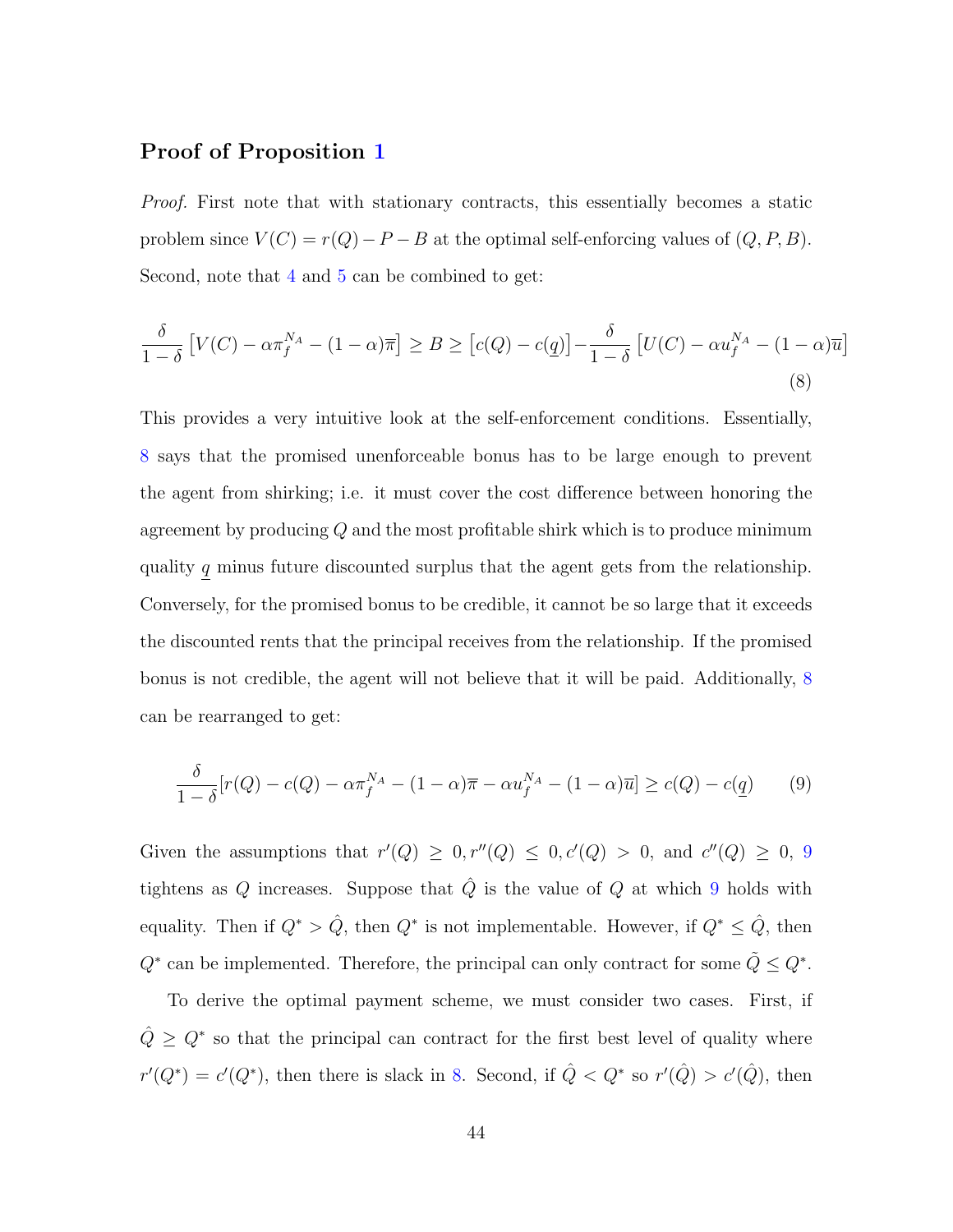the principal will contract for  $\tilde{Q}=\hat{Q}$  and [8](#page-46-0) binds with equality. We will analyze each case separately.

**Case 1:**  $\hat{Q} \geq Q^*$ : Because there is slack in [8,](#page-46-0) for a given  $\tilde{Q}$  the principal has the freedom to offer a  $B(\tilde{Q})$  in the interval  $\frac{\delta}{1-\delta}\left[V(C) - \alpha \pi_f^{N_A} - (1-\alpha)\overline{\pi}\right] \ge B \ge$  $\lceil c(Q) - c(q) \rceil - \frac{\delta}{1-\delta}$  $\frac{\delta}{1-\delta} [U(C) - \alpha u_f^{N_A} - (1-\alpha)\overline{u}]$ . To show that any  $B(\tilde{Q})$  in this interval leads to the same first best  $Q^*$ , we analyze the two cases where  $B(\tilde{Q})$  equals the extreme values in the interval and show that they both lead to the principal implementing  $Q^*$ . That is, we analyze the cases  $B^H(\tilde{Q}) = \frac{\delta}{1-\delta} \left[ V(C) - \alpha \pi_f^{N_A} - (1-\alpha)\overline{\pi} \right]$ and  $B^{L}(\tilde{Q}) = [c(Q) - c(q)] - \frac{\delta}{1-z}$  $\frac{\delta}{1-\delta} \left[ U(C) - \alpha u_f^{N_A} - (1-\alpha) \overline{u} \right]$  separately and show that they both implement  $Q^*$ . Then it would not be difficult to show that any linear combination  $\overline{B}(\tilde{Q}) = kB^H(\tilde{Q}) + (1 - k)B^L(\tilde{Q})$  for  $k \in (0, 1)$  also allows the principal to implement  $Q^*$ .

Subcase (1A):  $B = \frac{\delta}{1}$  $\frac{\delta}{1-\delta}\left[V(C) - \alpha \pi_f^{N_A} - (1-\alpha)\overline{\pi}\right]$  $B=\frac{\delta}{1-\delta}$  $\frac{\delta}{1-\delta}\left[V(C) - \alpha \pi_f^{N_A} - (1-\alpha)\overline{\pi}\right]$  can be rewritten as:

<span id="page-47-0"></span>
$$
B = \delta\{r(Q) - P - \alpha \pi_f^{N_A} - (1 - \alpha)\overline{\pi}\}\tag{10}
$$

We can plug [10](#page-47-0) into the objective function and write the principal's optimization problem in Langrangian form as:

$$
\max_{Q, P, B} L = r(Q) - P - \delta \{ r(Q) - P - \alpha \pi_f^{N_A} - (1 - \alpha) \overline{\pi} \}
$$
 (11)

$$
+\lambda\{P+\delta\left[r(Q)-P-\alpha\pi_f^{N_A}-(1-\alpha)\overline{\pi}\right]-c(Q)-\alpha u_f^{N_A}-(1-\alpha)\overline{u}\}
$$

where  $\lambda$  is the Langrange multiplier for the agent's participation constraint.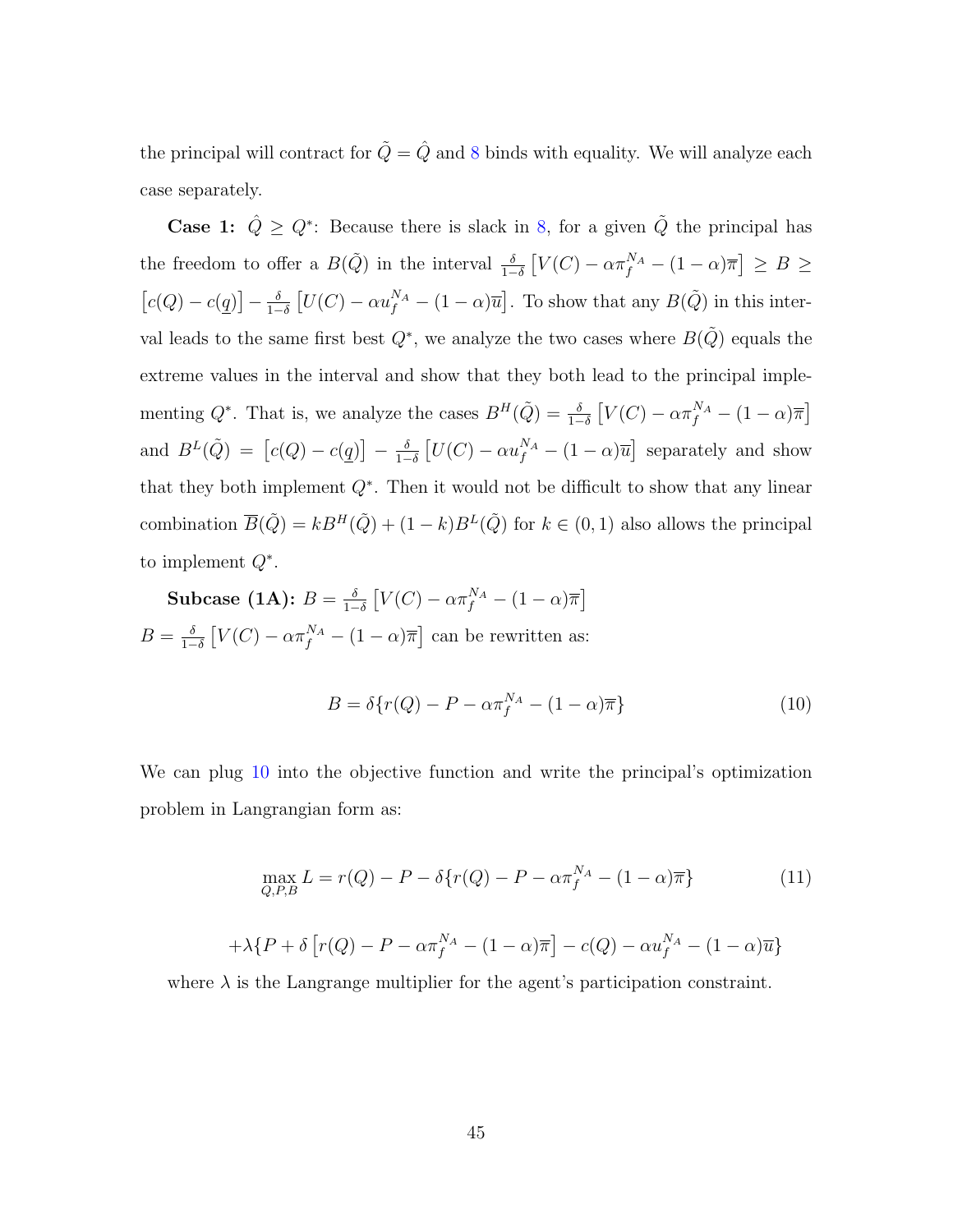Taking partial derivatives, the Kuhn-Tucker conditions are:

<span id="page-48-1"></span>
$$
r'(Q) - \delta r'(Q) + \lambda \{\delta r'(Q) - c'(Q)\} \le 0
$$
\n(12)

<span id="page-48-0"></span>
$$
-1 + \delta + \lambda[1 - \delta] \le 0 \tag{13}
$$

#### Subsubcase (1Ai):  $\lambda > 0$

This case implies that the participation constraint is binding and therefore P cannot be lowered without bound. Thus, [13](#page-48-0) implies that  $\lambda = 1$ , which in turns implies that [12](#page-48-1) is  $r'(\tilde{Q}) = c'(\tilde{Q})$ . Thus, it must be true that  $\tilde{Q} = Q^*$ .

To solve for  $\tilde{P}$  use the participation constraint  $P + B(\tilde{Q}) - c(\tilde{Q}) = \alpha u_f^{N_A} + (1 - \alpha)$  $\alpha$ ) $\overline{u}$ . Plug  $B(\tilde{Q}) = \delta\{r(\tilde{Q}) - P - \alpha \pi_f^{N_A} - (1 - \alpha)\overline{\pi}\}\$ in and then solve for P to get  $\tilde{P} \,=\, \frac{\alpha u_f^{N_A} + (1-\alpha)\overline{u} + c(\tilde{Q})}{1-\delta} \,-\, \frac{\delta}{1-\delta}$  $\frac{\delta}{1-\delta}\left\{r(\tilde{Q}) - \delta\pi_f^{N_A} - (1-\delta)\overline{\pi}\right\}$ . Now plugging  $\tilde{P}$  back into  $B(\tilde{Q}) = \delta\{r(\tilde{Q}) - P - \alpha\pi_f^{N_A} - (1-\alpha)\overline{\pi} \text{ yields } B(\tilde{Q}) = \frac{\delta}{1-\delta}\{r(\tilde{Q}) - c(\tilde{Q}) - \delta\pi_f^{N_A} - \sigma\}$  $(1 - \delta)\overline{\pi} - \alpha u_f^{N_A} - (1 - \alpha)\overline{u}$ . Therefore, the optimal contract is characterized by:

$$
r'(\tilde{Q}) = c'(\tilde{Q}) \quad where \quad \tilde{Q} = Q^* \tag{14}
$$

$$
\tilde{P}^H = \frac{\alpha u_f^{N_A} + (1 - \alpha)\overline{u} + c(\tilde{Q})}{1 - \delta} - \frac{\delta}{1 - \delta} \{r(\tilde{Q}) - \alpha \pi_f^{N_A} - (1 - \alpha)\overline{\pi}\}
$$
(15)

$$
B^{H}(\tilde{Q}) = \frac{\delta}{1-\delta} \{ r(\tilde{Q}) - c(\tilde{Q}) - \alpha \pi_{f}^{N_{A}} - (1-\alpha)\overline{\pi} - \alpha u_{f}^{N_{A}} - (1-\alpha)\overline{u} \}
$$
(16)

#### Subsubcase (1Aii):  $\lambda = 0$

The K-T condition [12](#page-48-1) and [13](#page-48-0) imply that  $r'(Q)[1 - \delta] \leq 0$  or  $r'(Q) \leq 0$ . However, this contradicts the assumption that  $r'(Q) > 0$  for all feasible Q. Therefore, this case is ruled out and the participation constraint must bind.

Subcase (1B):  $B = c(Q) - c(q) - \frac{\delta}{1-z}$  $\frac{\delta}{1-\delta}[P+B-c(Q)-\alpha u_f^{N_A}-(1-\alpha)\overline{u}]$ : Solving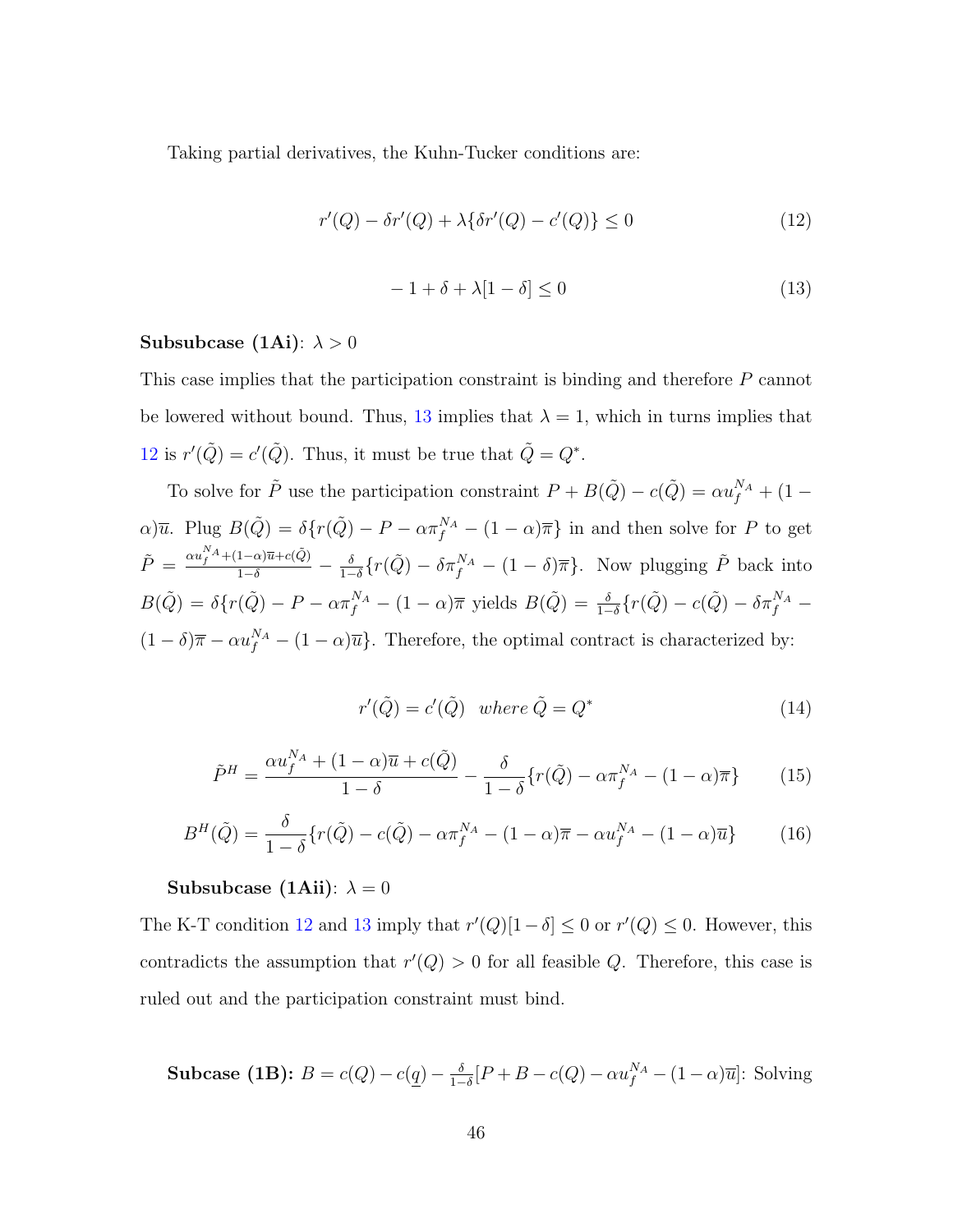completely for B yields

<span id="page-49-0"></span>
$$
B = (1 - \delta)[c(Q) - c(\underline{q})] - \delta[P - c(Q) - \alpha u_f^{N_A} - (1 - \alpha)\overline{u}]
$$
 (17)

We can substitute [17](#page-49-0) into the objective function and write the principal's objective function in Langrangian form:

$$
r(Q) - P - (1 - \delta)[c(Q) - c(\underline{q})] + \delta[P - c(Q) - \alpha u_f^{N_A} - (1 - \alpha)\overline{u}] \tag{18}
$$

$$
+\lambda \{P+(1-\delta)[c(Q)-c(\underline{q})]-\delta[P-c(Q)-\alpha u_f^{N_A}-(1-\alpha)\overline{u}]-c(Q)-\alpha u_f^{N_A}-(1-\alpha)\overline{u}\}
$$
  
The associated Kuhn-Tucker conditions are:

The associated Kuhn-Tucker conditions are:

<span id="page-49-2"></span>
$$
r'(Q) - c'(Q) \le 0\tag{19}
$$

<span id="page-49-1"></span>
$$
-1 + \delta + \lambda [1 - \delta] \le 0 \tag{20}
$$

**Subsubcase(1bi):**  $\lambda > 0$ . This case implies that the participation constraint is binding and therefore P cannot be lowered without bound. By K-T condition [20,](#page-49-1)  $\lambda = 1$ . Moreover, K-T condition [19](#page-49-2)  $r'(Q) = c'(Q)$  implies that  $\tilde{Q} = Q^*$ . To solve for  $\tilde{P}$  use the participation constraint  $P + B(\tilde{Q}) - c(\tilde{Q}) = \alpha u_f^{N_A} + (1 - \alpha)\overline{u}$ . Plug in  $B(\tilde{Q}) = (1 - \delta)[c(\tilde{Q}) - c(q)] - \delta[P - c(\tilde{Q}) - \alpha u_f^{N_A} - (1 - \delta)\overline{u}]$  and then solve for P to get  $\tilde{P} = \alpha u_f^{N_A} + (1 - \alpha)\overline{u} + c(q)$ . Now plugging back into  $B(\tilde{Q}) = (1 - \delta)[c(\tilde{Q})$  $c(q)$ ] –  $\delta[P-c(\tilde{Q}) - \alpha u_f^{N_A} - (1-\delta)\overline{u}]$  yields  $B(\tilde{Q}) = c(\tilde{Q}) - c(q)$  Therefore, the optimal contract is characterized by:

$$
r'(\tilde{Q}) = c'(\tilde{Q}) \quad where \quad \tilde{Q} = Q^* \tag{21}
$$

$$
\tilde{P}^L = \alpha u_f^{N_A} + (1 - \alpha)\overline{u} + c(\underline{q})
$$
\n(22)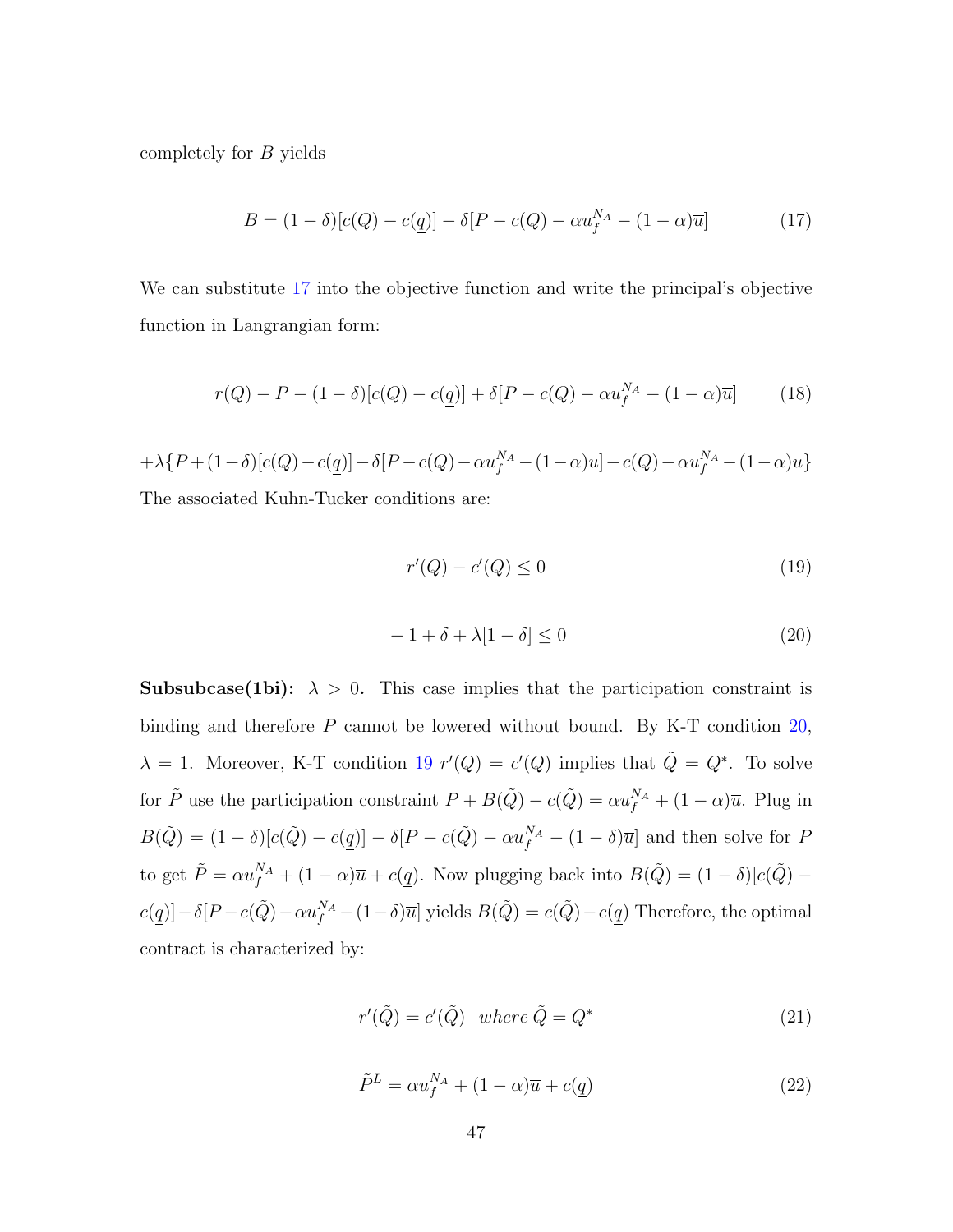$$
B^{L}(\tilde{Q}) = c(\tilde{Q}) - c(q)
$$
\n(23)

**Subsubcase(1bii):**  $\lambda = 0$ . The Kuhn-Tucker conditions are:

 $r'(Q) - c'(Q) \leq 0$  $-1+\delta\leq 0$ 

The second condition implies that P can be lowered without bound if  $\delta < 1$ . Note that with the bonus fixed at  $B(\tilde{Q}) = c(\tilde{Q}) - c(\underline{q})$ , we have  $P + B(\tilde{Q}) - c(\tilde{Q}) =$  $-\infty + c(\tilde{Q}) - c(\underline{q}) - c(\tilde{Q}) < \overline{u}$ . Hence, this case cannot induce agent participation and therefore cannot be an optimal solution.

Now that we have analyzed all subcases, note that subsubcases (1Ai) and (1Bi) both implement the optimal  $\tilde{Q} = Q^*$ . Using the same steps, we can easily show that any  $B(\tilde{Q}) = \overline{B}(\tilde{Q}) = kB^H(\tilde{Q}) + (1 - k)B^L(\tilde{Q})$  for  $k \in (0, 1)$  is also a self-enforcing bonus that implements  $\tilde{Q} = Q^*$  and can be made to induce agent participation by choosing some  $\tilde{P} = \overline{P}$  such that  $\overline{P} + \overline{B}(\tilde{Q}) - c(\tilde{Q}) = \alpha u_f^{N_A} + (1 - \alpha)\overline{u}$ 

**Case 2:**  $\hat{Q} < Q^*$ : Then  $r'(\hat{Q}) > c'(\hat{Q})$  so the principal will contract for  $\tilde{Q} = \hat{Q}$ and offer payments  $B(\tilde{Q}) = \frac{\delta}{1-\delta} [r(\tilde{Q}) - c(\tilde{Q}) - \alpha \pi_f^{N_A} - (1-\alpha)\overline{\pi} - \alpha u_f^{N_A} - (1-\alpha)\overline{u}] =$  $c(\tilde{Q})-c(q)$  which just satisfies [9](#page-46-1) with equality. To satisfy the participation constraints, the principal must choose  $\tilde{P}$  such that  $\tilde{P} + B(\tilde{Q}) - c(\tilde{Q}) = \alpha u_f^{N_A} + (1 - \alpha)\overline{u}$ . This is achieved with  $\tilde{P} = \frac{\alpha u_f^{N_A} + (1-\alpha)\overline{u} + c(\tilde{Q})}{1-\delta} - \frac{\delta}{1-\delta}$  $\frac{\delta}{1-\delta}\left\{r(\tilde{Q})-\alpha\pi_{f}^{N_{A}}-(1-\alpha)\overline{\pi}\right\}=\alpha u_{f}^{N_{A}}+(1-\alpha)\overline{u}.$ 

Thus, both Cases (1) and (2) yield contracts that satisfy the conditions outlined in Proposition [1.](#page-19-0)

 $\Box$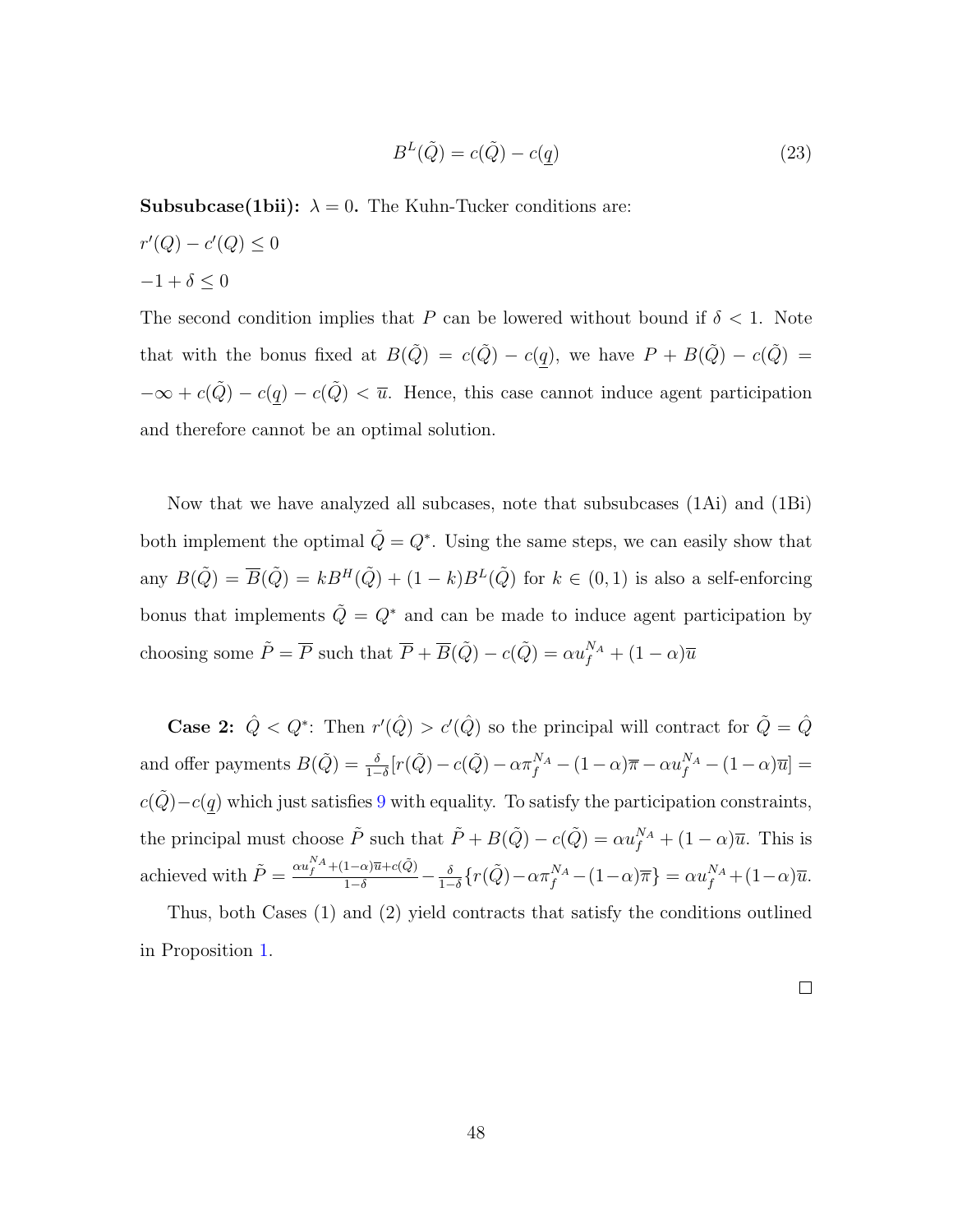#### Proof of Proposition [2](#page-21-0)

*Proof.* If there exists  $\tilde{Q}$  such that  $S(Q^*) \geq S(\tilde{Q}) > S(Q_f^{N_A})$  and  $\delta \geq \underline{\delta}(\tilde{Q})$ , then  $\tilde{Q}$ is a self-enforcing level of quality that yields higher surplus than the best complete contract. Therefore, the principal can always allocate enough surplus to the agent to make the agent at least as well off as he is under the best complete contract, while leaving herself at least as well off as she is under the best complete contract. Thus,  $\tilde{Q}$  is a self-enforcing quality level that satisfies all constraints in [2-](#page-18-0)[5](#page-18-3) that can be made jointly preferred by the principal and agent.  $\Box$ 

#### Proof of Corollary [1](#page-21-1)

*Proof.* Part 1: By Lemma [2,](#page-16-0)  $\lim_{N_A \to \infty} S(Q^*) - S(Q_f^{N_A}) = S(Q^*) - S(Q_f^{N_A}) = r(Q^*) - r(Q^*)$  $c(Q^*) - \overline{u} - \overline{\pi} - r(Q_f^{N_A}) + c(Q_f^{N_A}) + \overline{u} + \overline{\pi} = r(Q^*) - c(Q^*) - [r(Q_f^{N_A}) - c(Q_f^{N_A})] = 0.$ Moreover, because  $r(Q^*) - c(Q^*) - [r(\tilde{Q}) - c(\tilde{Q})] < r(Q^*) - c(Q^*) - [r(Q_f^{NA}) - c(Q_f^{NA})]$ for all  $\tilde{Q} \in \tilde{Q}$ , it follows that we also have  $\lim_{N_A \to \infty} r(Q^*) - c(Q^*) - [r(\tilde{Q}) - c(\tilde{Q})] = 0$ and  $\lim_{N_A \to \infty} r(\tilde{Q}) - c(\tilde{Q}) - [r(Q_f^{N_A}) - c(Q_f^{N_A})] = 0.$ By assumption,  $S(Q^*) = r(Q^*) - c(Q^*) - \overline{u} - \overline{\pi} > 0$ . Thus, there exists some K such that for  $N_A > K$ , we have  $\alpha = 1$  and [6](#page-20-0) becomes  $\frac{c(\tilde{Q}) - c(q)}{r(\tilde{Q}) - c(q) - [r(Q_f) - c(Q_f)]}$ . The latter term can be rewritten as  $\frac{c(\tilde{Q})-c(q)}{r(\tilde{Q})-c(\tilde{Q})-\left[r(Q_f)-c(Q_f)\right]+c(\tilde{Q})-c(q)}} = \frac{c(\tilde{Q})-c(q)}{\left[c(\tilde{Q})-c(\tilde{Q})-\left[r(Q_f)-c(Q_f)\right]\right]}\frac{c(\tilde{Q})-c(q)}{\left[c(\tilde{Q})-c(\tilde{Q})-\left[r(Q_f)-c(Q_f)\right]\right]}\frac{c(\tilde{Q})-c(q)}{\left[c(\tilde{Q})-c(Q_f)-c(Q_f)\right]}\frac{c(\tilde{Q})-c(q)}{\left[c(\tilde{Q$  $\left[c(\tilde{Q})-c(q)\right]\left[\frac{r(\tilde{Q})-c(\tilde{Q})-\left[r(Q_f)-c(Q_f)\right]}{c(\tilde{Q})-c(q)}\right]$  $\frac{\sum_{c(q)}^{\infty}c(q)}{c(\tilde{Q})-c(q)}$ 1  $\label{eq:reduced} \Biggl[ \, r(\tilde{Q}) \!-\! c(\tilde{Q}) \!-\! \Bigl[ r(Q_f) \!-\! c(Q_f) \Bigr]$  $\frac{1}{\left[\overline{\phi}\right]-\left[r(Q_f)-c(Q_f)\right]}$ . Since  $\lim_{N\to\infty}r(\tilde{Q})-c(\tilde{Q})-\left[r(Q_f)-c(Q_f)\right]=0$  and the limit of  $c(\tilde{Q}) - c(\underline{q})$  is some finite positive number, it follows that  $\lim_{N \to \infty} \underline{\delta}(\tilde{Q}) =$  $\lim_{N\to\infty}$ 1  $\lceil r(\tilde{Q})-c(\tilde{Q})-r(Q_f)-c(Q_f) \rceil$  $\frac{1}{\tilde{\omega}-\left[r(Q_f)-c(Q_f)\right]}_{\substack{c(\tilde{Q})-c(q)}}=1$ 

**Part 2: 2A:** If  $\delta \geq \underline{\delta}(\tilde{Q})$  continues to hold after an exogenous decrease in  $\delta$ , then the principal continues to contract for  $\tilde{Q}$  since the Kuhn-Tucker conditions for  $Q$  in